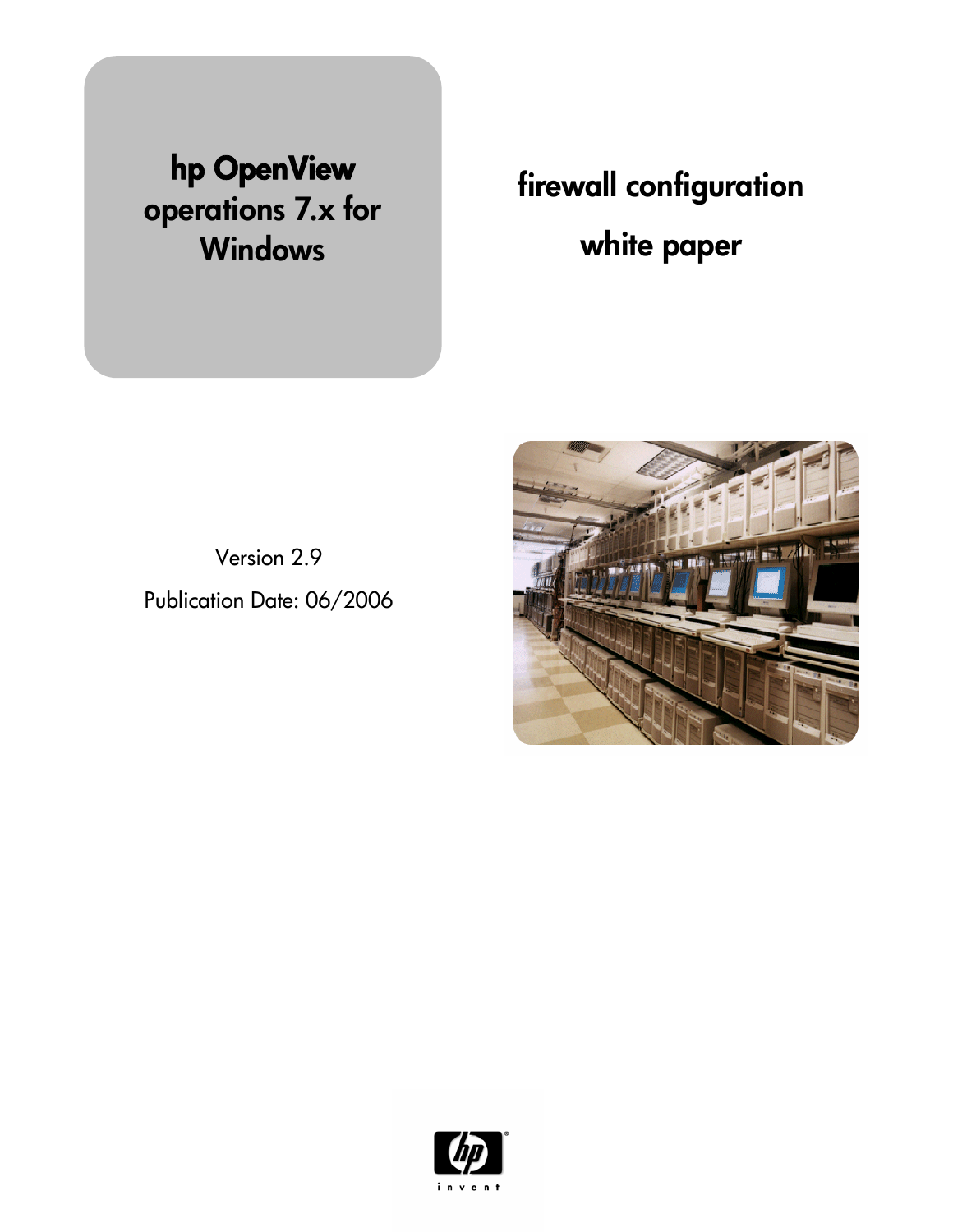## <span id="page-1-0"></span>**Warranty Information**

The information contained in this document is subject to change without notice.

HEWLETT-PACKARD PROVIDES THIS MATERIAL "AS IS" AND MAKES NO WARRANTY OF ANY KIND, EXPRESSED OR IMPLIED, INCLUDING, BUT NOT LIMITED TO, THE IMPLIED WARRANTIES OF MERCHANTABILITY AND FITNESS FOR A PARTICULAR PURPOSE. HEWLETT-PACKARD SHALL NOT BE LIABLE FOR ERRORS CONTAINED HEREIN OR FOR INCIDENTAL OR CONSEQUENTIAL DAMAGES IN CONNECTION WITH THE FURNISHING, PERFORMANCE OR USE OF THIS MATERIAL WHETHER BASED ON WARRANTY, CONTRACT, OR OTHER LEGAL THEORY.

Hewlett-Packard assumes no responsibility for the use or reliability of its software on equipment that is not furnished by Hewlett-Packard. This document contains proprietary information which is protected by copyright. All rights are reserved. No part of this document may be photocopied, reproduced or translated to another language without the prior written consent of Hewlett-Packard Company.

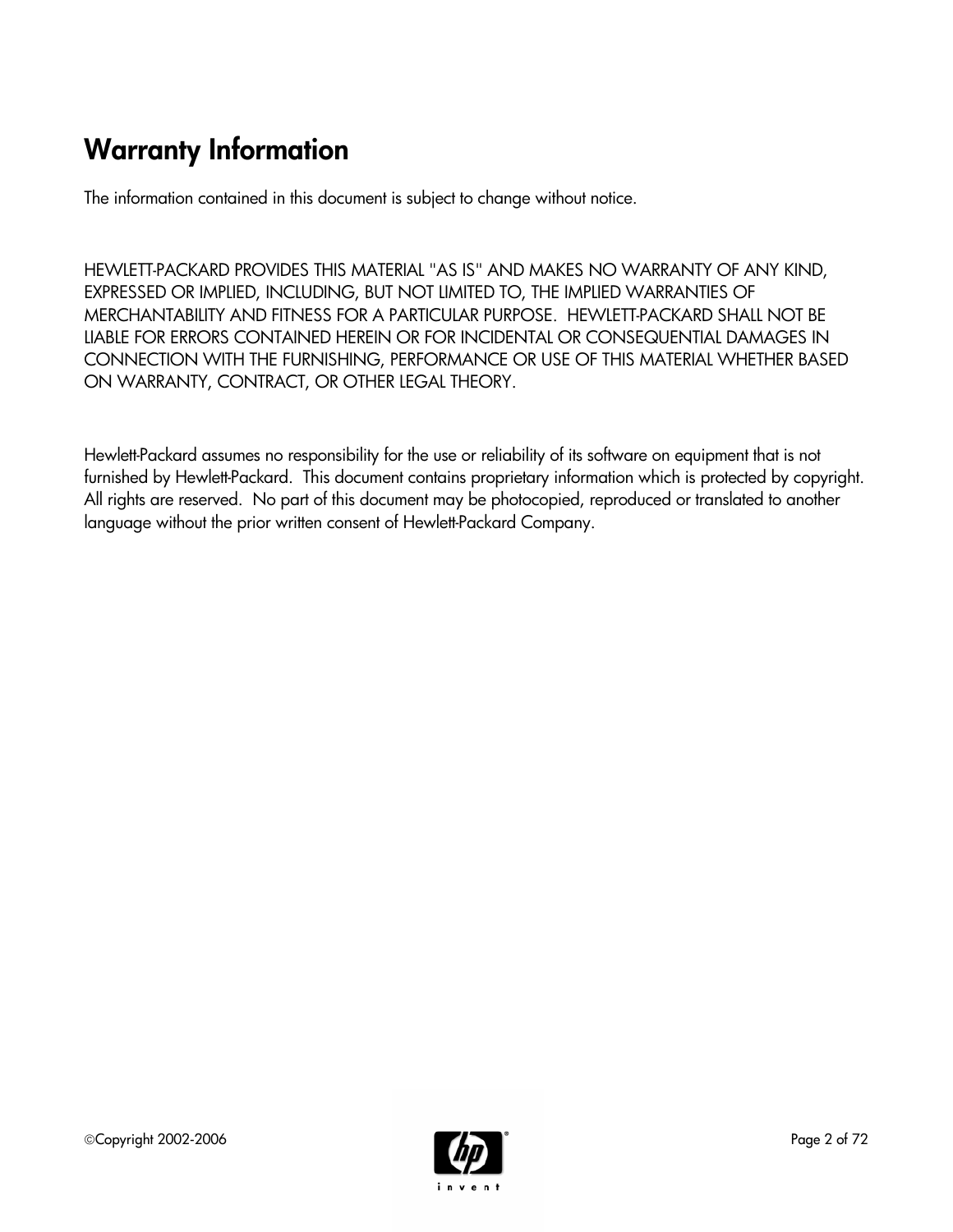## <span id="page-2-0"></span>**Restricted Rights Legend**

Microsoft® and Microsoft Windows NT® are U.S. registered trademarks of Microsoft Corporation.

UNIX® is a registered trademark in the United States and other countries, licensed exclusively through X/Open Company Limited.

All other registered and unregistered trademarks mentioned within this paper are the sole property of their respective companies.

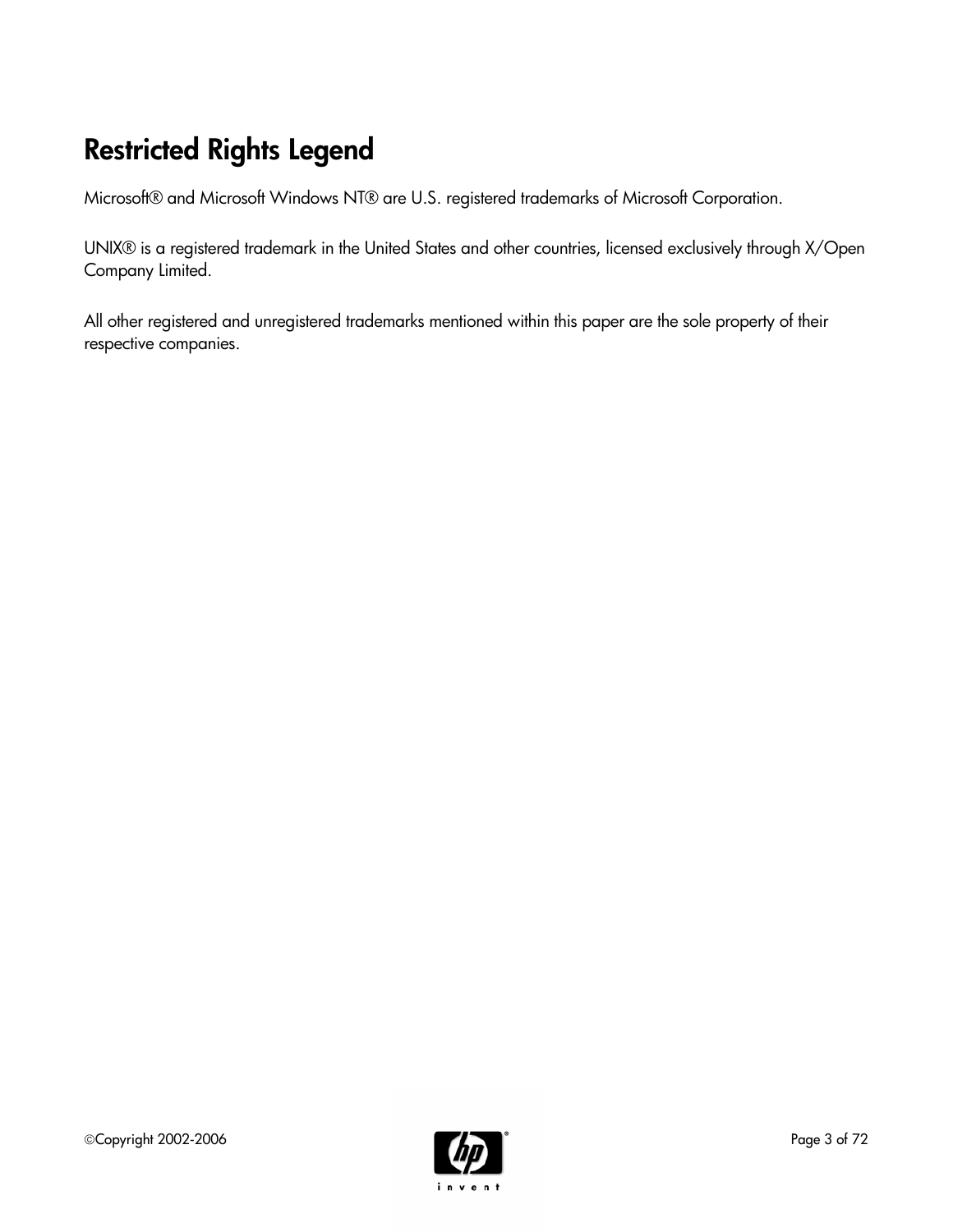## **Table of Contents**

| 1              |  |
|----------------|--|
| 1.1            |  |
| 1.2            |  |
| 1.3            |  |
| $\overline{2}$ |  |
| 2.1            |  |
| 2.2            |  |
| 2.3            |  |
| 2.4            |  |
| 3              |  |
| 3.1            |  |
| 3.2            |  |
| 3.3            |  |
| 3.4            |  |
| 3.5            |  |
| 3.6            |  |
| 3.7            |  |
| 3.8            |  |
| 3.9            |  |
| 3.10           |  |
| $\overline{4}$ |  |
| 4.1            |  |
| 5              |  |
| 5.1            |  |
| 5.2            |  |
| 5.3            |  |
| 5.4            |  |

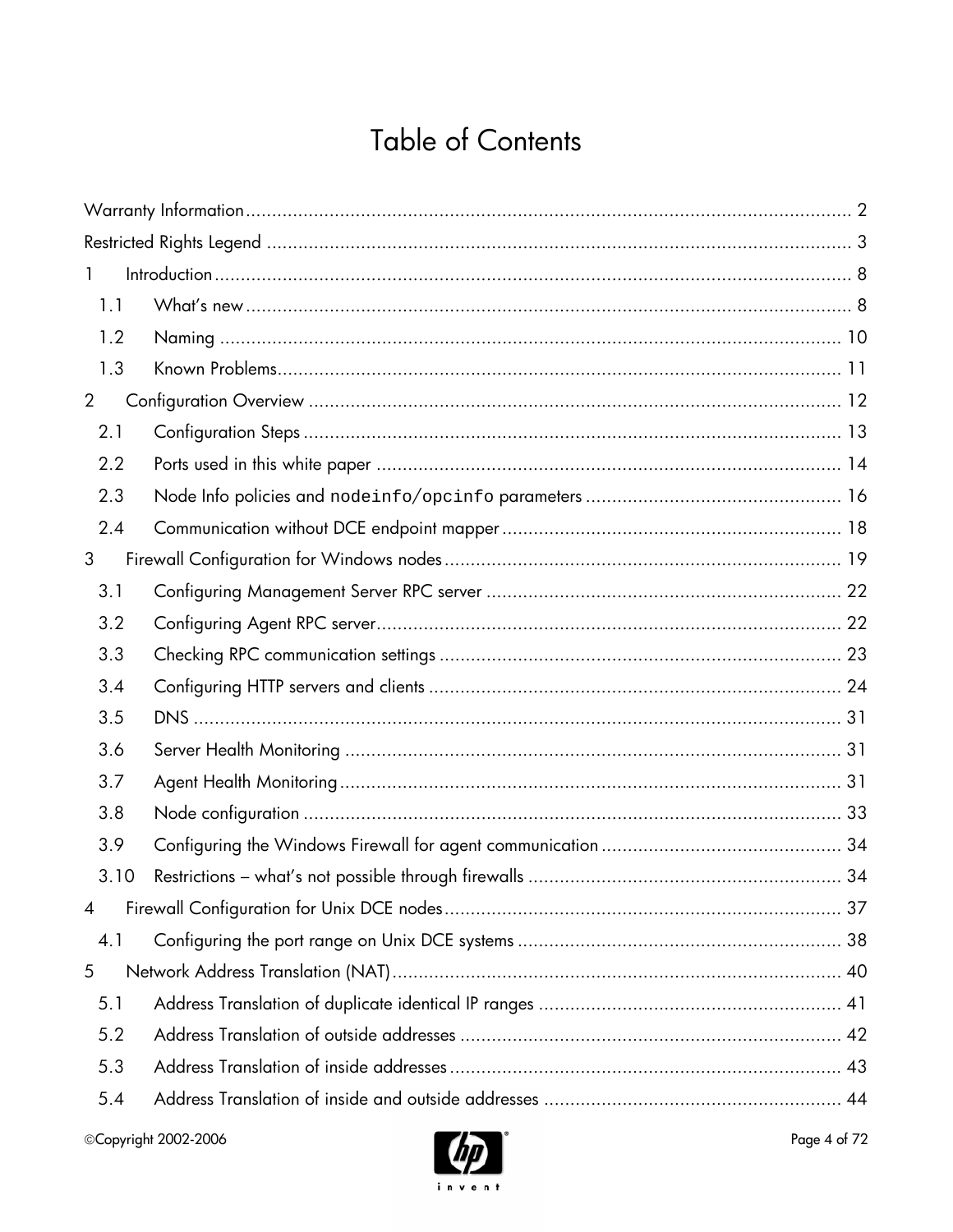| 5.5            |                                                                      |  |
|----------------|----------------------------------------------------------------------|--|
| 5.6            |                                                                      |  |
| 6              | Firewall Configuration of other OpenView components and products  48 |  |
| 6.1            |                                                                      |  |
| 6.2            |                                                                      |  |
| 6.3            | OV Reporter, OV Performance Manager Error! Bookmark not defined.     |  |
| 6.4            |                                                                      |  |
| 6.5            |                                                                      |  |
| $\overline{7}$ |                                                                      |  |
| 7.1            |                                                                      |  |
| 7.2            |                                                                      |  |
| 7.3            |                                                                      |  |
| 7.4            |                                                                      |  |
| 7.5            |                                                                      |  |
| 7.6            |                                                                      |  |

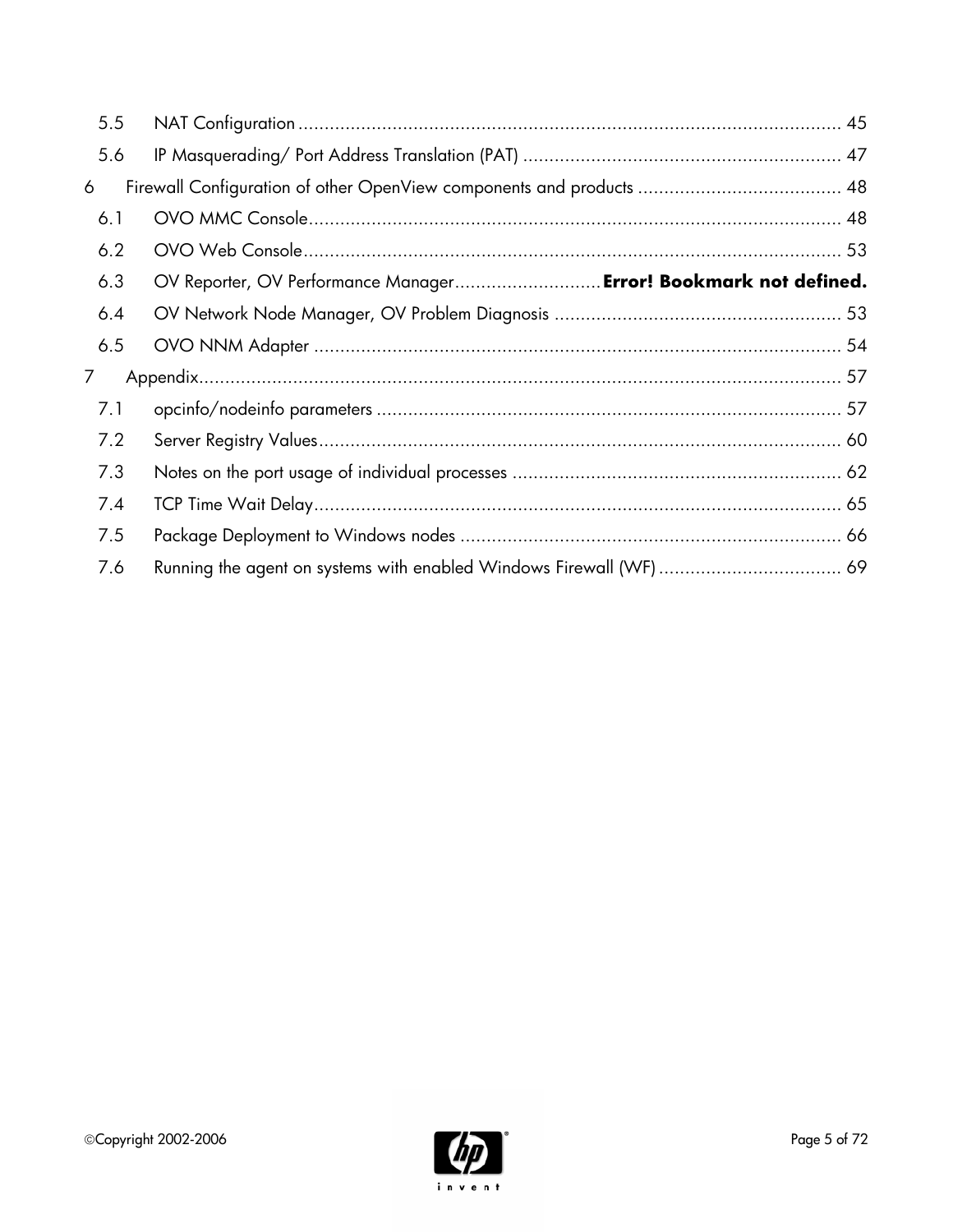## Table of Figures and Tables

| Figure 3 Tool launch & policy / instrumentation deployment (on a Windows system) 19   |  |
|---------------------------------------------------------------------------------------|--|
|                                                                                       |  |
|                                                                                       |  |
|                                                                                       |  |
|                                                                                       |  |
|                                                                                       |  |
|                                                                                       |  |
|                                                                                       |  |
|                                                                                       |  |
|                                                                                       |  |
|                                                                                       |  |
|                                                                                       |  |
|                                                                                       |  |
|                                                                                       |  |
| Figure 17 Address Translation of inside and outside addresses using one DNS server 46 |  |
|                                                                                       |  |
|                                                                                       |  |

©Copyright 2002-2006 Page 6 of 72

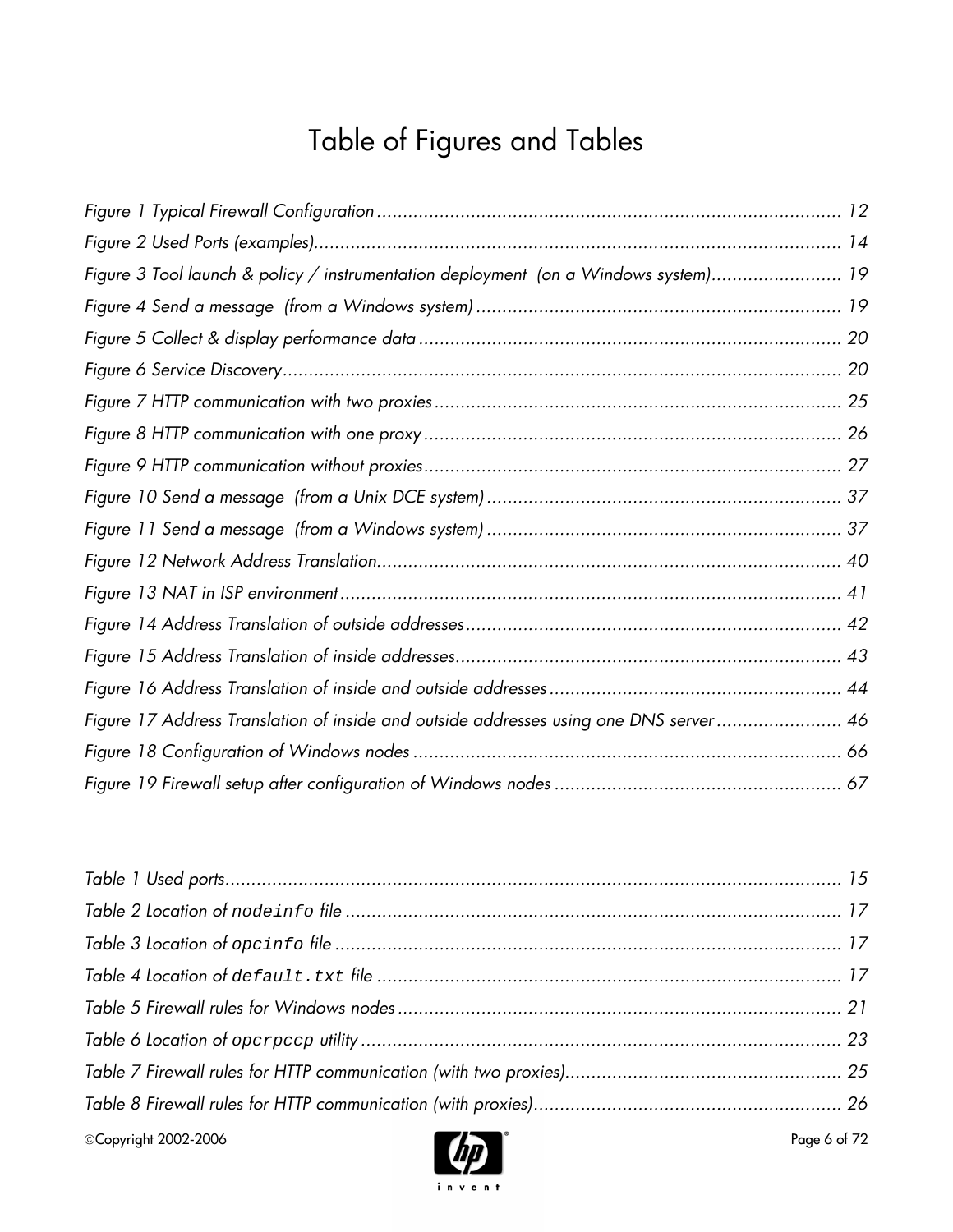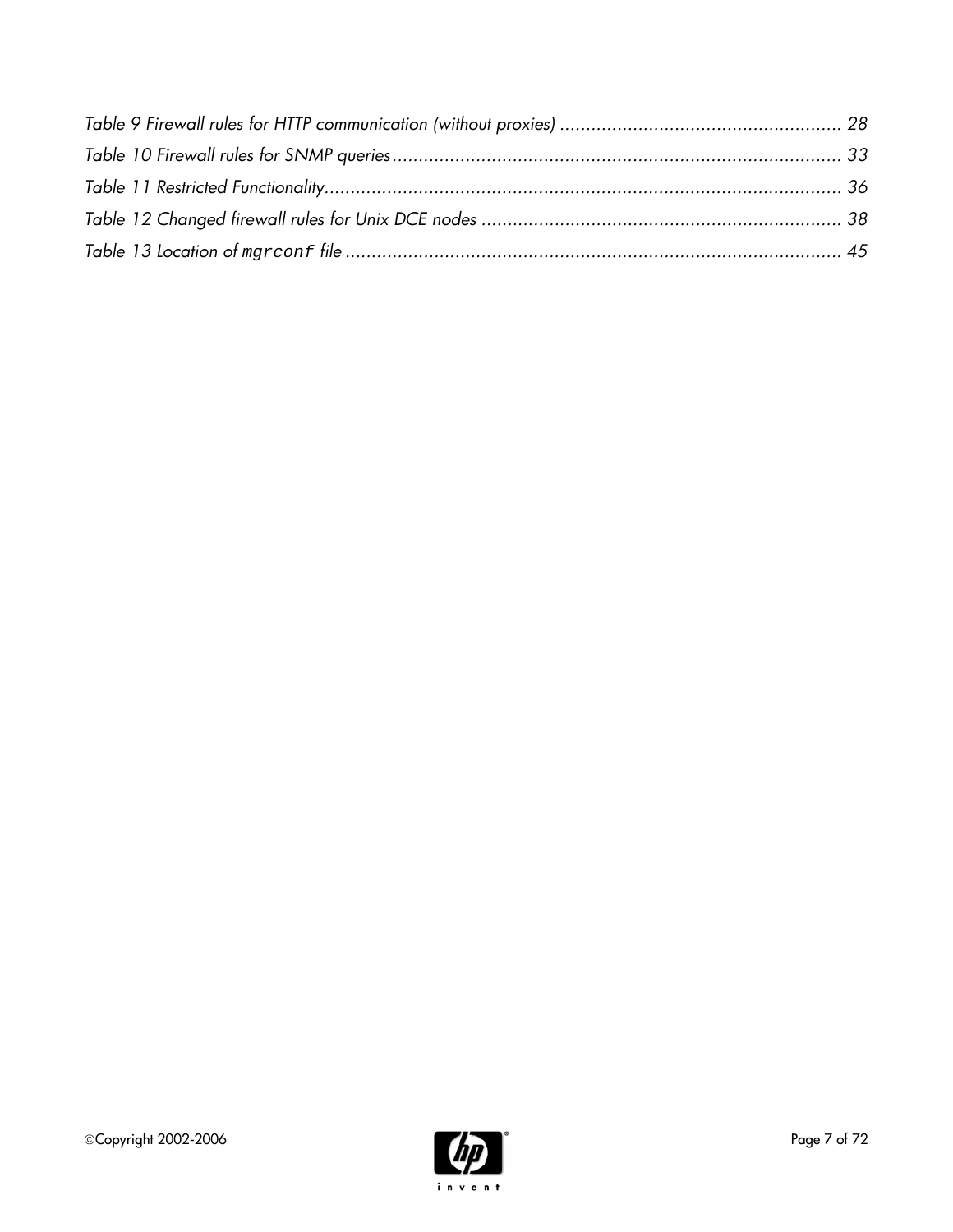## <span id="page-7-0"></span>**1 Introduction**

This document describes how to setup and configure Operations (OVO) for Windows in a firewall environment. It describes what steps need to be done on the Operations for Windows Management Server, the console and the managed nodes, and on the firewall to allow communication to an agent outside of the firewall.

Other OpenView products like OV Reporter and OV Performance Manager are covered if they communicate with OVO for Windows components.

This document is not based on specific firewall software. All configurations should be easy to adapt to any firewall software.

Knowledge of Operations for Windows and firewall administration is required to understand this document.

## **1.1 What's new**

Check the following web site for new versions of this white paper:

[http://ovweb.external.hp.com/lpe/doc\\_serv/](http://ovweb.external.hp.com/lpe/doc_serv/)

Select operations/performance for windows and the product version.

Changes between this version of the document and the previous version are marked using lines on the outside border, as you can see here on the left.

Version 2.9 Additional information in chapters [6.1.2](#page-48-0) [Using the console on systems with enabled Windows firewall \(WF\)](#page-48-0), [5.3](#page-42-1) [Address Translation of inside addresses](#page-42-1)

Version 2.8 Additional information for Windows Server 2003 SP1, chapter [6.1](#page-47-1), OVO MMC Console. Easy set-up description for agent communication with the Windows Firewall on the management server , chapter [3.9](#page-33-1), Configuring the Windows Server for agent communication.

Version 2.7 Additional changes to Section 6.11, 6.12, and 7.6.

Version 2.6 Minor changes to Service Pack information, Section 6.1.1.

©Copyright 2002-2006  $\bullet$  Page 8 of 72

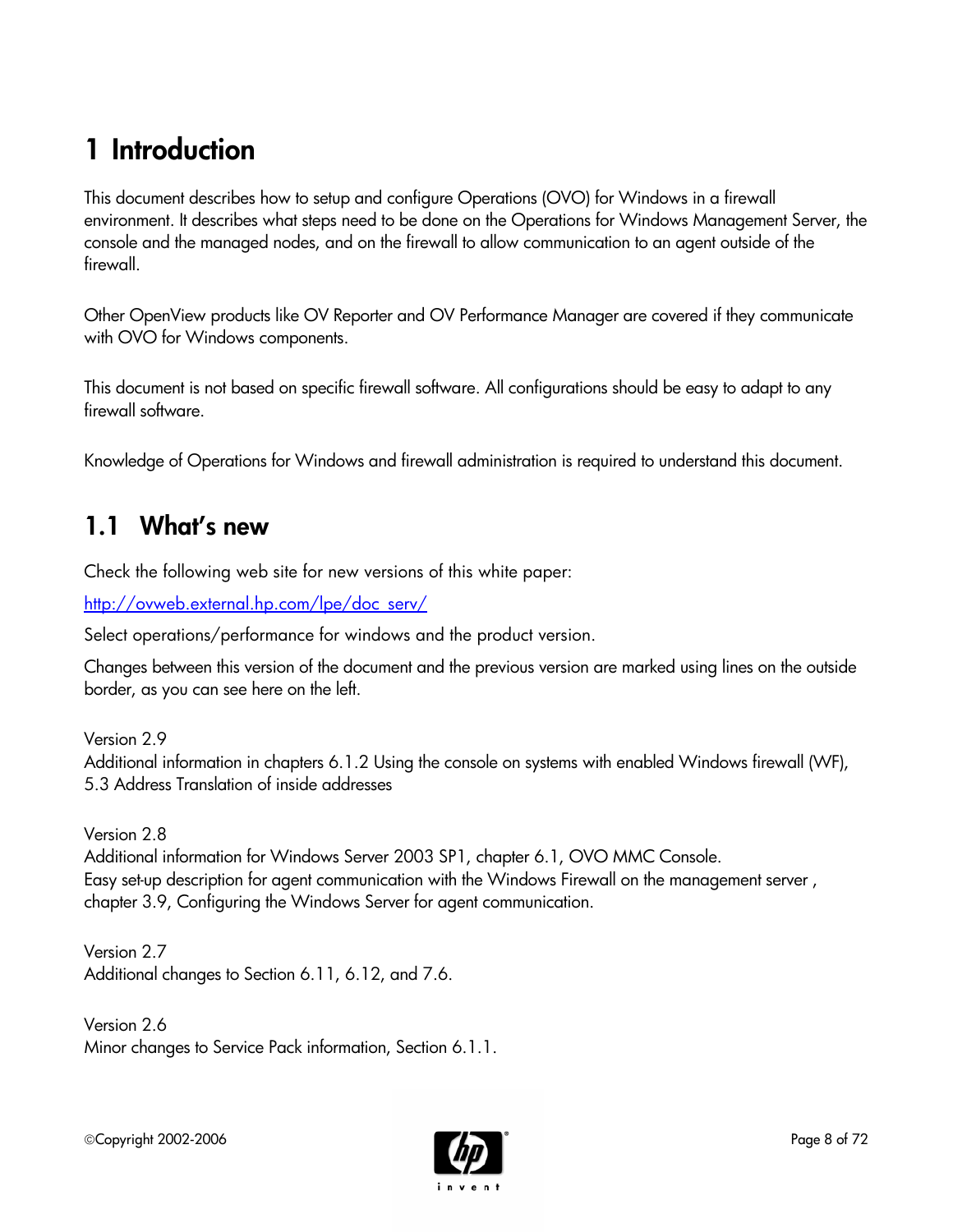Version 2.5 Service Pack information update.

Version 2.4

Section 6.5.1 Using the NNM adapter on systems with enabled Windows firewall (WF) Added information about the TCP port 2447.

Version 2.3:

Describes all necessary settings for Windows Firewall system (Windows XP SP2 / Windows 2003 SP1). The following sections were added:

Section [7.5.1](#page-66-1) [Package Deployment to systems with enabled Windows Firewall \(WF\).](#page-66-1)

Section [7.6](#page-68-1) [Running the agent on systems with enabled Windows Firewall \(WF\)](#page-68-1).

Section [6.1.2](#page-48-0) [Using the console on systems with enabled Windows firewall \(WF\)](#page-48-0).

Section [6.5.1](#page-54-0) [Using the NNM Adapter on systems with enabled Windows firewall \(WF\).](#page-54-0)

Version 2.2:

Section [1.3](#page-10-1) [Known Problems](#page-10-1) enhanced.

Section [2.4](#page-17-1) [Communication without DCE endpoint mapper](#page-17-1) added.

Section [7.1.10](#page-59-1) [OPC\\_AGENT\\_NAT](#page-59-1) added + corresponding notes added to NAT section.

Section [7.2.4](#page-60-0) [DISABLE\\_ALL\\_REMOTE\\_ACTIONS](#page-60-0) added.

Version 2.1:

New section [1.3](#page-10-1) Known problems added.

New section [7.4](#page-64-1) [TCP Time Wait Delay](#page-64-1) added.

Restrictions added to section [3.4.3](#page-28-0) [Configuring HTTP Clients](#page-28-0).

Version 2.0:

OVO for Window 6.1 used Microsoft DCOM and DCE Remote Procedure Calls (RPCs) for remote communication.

However, most customers do not allow DCOM communication through their firewall, because it requires a range of ports and user authentication.

Therefore, with the OVO for Windows 7.0 release, HP replaced the DCOM communication by RPC communication.

Furthermore, a new communication mechanism (based on HTTP) was introduced, which is more flexible (as it can use proxies), requires less ports (up to only one port) and which is therefore more suitable for firewall environments.

This technology will be further enhanced and will also be used in other OpenView products. As a first step, this new HTTP based communication is now used in areas like service discovery or performance graphing, which greatly improves OVO's ability to communicate through firewalls.

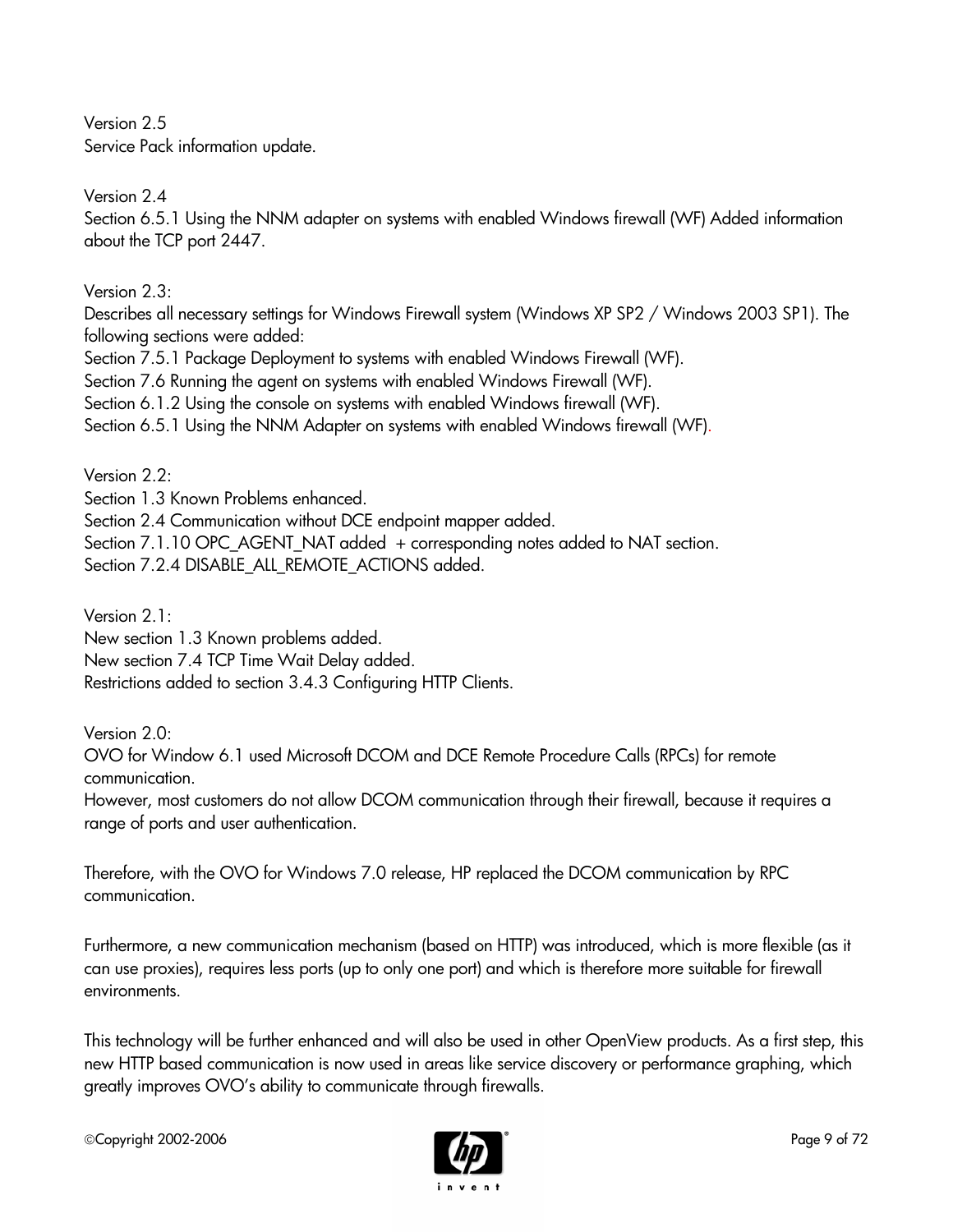## <span id="page-9-0"></span>**1.2 Naming**

The following names will be used:

| <b>MGMT SRV</b>                                | Operations for Windows Management Server inside the firewall (OVO<br>Server)                  |
|------------------------------------------------|-----------------------------------------------------------------------------------------------|
| <b>NODE</b>                                    | Operations for Windows Managed Node of any node type                                          |
| <b>WIN NODE</b>                                | Operations for Windows Managed Node running MS Windows NT or<br>Windows 2000                  |
| <b>DCE NODE</b>                                | Operations for Windows Managed Node where a real Unix DCE agent<br>is available.              |
| <b>CONSOLE</b>                                 | Operations for Windows User Interface inside the firewall (MMC based).                        |
| <b>MMC</b>                                     | Microsoft Management Console.                                                                 |
| nodeinfo parameter                             | A parameter that can be used in a Node Info policy, the nodeinfo file<br>or the opcinfo file. |
| OVO integrated Reporter<br>OV Reporter 'lite'* | Reporter component which is integrated into OVO for Windows                                   |
| OVO integrated Graphs<br>OV Perf. Mgr. 'lite'* | Grapher component which is integrated into OVO for Windows                                    |
| OV Reporter*                                   | OpenView Reporter (full version)                                                              |
| OV Perf. Mgr.*                                 | OpenView Performance Manager (full version)                                                   |

\*OVO for Windows contains integrated grapher and reporter components. These 'lite' versions can be upgraded to the full products OV Reporter and OV Performance Manager by installing the full products on the OVO for Windows management server system.

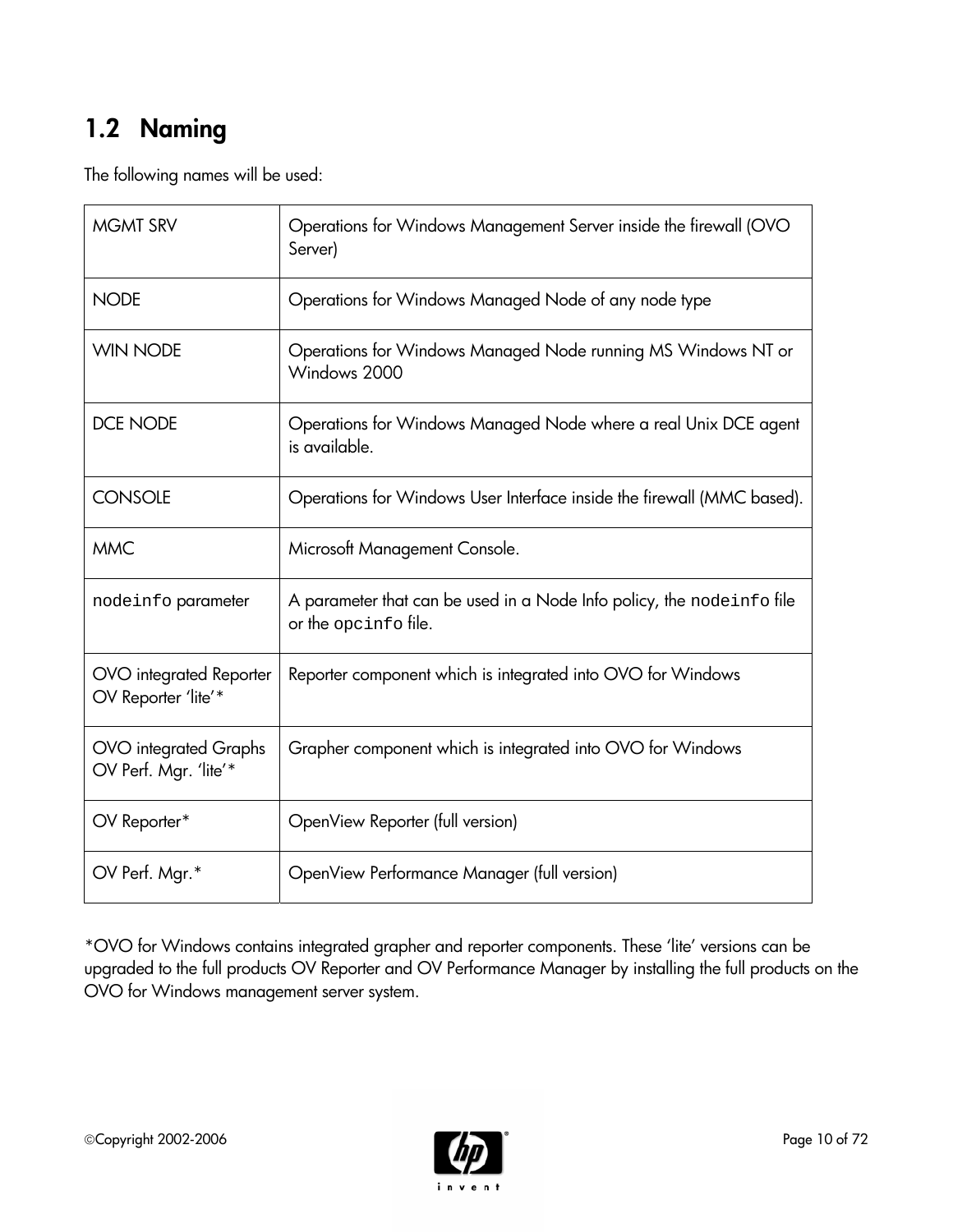## <span id="page-10-1"></span><span id="page-10-0"></span>**1.3 Known Problems**

As of today (August 4, 2003), the following problems have been reported. Please check the following links page for additional information, updates and available patches related to these defects.

<http://openview.hp.com/sso/ecare/getsupportdoc?docid=8606290439> (JAGae54348)

**title:** Restricting ports via default.txt on MGMT Server causes coda issues

**document id:** 8606290439, duplicate of 8606290444 below

<http://openview.hp.com/sso/ecare/getsupportdoc?docid=8606290444> (JAGae54353)

**title:** codatil support uses additional ports each time it is executed

**document id:** 8606290444

→ Section [3.4.3](#page-28-0) [Configuring HTTP Clients](#page-28-0) was enhanced in version 2.1 to reflect what's described in the workaround of 8606290444.

|  | http://openview.hp.com/sso/ecare/getsupportdoc?docid=8606298661 (JAGae62160) |  |
|--|------------------------------------------------------------------------------|--|
|  |                                                                              |  |

| title:                  | LLB CLIENT PORT setting is not recognized from OVPMs Analyzer.exe |
|-------------------------|-------------------------------------------------------------------|
| document id: 8606298661 |                                                                   |

 $\rightarrow$  No fix so far. Therefore customers should not change the default port 383 of the LLB server. Added comment to [3.4.2](#page-28-1) [To Change the Default Port of the Local Location Broker.](#page-28-1)

<http://openview.hp.com/sso/ecare/getsupportdoc?docid=B555014672>(NSMbb46792, NSMbb46768)

**title:** Policy deployment in NAT environment not possible - see NSMbb46768

**document id:** B555014672

 $\rightarrow$  Customers have to install the latest patches, see fix of B555014672.

Additionally, they need to set OPC AGENT\_NAT TRUE on each node behind a NAT firewall. Corresponding notes have been added to the NAT section.

<http://openview.hp.com/sso/ecare/getsupportdoc?docid=B555016467>(NSMbb49919)

**title:** Agent tries to connect service discovery server on the wrong port

**document id:** B555016467

 $\rightarrow$  Fix available. Or use workaround of B555016467: Set

SERVER\_PORT(com.hp.openview.OvDiscoveryCore.OvDiscoveryInstanceXML) <port of Discovery server> on every node.

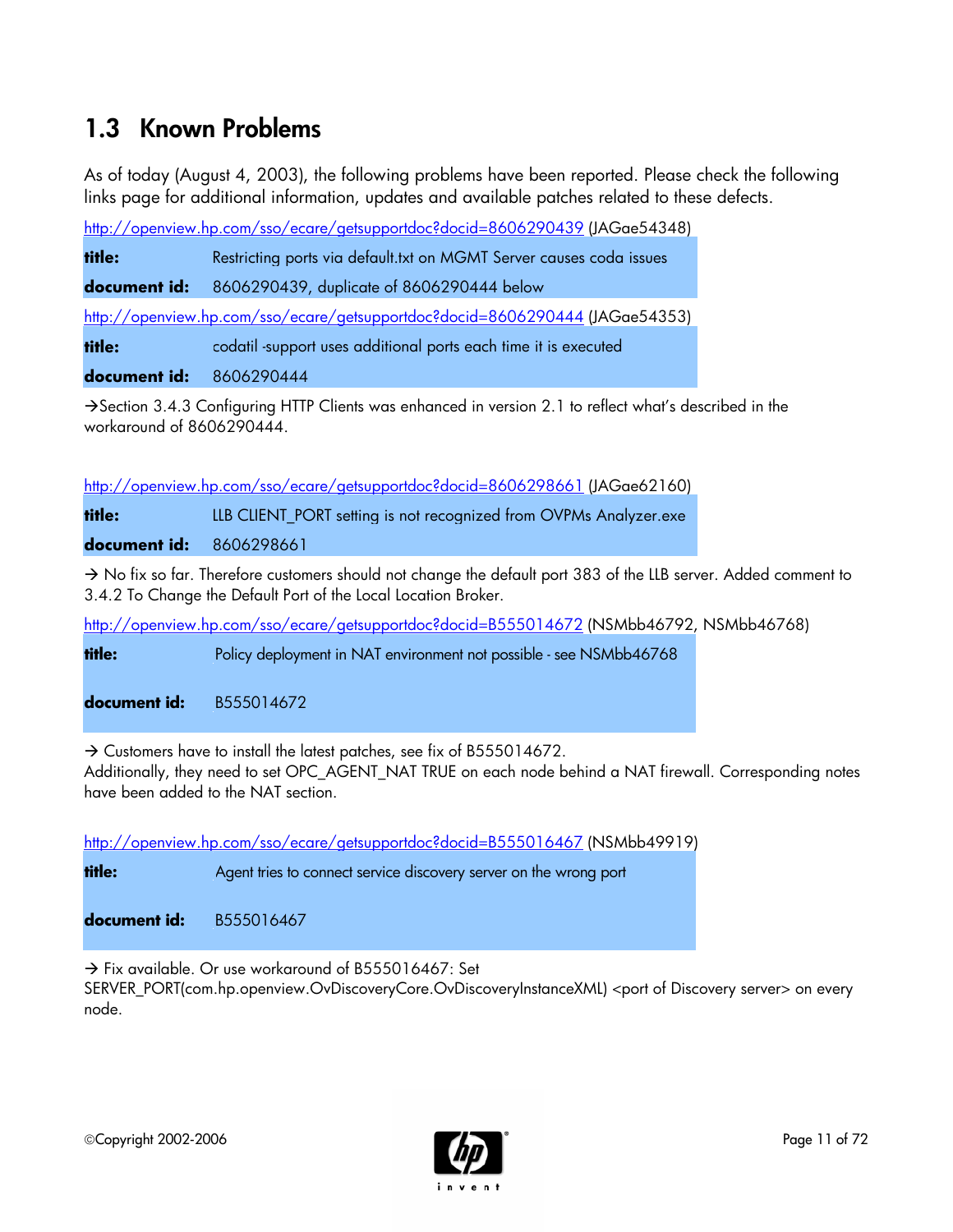## <span id="page-11-0"></span>**2 Configuration Overview**

A firewall is a router system between two or more subnets. In addition to the routing, the firewall also filters all communication. Only packets that pass at least one filter rule are allowed to pass the firewall. All other packets are discarded. A filter rule usually consists of the protocol type ("TCP", "UDP", "ICMP"), a direction ("inside -> outside" or "outside -> inside"), a source port and a destination port. Instead of a specific port, a port range can also be given.

In a typical remote communication a *client*, using the source port, connects to a *server*, which is listening on the destination port, on a remote system. For firewall configuration it's important to know which system initiates the communication (client) and which receives communication requests (server), so that the firewall rules can be setup accordingly.



#### **Figure 1 Typical Firewall Configuration**

The following chapters describe how Operations for Windows can be configured to

- receive messages from nodes outside the firewall (via RPC)
- start tools or message-related actions on nodes outside the firewall (via RPC)
- deploy policies or instrumentation to nodes outside the firewall (via RPC)
- collect and view performance data of nodes outside the firewall (via HTTP)
- discover services on nodes outside the firewall (via HTTP)

This can be achieved by opening a limited, user-specifiable port range for TCP communication.

This covers all 'operational' and some of the 'administrative' parts of Operations for Windows. For restrictions, please see [3.10](#page-33-2) [Restrictions – what's not possible through firewalls.](#page-33-2)

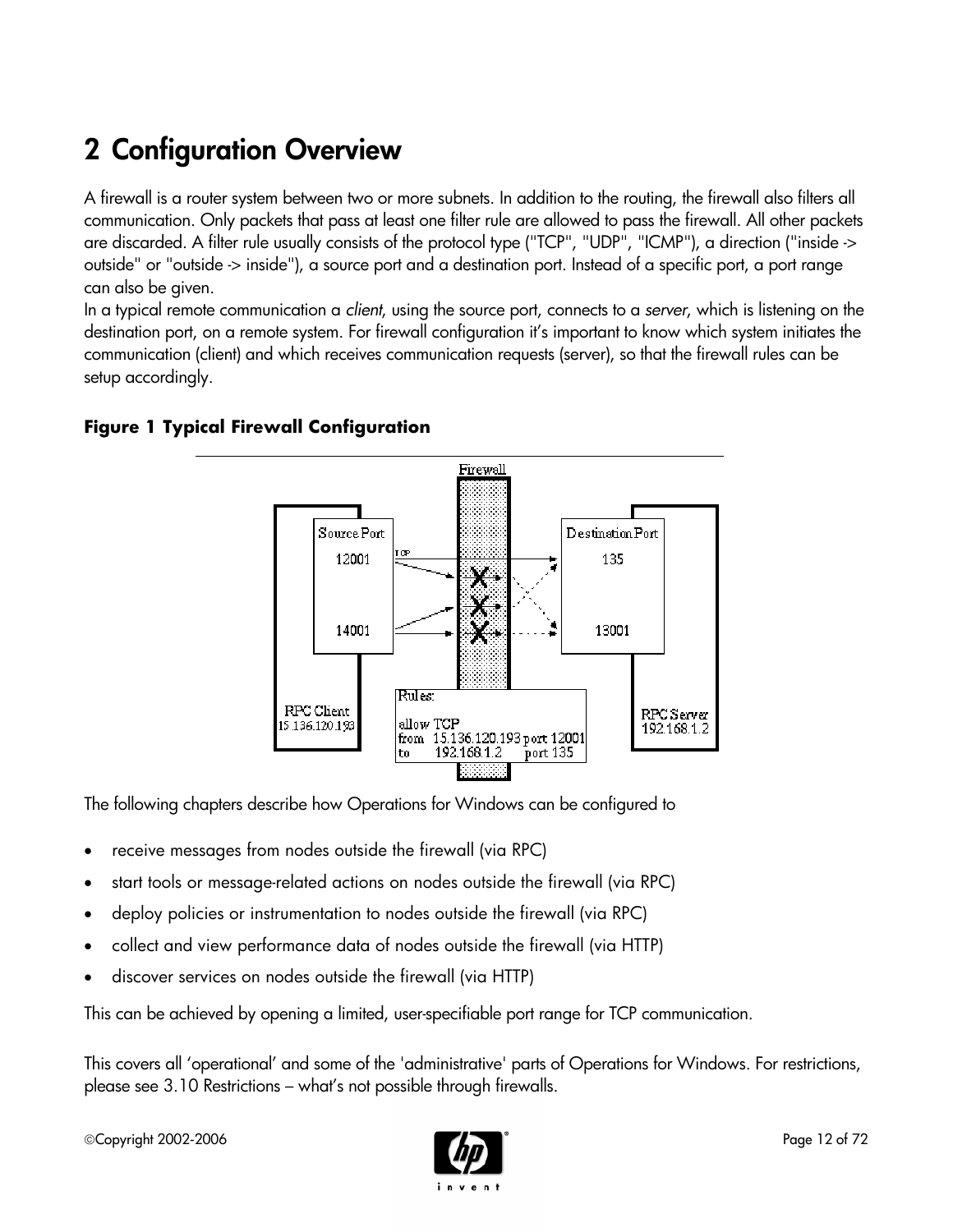## <span id="page-12-0"></span>**2.1 Configuration Steps**

Following are the steps that you should go through to allow the Operations for Windows product to operate in a firewall environment:

- 1) Install agent software: On Unix, install the agent software manually. On Windows, either
	- Install the agent software manually (recommended).

or

- Open the firewall for the configuration of Windows nodes and for package deployment. See Appendix [Package Deployment to Windows nodes](#page-65-1) or setup a VPN to allow DCOM communication through the firewall. Then configure Windows nodes and deploy all necessary agent packages.
- 2) Configure the OVO management server. See [Configuring Management Server RPC server.](#page-21-1)
- 3) Check the port usage. See [Checking RPC communication settings.](#page-22-1)
- 4) Configure the agent port range on each node outside the firewall. See [Configuring Agent RPC server](#page-21-0) and [Configuring the port range on Unix DCE systems](#page-37-0).
- 5) Check the port usage on each node outside the firewall. See [Checking RPC communication settings.](#page-22-1)
- 6) Configure the HTTP servers and clients. See Configuring HTTP [servers and clients](#page-23-1). Note: You have to restart the HTTP server and client processes after the configuration change. On a managed node this can be achieved using 'opcagt -kill' and 'opcagt -start'. On the management server the easiest way to restart all processes is to reboot the system.
- 7) Close the firewall: Configure it using [Table 5 Firewall rules for Windows nodes](#page-20-1) and [Table 12](#page-37-1)  [Changed firewall rules for Unix DCE nodes.](#page-37-1)
- 8) If you closed the firewall for ICMP, disable the usage of ICMP for the health check as described in **[Server Health Monitoring](#page-30-0) and [Agent Health Monitoring](#page-30-0).**
- 9) Generate a message on a node outside the firewall to check if the inbound communication works.
- 10) Start a tool on a node outside the firewall to check if the outbound + inbound communication works.
- 11)Deploy a test policy to a node outside the firewall to test the deployment mechanism.
- 12)Show a graph (e.g. CPU load) of a node outside the firewall (Note: you might have to wait 15 minutes till enough data was collected) to test the HTTP based communication.

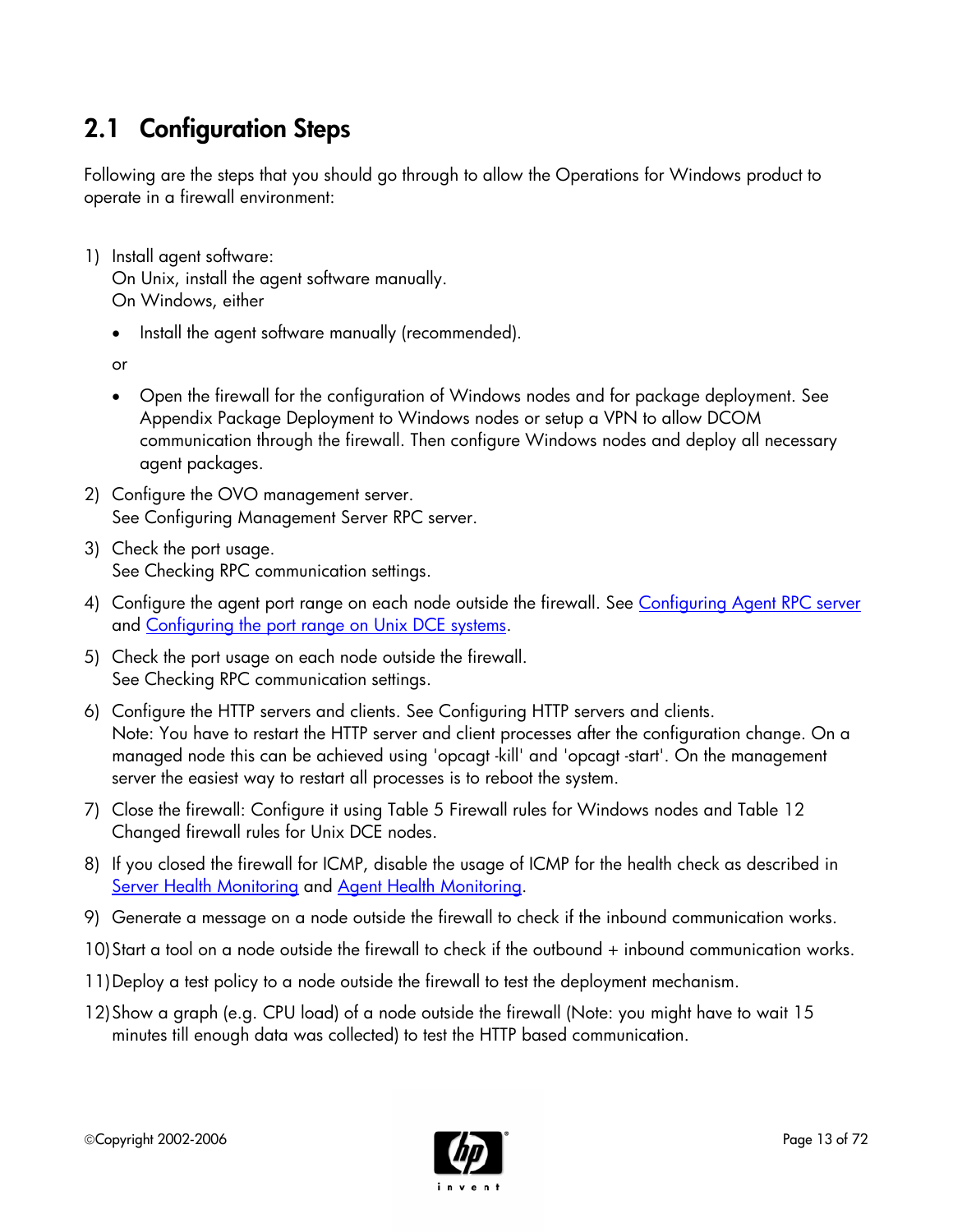## <span id="page-13-0"></span>**2.2 Ports used in this white paper**

The following figure gives an overview over the used ports on the MMC based console, the management server and the managed nodes. It shows which components are involved in communication and what role they play – server or client. If a component acts as a client, then the port specifies the source port, if it acts as a server, then the port specifies the destination port. The following chapters will discuss in detail how you setup corresponding firewall rules.

The actual number of used ports and the port numbers itself can be different than below, depending on the environment and the needs you have (proxies – no proxies etc.).

#### **Figure 2 Used Ports (examples)**



For the Operations for Windows management server and several agents, dedicated ports can be defined. The following settings are used in this paper <u>as examples</u>. You are free to choose ports other than those specified.

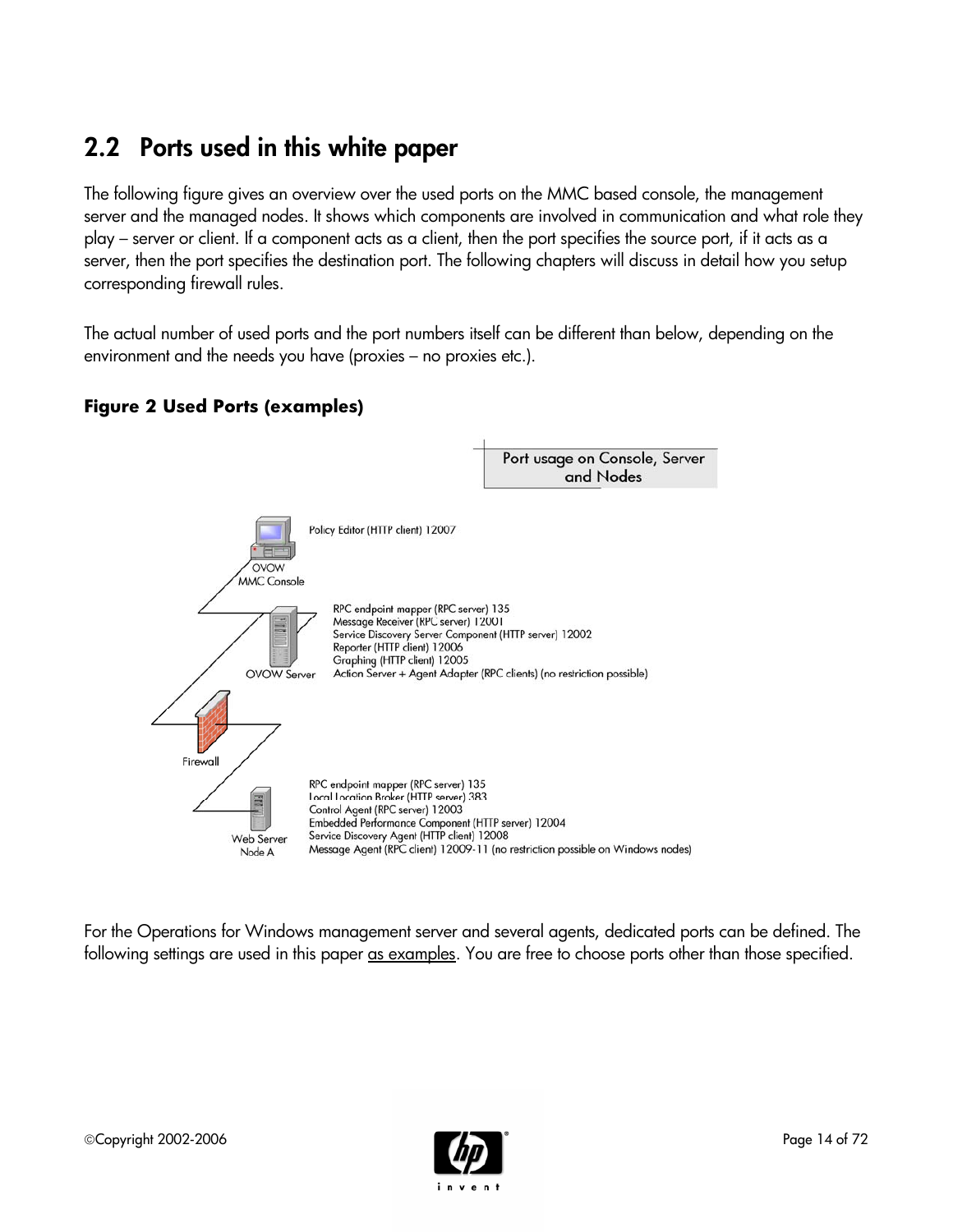#### <span id="page-14-0"></span>**Table 1 Used ports**

| <b>Description</b>                                                                   | <b>Type</b>        | TCP ports used in this<br>paper             | <b>Default</b> |
|--------------------------------------------------------------------------------------|--------------------|---------------------------------------------|----------------|
| RPC endpoint mapper                                                                  |                    | 135 (cannot be changed!)                    | 135            |
| Local Location broker                                                                | HTTP server        | 383                                         | 383            |
| <b>OVO</b> Server                                                                    | RPC server         | 12001                                       | $\overline{a}$ |
| Service Discovery Server<br>(com.hp.openview.OvDiscoveryCore.OvDiscoveryInstanceXML) | HTTP server        | 12002                                       | 6602           |
| Control Agent                                                                        | <b>RPC</b> server  | 12003                                       | $\overline{a}$ |
| <b>Embedded Performance Component</b><br>(com.hp.openview.Coda)                      | HTTP server        | 12004                                       | 381            |
| OVO integrated Graphs / OV Performance<br>Manager (com.hp.openview.CodaClient)       | HTTP client        | 12005 <sup>1</sup> (one out of 12005-120xx) | $\overline{a}$ |
| OVO integrated Reporter / OV Reporter<br>(com.hp.openview.CodaClient)                | <b>HTTP</b> client | $120061$ (one out of 12005-120xx)           | $\overline{a}$ |
| OVO integrated Policy Editor<br>(com.hp.openview.CodaClient)                         | <b>HTTP</b> client | 12007 <sup>1</sup> (one out of 12005-120xx) | $\blacksquare$ |
| Service Discovery Agent<br>(com.hp.openview.OvDiscoveryCore.OvDiscoveryInstanceXML)  | <b>HTTP</b> client | 12008                                       | $\overline{a}$ |
| Message Agent                                                                        | RPC client         | 12009-12011 <sup>2</sup>                    | $\overline{a}$ |
| Distribution Agent                                                                   | RPC client         | 13002-130033                                |                |

©Copyright 2002-2006 Page 15 of 72



<span id="page-14-1"></span><sup>1</sup> HTTP client ports can be configured. However, this is not necessary if HTTP proxies can be used.

<span id="page-14-2"></span> $^{\rm 2}$  Only used on Unix DCE systems. Microsoft DCE does not allow restricting the RPC Client port range.

<span id="page-14-3"></span> $^{\rm 3}$  These ports are only needed when the agent should be used together with an Operations for UNIX server. OVO for Windows uses a different distribution mechanism, which does not use the Distribution agent's RPC client.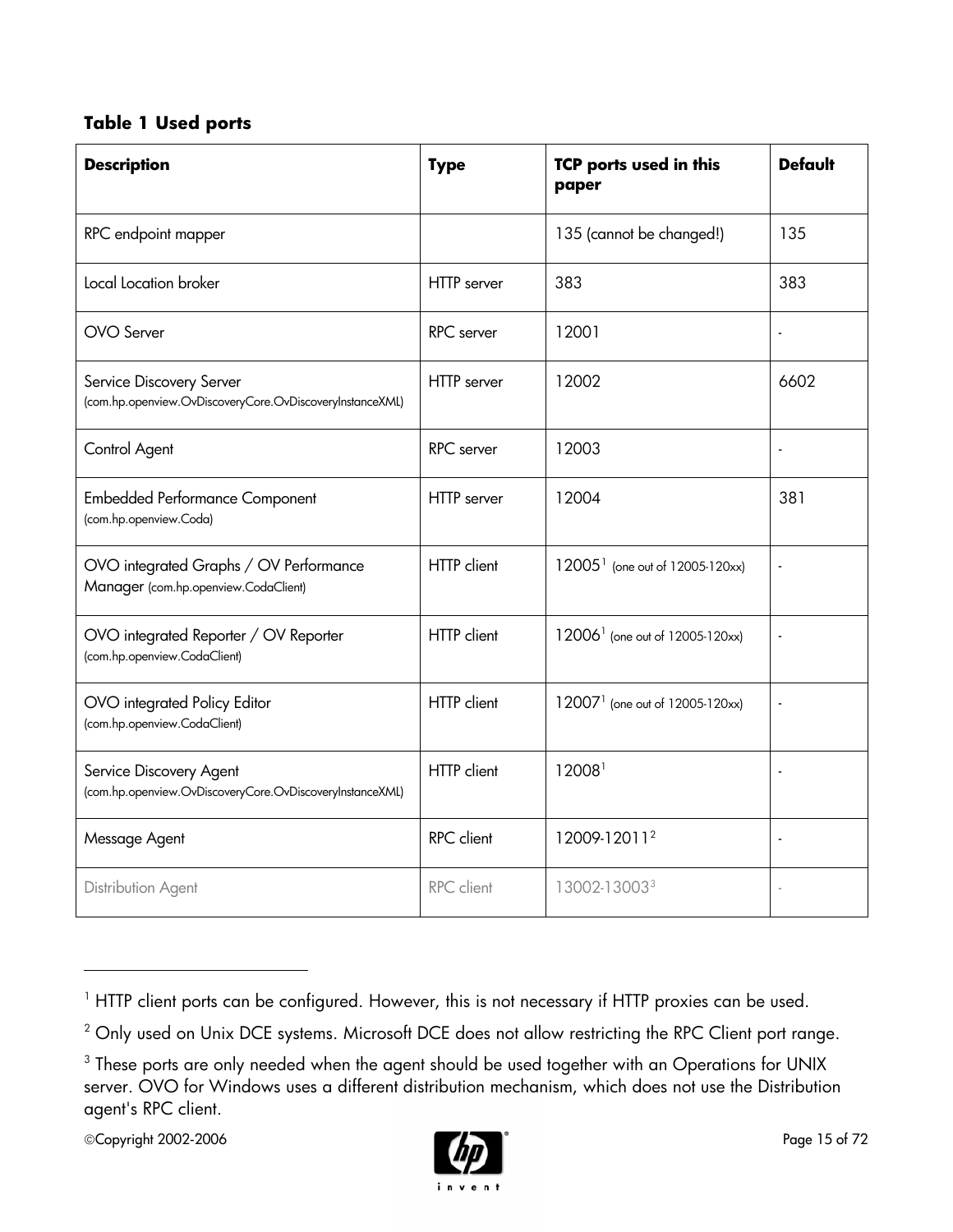## <span id="page-15-0"></span>**2.3 Node Info policies and** nodeinfo**/**opcinfo **parameters**

The node info policy type provides a way to modify configuration information on a managed node. It is primarily a tool for configuring the agent and a troubleshooting tool to be used when working with a Hewlett-Packard consultant.

A node info policy writes values in the nodeinfo file. This file is created automatically when OpenView Operations installs an agent on a node. Deploying a node info policy to a node will cause the values in the node info policy to be written to the end of the nodeinfo file. Removing the policy deletes the values. If values are defined twice in this file, the value that is defined last (from top to bottom) is the value that is used.

If you want to set some of these values and want to ensure that they are never changed by a node info policy, you can write most of them in the opcinfo file, as well. (The only exceptions are parameters that set values relating to HTTP communication. These values may only be set in the nodeinfo file.) Information in the opcinfo file takes precedence over the nodeinfo file.

Each parameter, regardless if specified in a node info policy, the nodeinfo or opcinfo file, consists of a name and a string value. The string value may not contain new line characters. Example:

OPC\_MGMT\_SERVER endive.veg.com

The name starts at the beginning of the line and ends at the first white space (space or tab). The value starts after the white spaces and ends at the end of the line. Parameter can be disabled by inserting a number sign (#) at begin of the name.

Many firewall related settings have to be made using nodeinfo parameters. Theoretically this could be done using a node info policy, but practically that's most of the times not possible because the node info policy itself can only be deployed to a node if the settings are already active on the managed node. Therefore you should enter the parameters in the nodeinfo file directly. Alternatively, you can also enter them in the opcinfo file (except for HTTP communication parameters).

#### **HTTP communication parameters**

Parameters used to configure the HTTP based communication (CLIENT\_PORT, SERVER\_PORT, PROXY, CLIENT\_BIND\_ADDR, SERVER\_BIND\_ADDR) should be entered in the nodeinfo file directly. HTTP communication parameters in the opcinfo file will NOT be evaluated.

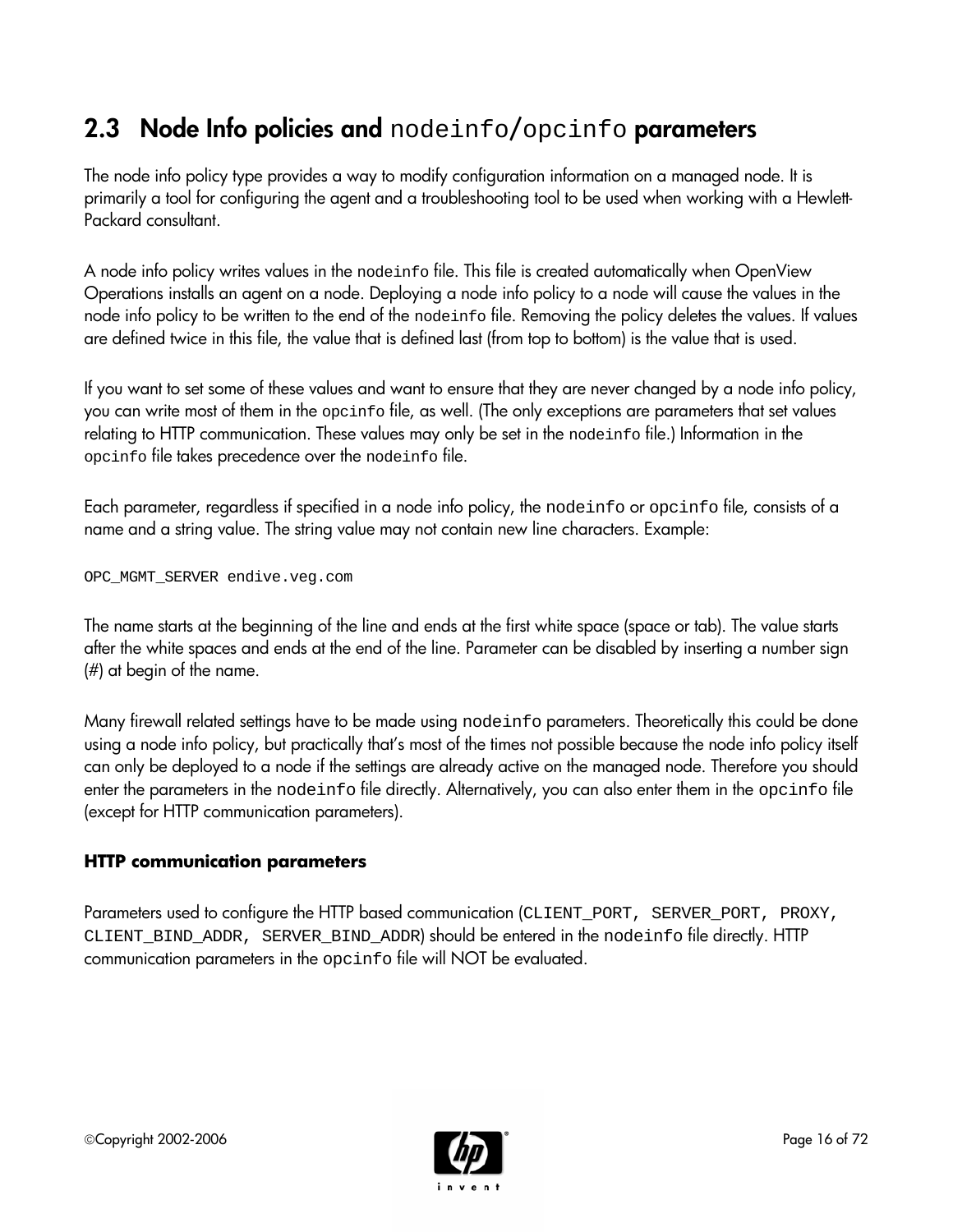#### <span id="page-16-0"></span>**Default.txt file**

On systems where no agent is installed (for example, OVO Console only system, or system with OV Reporter only), and where therefore no nodeinfo file exists, HTTP communication settings can be configured in the default.txt file. The syntax differs slightly from the nodeinfo parameter syntax. Please see the default.txt file for details. Any settings defined in the nodeinfo file (if it exists) will take precedence over the settings defined in the default.txt file.

| MMIG & EVGMIIVII VI IIOGEIIILO IIIG |                                                                       |  |
|-------------------------------------|-----------------------------------------------------------------------|--|
| Platform                            | $^\text{!}$ Location of $_\text{nodeinfo}$ file                       |  |
| Windows                             | <installdir>\InstalledPackages\{790C06B4-844E-11D2-972B-</installdir> |  |

080009EF8C2A}\conf\OpC\nodeinfo

(AIX: /var/lpp/OV/conf/OpC/nodeinfo)

#### **Table 2 Location of nodeinfo file**

Unix /var/opt/OV/conf/OpC/nodeinfo

<InstallDir> is defined by the registry setting: HKEY\_LOCAL\_MACHINE\SOFTWARE\Hewlett-Packard\HP OpenView\InstallDir.

#### **Table 3 Location of opcinfo file**

| Platform | Location of opcinfo file                                                                                         |
|----------|------------------------------------------------------------------------------------------------------------------|
| Windows  | <installdir>\InstalledPackages \{790C06B4-844E-11D2-972B-<br/>080009EF8C2A}\bin\OpC\install\opcinfo</installdir> |
| Unix     | /opt/OV/bin/OpC/install/opcinfo<br>(AIX: /usr/lpp/OV/OpC/install/opcinfo)                                        |

#### **Table 4 Location of default.txt file**

| Platform        | Location of default.txt file                 |
|-----------------|----------------------------------------------|
| Windows<br>Unix | <ovdatadir>/conf/BBC/default.txt</ovdatadir> |

<OvDataDir> is defined by the registry setting: HKEY\_LOCAL\_MACHINE\SOFTWARE\Hewlett-Packard\HP OpenView\DataDir on Windows systems and the environment variable OvDataDir on Unix systems.

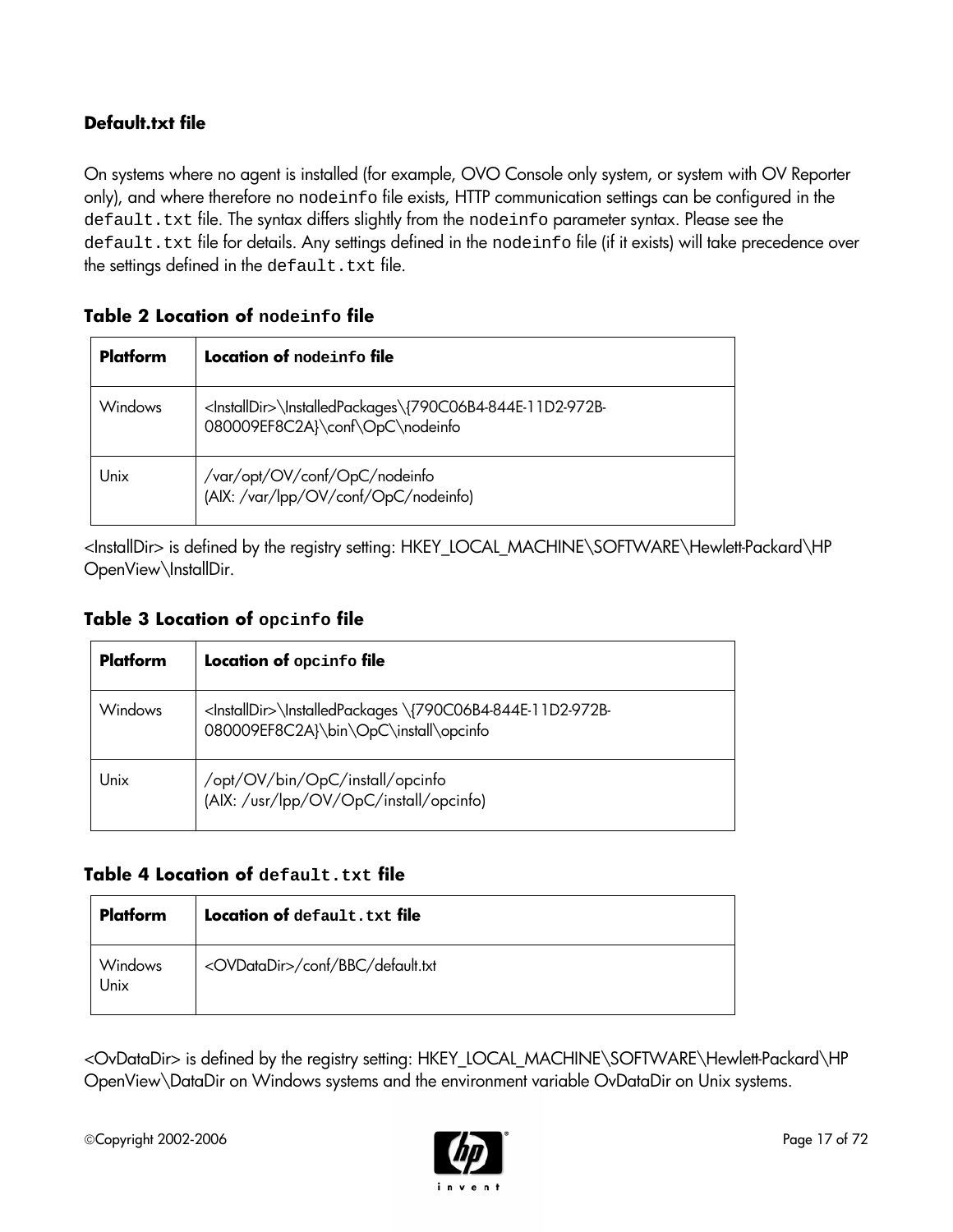## <span id="page-17-1"></span><span id="page-17-0"></span>**2.4 Communication without DCE endpoint mapper**

Allowing one or more well-known ports through a firewall is often considered as a security risk. Especially, allowing the well-known port of the DCE RPC endpoint mapper, 135, can be a risk, as recent security leaks in the implementation of the endpoint mapper on Windows systems have shown.

Security in firewall environments can be significantly improved by reducing communication to a single, **userdefined** port. The white paper "DCE RPC Communication without Endpoint Mapper" describes a solution where the DCE RPC endpoint mapper will not be used, which allows customers to close port 135 on the firewall, thus increasing the security of their environment significantly. The RPC communication of OVO for Windows will then require just one open destination port in each direction. For details, please download the white paper from the internal channel or partner web page.

The HTTP-based communication used for performance data or service discovery data is not affected by the changes described in the "DCE RPC Communication without Endpoint Mapper" white paper and requires additional, but user-defined ports, as outlined in this document.

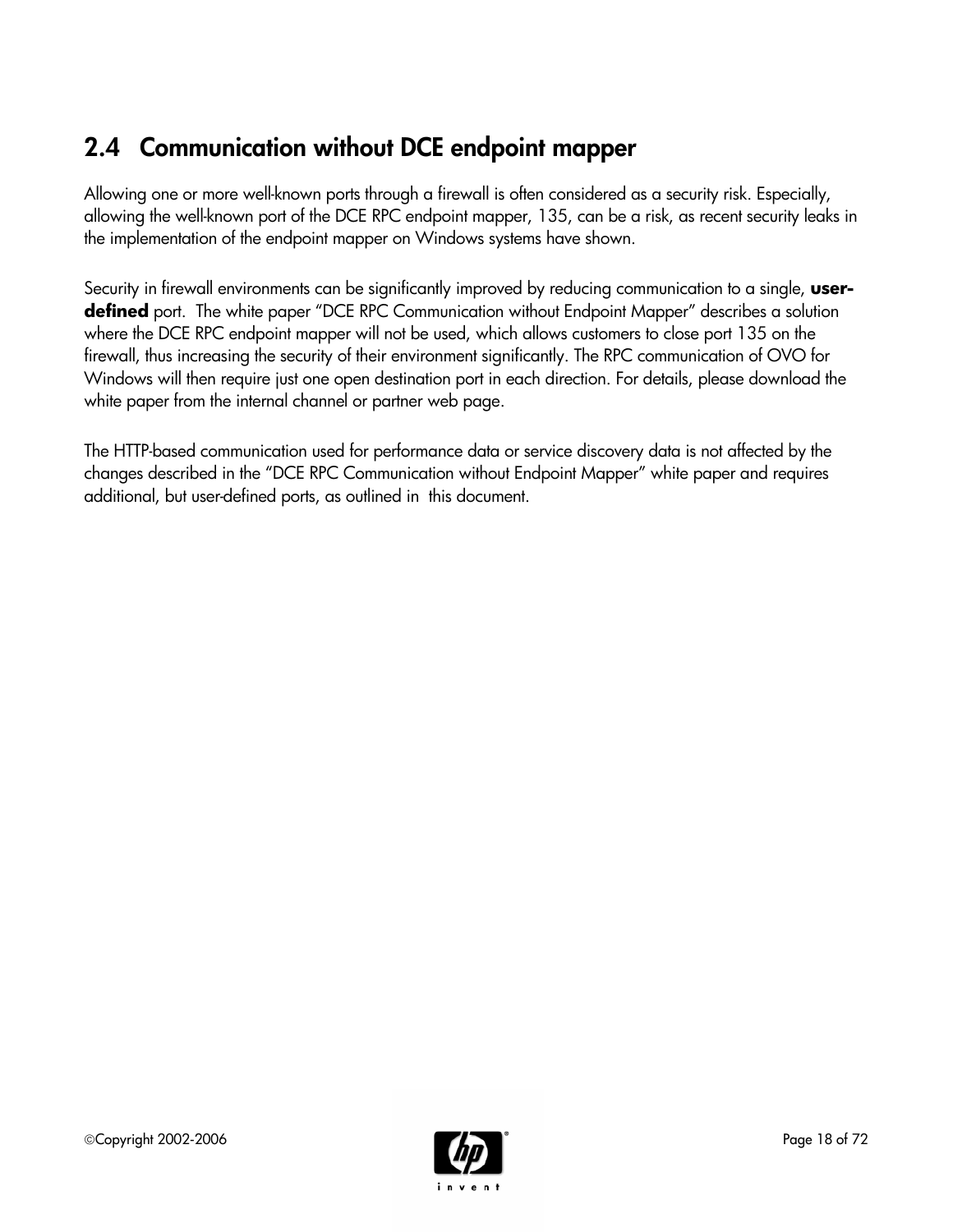## <span id="page-18-0"></span>**3 Firewall Configuration for Windows nodes**

The following figures show the basic communication model between Operations for Windows Agents on Windows systems and the Operations for Windows Management Server or Console.

X and Y are used in the figures below, because the RPC client chooses any available source port. Since the RPC implementation of MS Windows is only compatible with DCE but does not implement the full DCE functionality, it is not possible to restrict outgoing communication to a specific port range.

#### **Figure 3 Tool launch & policy / instrumentation deployment (on a Windows system)**



#### **Figure 4 Send a message (from a Windows system)**

The message agent sends a message or action response to the OVO server:



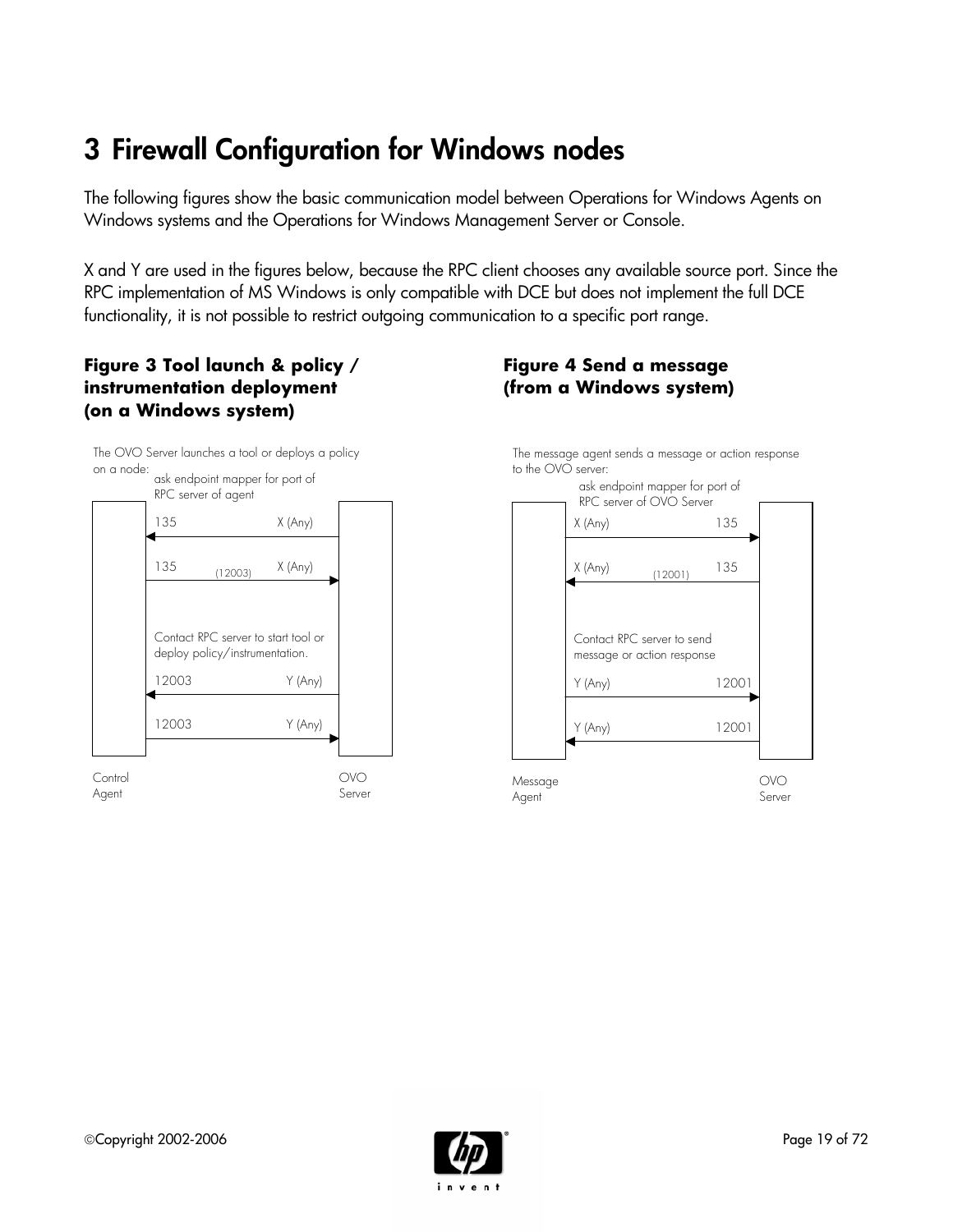

<span id="page-19-0"></span>**Figure 5 Collect & display performance Figure 6 Service Discovery data** 

Following you can find the firewall rules that need to be setup to allow such communication.

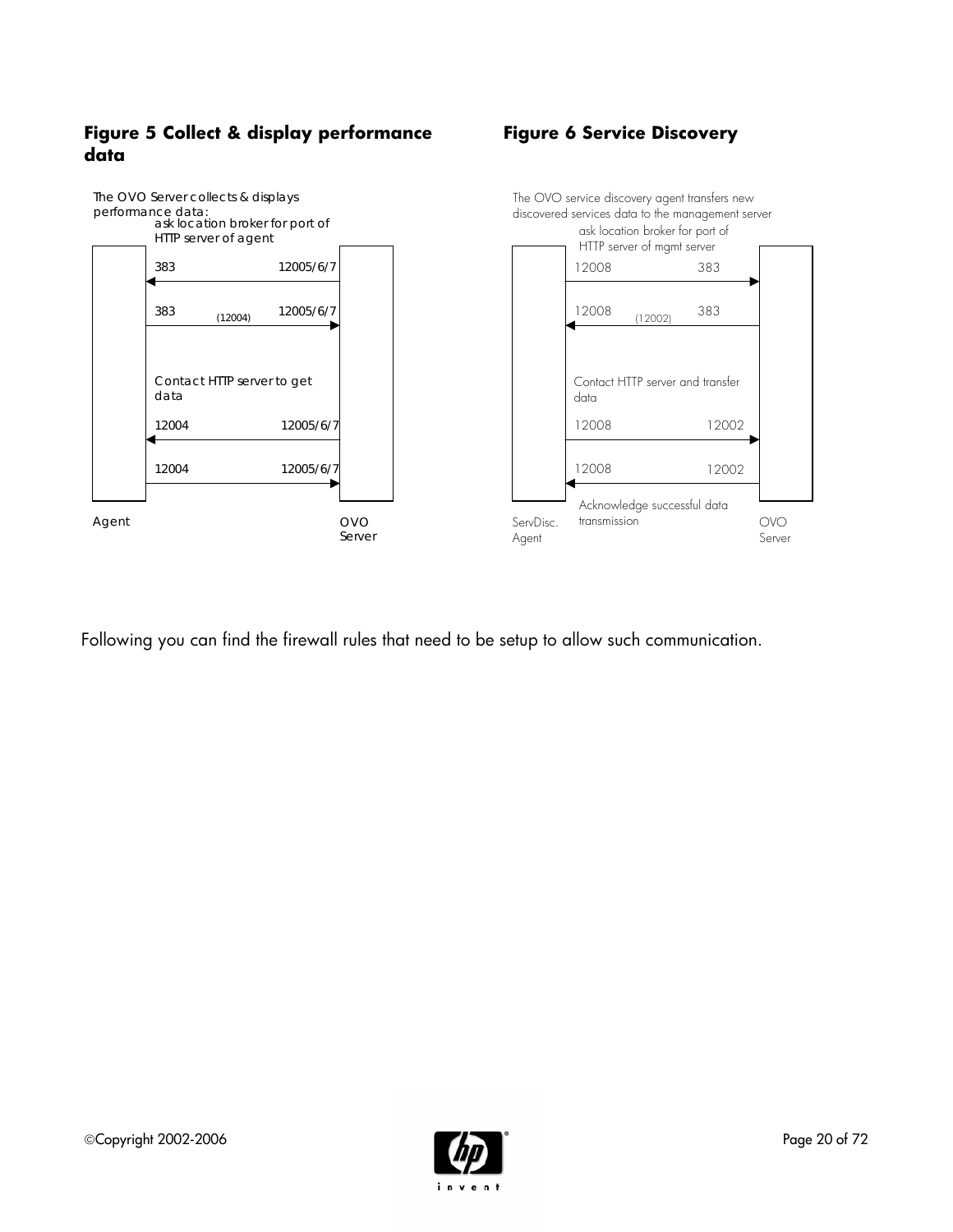| No.            | <b>Source</b>                                                                                                               | <b>Destination</b> | Protocol             | <b>Source</b><br>Port | <b>Destination</b><br>Port | <b>Purpose of rule</b>                                                                                    |  |
|----------------|-----------------------------------------------------------------------------------------------------------------------------|--------------------|----------------------|-----------------------|----------------------------|-----------------------------------------------------------------------------------------------------------|--|
| $\mathbf{1}$   | <b>WIN NODE</b>                                                                                                             | <b>MGMT SRV</b>    | <b>TCP</b>           | any                   | 135                        | Endpoint mapper request                                                                                   |  |
| $\overline{2}$ | <b>WIN NODE</b>                                                                                                             | <b>MGMT SRV</b>    | <b>TCP</b>           | any                   | 12001                      | RPC request (msgr)                                                                                        |  |
| 3              | <b>MGMT SRV</b>                                                                                                             | <b>WIN NODE</b>    | <b>TCP</b>           | any                   | 135                        | Endpoint mapper request                                                                                   |  |
| 4              | <b>MGMT SRV</b>                                                                                                             | <b>WIN NODE</b>    | <b>TCP</b>           | any                   | 12003                      | RPC request (ctla)                                                                                        |  |
| 5              | <b>MGMT SRV</b>                                                                                                             | <b>WIN NODE</b>    | ICMP echo<br>request | n/a                   | n/a                        | Only needed if agent health<br>monitoring via ICMP enabled,<br>see 3.7.1 Disable health<br>check via ICMP |  |
| 6              | <b>WIN NODE</b>                                                                                                             | <b>MGMT SRV</b>    | ICMP echo<br>reply   | n/a                   | n/a                        | Only needed if agent health<br>monitoring via ICMP enabled,<br>see 3.7.1 Disable health<br>check via ICMP |  |
| $\overline{7}$ | <b>WIN NODE</b>                                                                                                             | <b>MGMT SRV</b>    | ICMP echo<br>request | n/a                   | n/a                        | Only needed if server health<br>monitoring via ICMP enabled,<br>see 3.6 Server Health<br>Monitoring       |  |
| 8              | <b>MGMT SRV</b>                                                                                                             | <b>WIN NODE</b>    | ICMP echo<br>reply   | n/a                   | n/a                        | Only needed if server health<br>monitoring via ICMP enabled,<br>see 3.6 Server Health<br>Monitoring       |  |
|                | For additional firewall rules needed for HTTP communication, please see 3.4 Configuring<br><b>HTTP</b> servers and clients. |                    |                      |                       |                            |                                                                                                           |  |

<span id="page-20-1"></span><span id="page-20-0"></span>**Table 5 Firewall rules for Windows nodes**

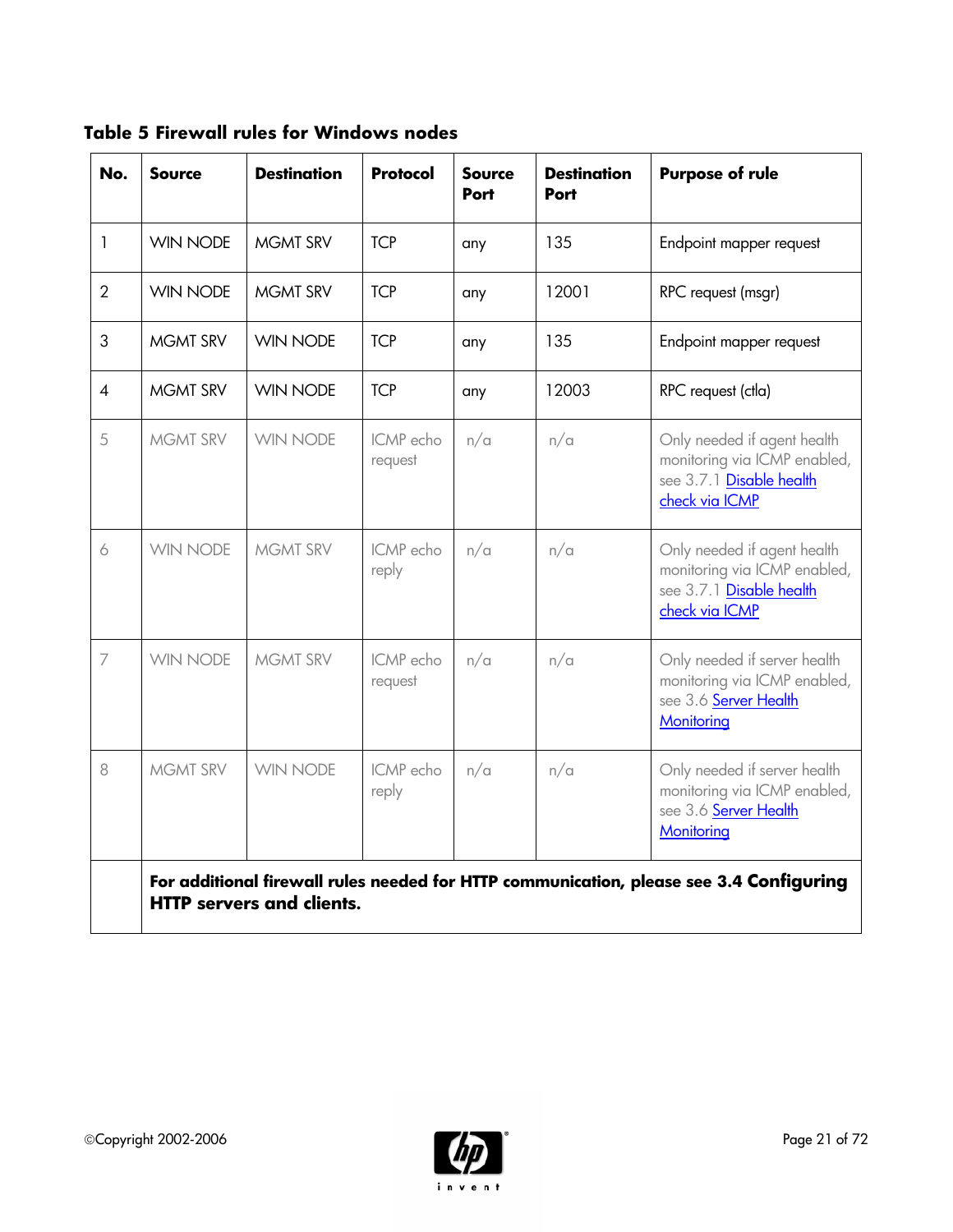## <span id="page-21-1"></span><span id="page-21-0"></span>**3.1 Configuring Management Server RPC server**

To configure the port range on the Operations for Windows management server, the following must be added to the registry on the management server system:

```
[HKEY_LOCAL_MACHINE\SOFTWARE\Hewlett-Packard\OVEnterprise\Management 
Server\MsgActSrv] 
"COMM_PORT_RANGE"="12001"
```
(Value Type: String/REG\_SZ)

Restart the OVO server RPC server by stopping the Windows Management Instrumentation service and restarting the OvEpMessageActionServer service.

## **3.2 Configuring Agent RPC server**

To configure the control agent port range on the managed node (Agent), the following nodeinfo parameter has to be set on each managed node:

OPC\_COMM\_PORT\_RANGE 12003

After changing the parameter, the Operations for Windows agent processes have to be restarted to make the change effective:

```
# opcagt -kill 
# opcagt -start
```
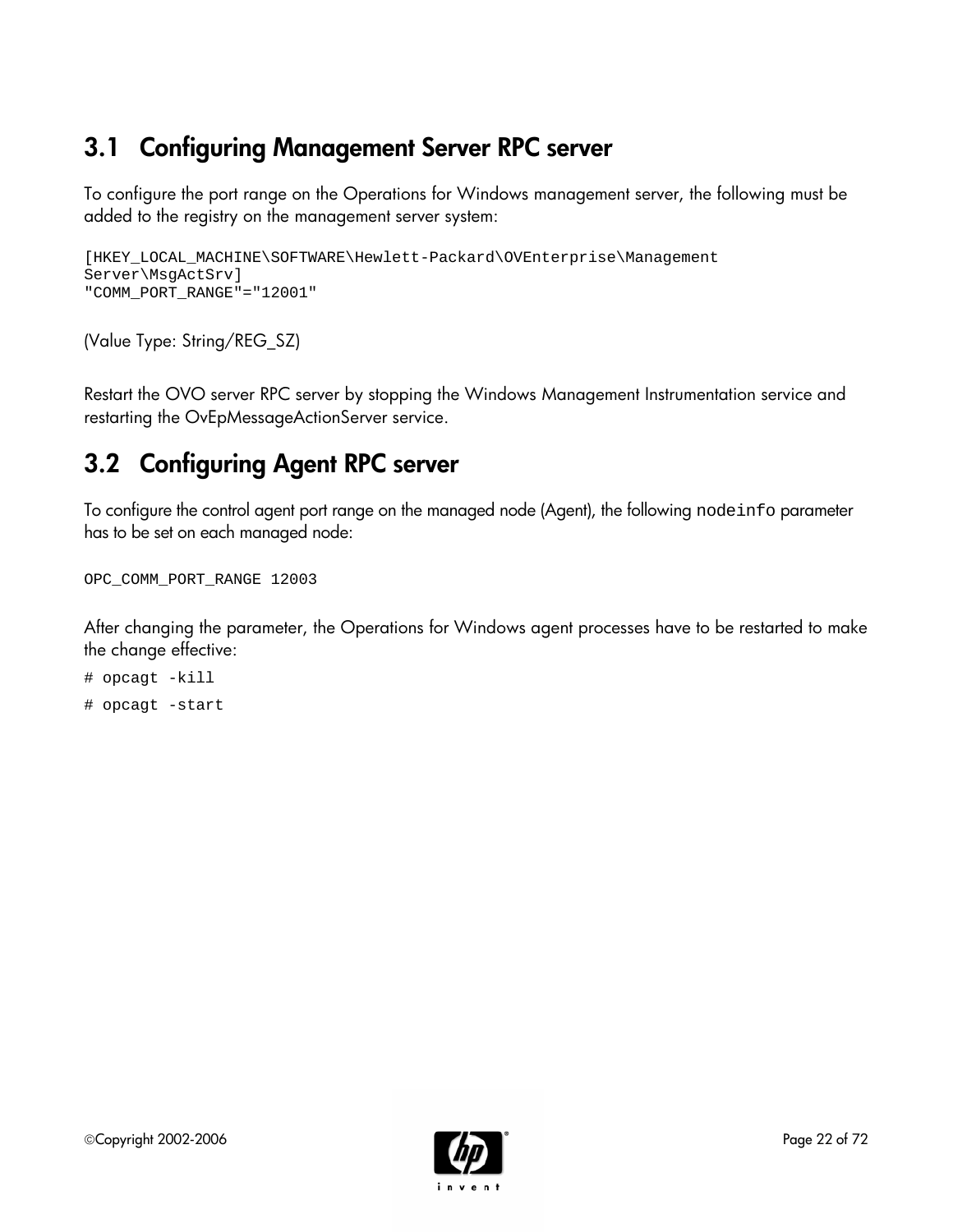## <span id="page-22-1"></span><span id="page-22-0"></span>**3.3 Checking RPC communication settings**

To check the RPC server port usage, use the opcrpccp utility:

| Platform       | Location of operpeep utility                                                                                      |  |  |
|----------------|-------------------------------------------------------------------------------------------------------------------|--|--|
| <b>Windows</b> | <installdir>\Installed Packages\{790C06B4-844E-11D2-972B-<br/>080009EF8C2A}\contrib\OpC\opcrpccp.exe</installdir> |  |  |

**Table 6 Location of opcrpccp utility** 

The following example lists all RPC servers on the local system

```
# opcrpccp show mapping
```
A list having many entries similar to the following will be printed:

```
<object> nil
<interface id> 6d63f833-c0a0-0000-020f-887818000000,7.0 
<string binding> ncadg_ip_udp:15.136.123.62[12001] Å port used
<annotation> OvEpRpcDataRcvr
```
On the Operations for Windows Management Server all entries with annotation OvEpRpcDataRcvr should be registered using the configured port.

The Agent's communication settings can be checked on the agent system.

# opcrpccp show mapping

should show the Control Agent being registered using the configured port:

```
<object> nil
<interface id> 0d8fe322-d6ee-11d2-b858-0800096df3a6,1.0 
<string binding> ncacn_ip_tcp:15.136.123.62[12003] Å port used
<annotation> Control Agent
```
Note: You can also use the opcrpccp command to list the configuration of a remote system by using the string binding and IP-address as option:

# opcrpccp show mapping ncacn\_ip\_tcp:15.136.126.183.

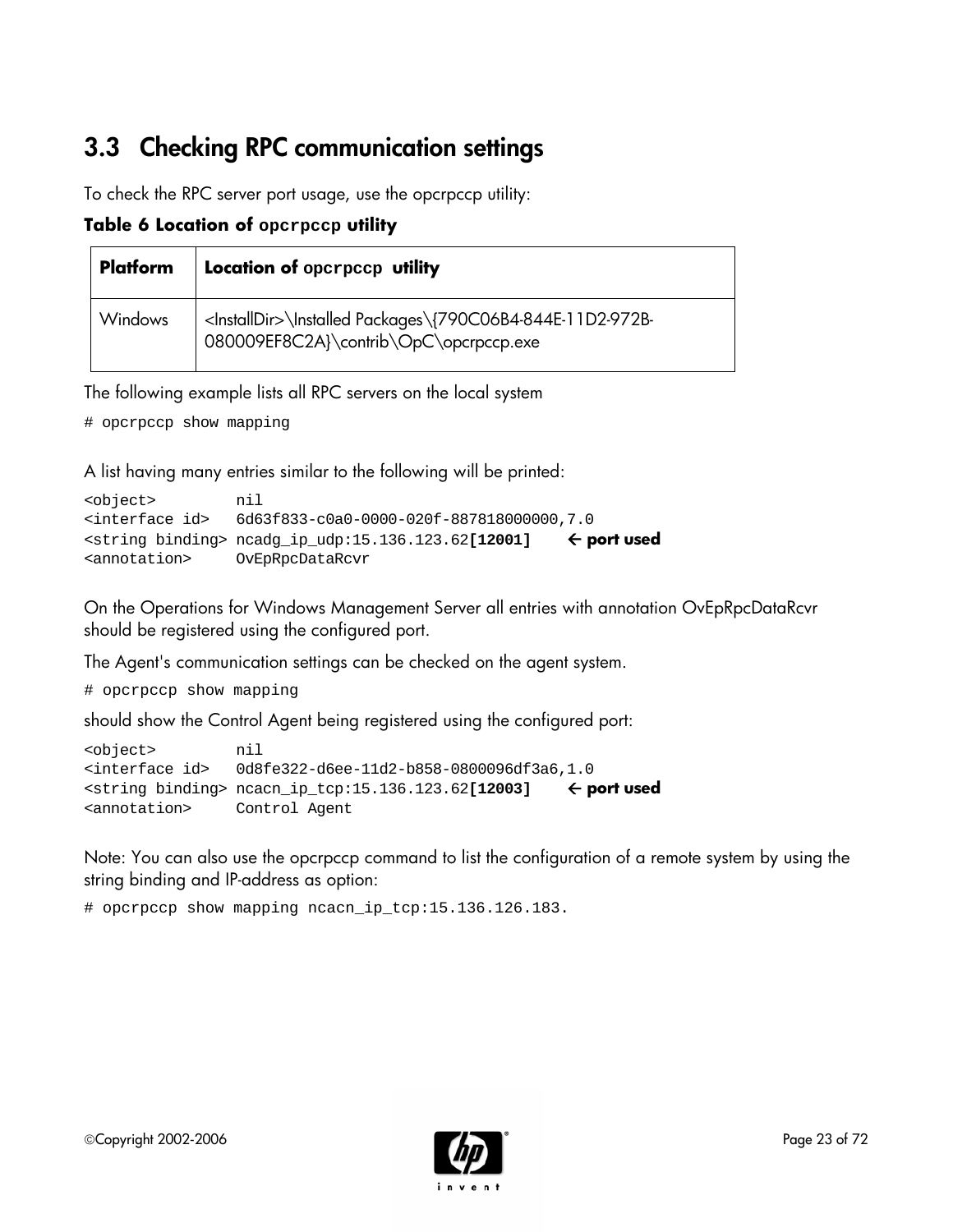## <span id="page-23-1"></span><span id="page-23-0"></span>**3.4 Configuring HTTP servers and clients**

Various components of different OpenView products use a HTTP based communication mechanism.

There are different ways to configure the HTTP communication in a firewall environment.

The standard, recommended way is to use HTTP proxies when communicating through a firewall. This simplifies the configuration by using proxies, which are often in use anyhow. The firewall has to be open for exactly one port if proxies can be used in both directions.

The following pictures show common management scenarios and the different nodeinfo parameters that are necessary.

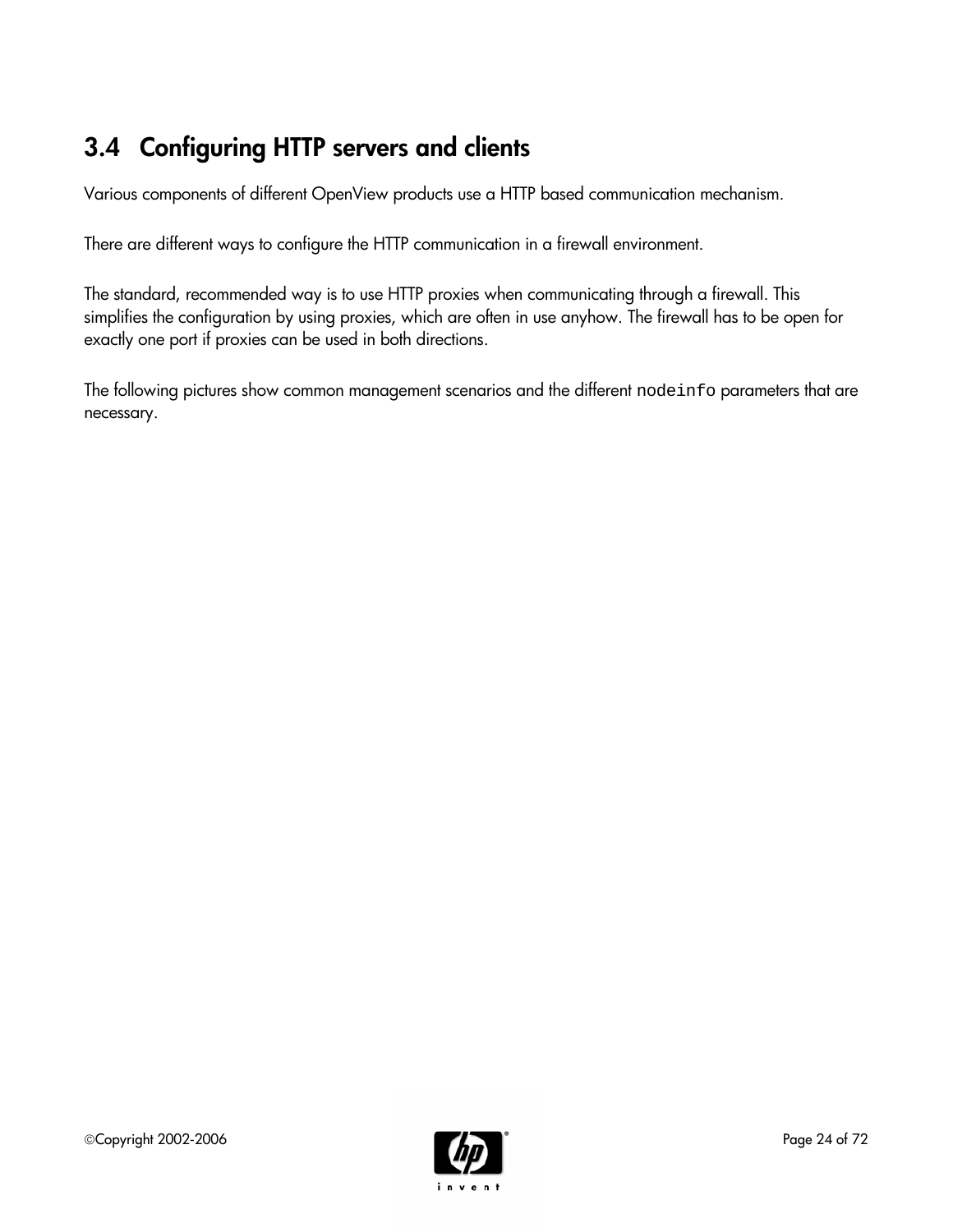

#### <span id="page-24-0"></span>**Figure 7 HTTP communication with two proxies**

The two proxies have to be configured in such a way that all traffic is routed from proxy to proxy. If this is the case, then there is no need to configure HTTP server or client ports. It's only necessary to tell the clients which proxy they should used, using the PROXY parameter.

With this setup the following firewall filter rules are necessary:

|  |  |  |  | Table 7 Firewall rules for HTTP communication (with two proxies) |  |  |  |
|--|--|--|--|------------------------------------------------------------------|--|--|--|
|--|--|--|--|------------------------------------------------------------------|--|--|--|

| No.            | <b>Source</b>      | <b>Destination</b> | Protocol | <b>Source</b><br>Port | <b>Destination</b><br>Port | <b>Purpose of rule</b>       |
|----------------|--------------------|--------------------|----------|-----------------------|----------------------------|------------------------------|
| P <sub>1</sub> | Proxy <sub>1</sub> | Proxy2             | TCP/HTTP | Defined by<br>proxy 1 | Defined by<br>proxy2       | Proxy-to-proxy communication |
| P <sub>2</sub> | Proxy2             | Proxy <sub>1</sub> | TCP/HTTP | Defined by<br>proxy2  | Defined by<br>proxy 1      | Proxy-to-proxy communication |

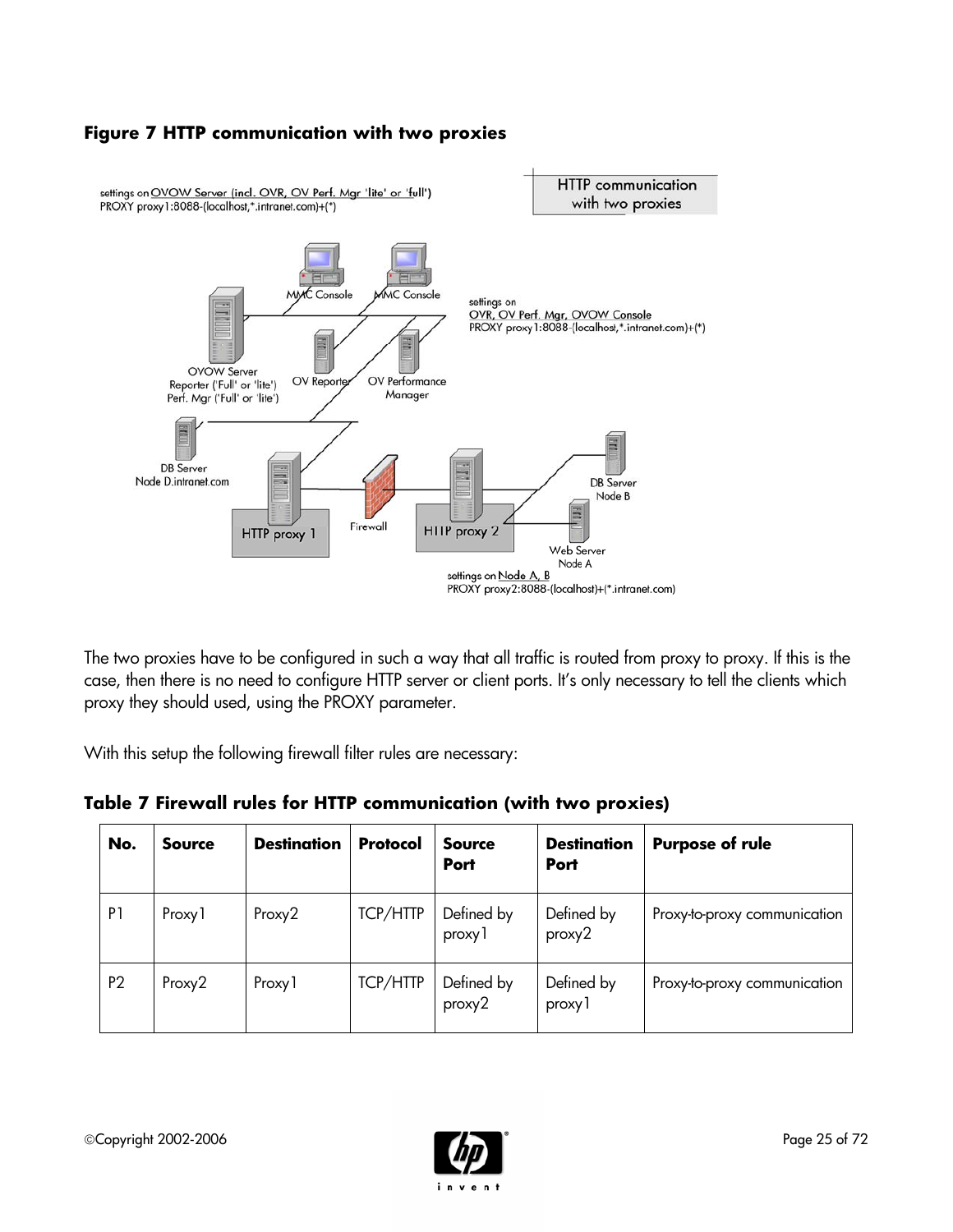<span id="page-25-0"></span>In most cases, customers do not have proxies on both sides. The following picture shows a more common scenario with one proxy:



#### **Figure 8 HTTP communication with one proxy**

This scenario requires that you configure the HTTP server and client ports on the managed nodes.

With this the following firewall filter rules are necessary:

<span id="page-25-1"></span>**Table 8 Firewall rules for HTTP communication (with proxies)**

| No.            | <b>Source</b>      | <b>Destination</b> | Protocol        | <b>Source</b><br>Port | <b>Destination</b><br>Port | <b>Purpose of rule</b>                                           |
|----------------|--------------------|--------------------|-----------------|-----------------------|----------------------------|------------------------------------------------------------------|
| O <sub>1</sub> | <b>NODE</b>        | Proxy <sub>1</sub> | <b>TCP/HTTP</b> | 12008                 | Defined by<br>proxy 1      | (Discovery agent->) proxy                                        |
| O <sub>2</sub> | Proxy <sub>1</sub> | <b>NODE</b>        | TCP/HTTP        | Defined by<br>proxy 1 | 12004                      | (Reporter/Grapher->)<br>Embedded performance<br>component (Coda) |
| O <sub>3</sub> | Proxy <sub>1</sub> | <b>NODE</b>        | <b>TCP/HTTP</b> | Defined by<br>proxy 1 | 383                        | (Reporter/Grapher->) Location<br>broker request                  |

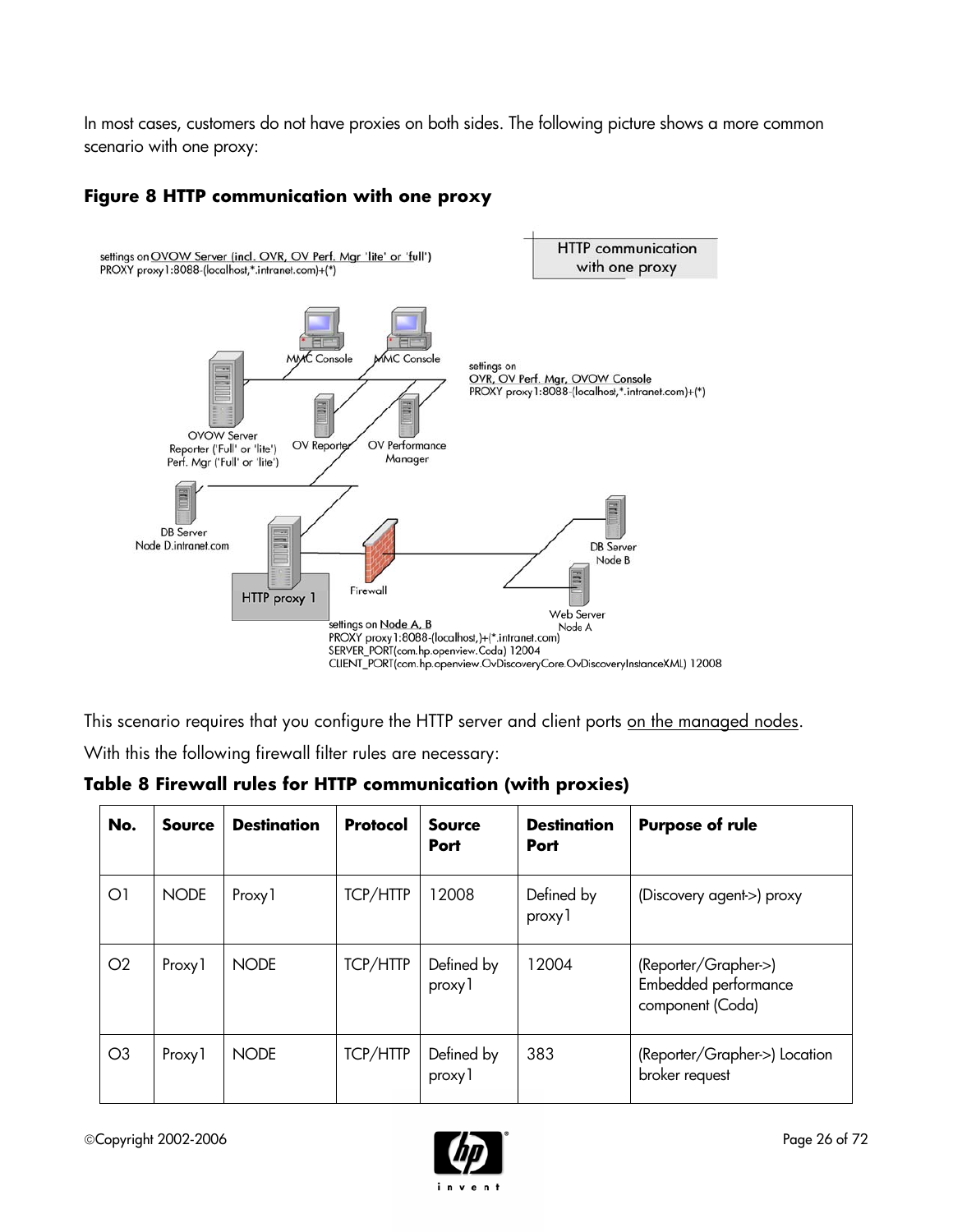<span id="page-26-0"></span>If proxies are not available at all, then additional ports have to be opened and additional configuration settings are required:

#### **Figure 9 HTTP communication without proxies**



In this scenario you have to configure all HTTP server and client ports on the management server, the OVO console, the managed nodes and on all other systems that use the HTTP communication (like OV Reporter).

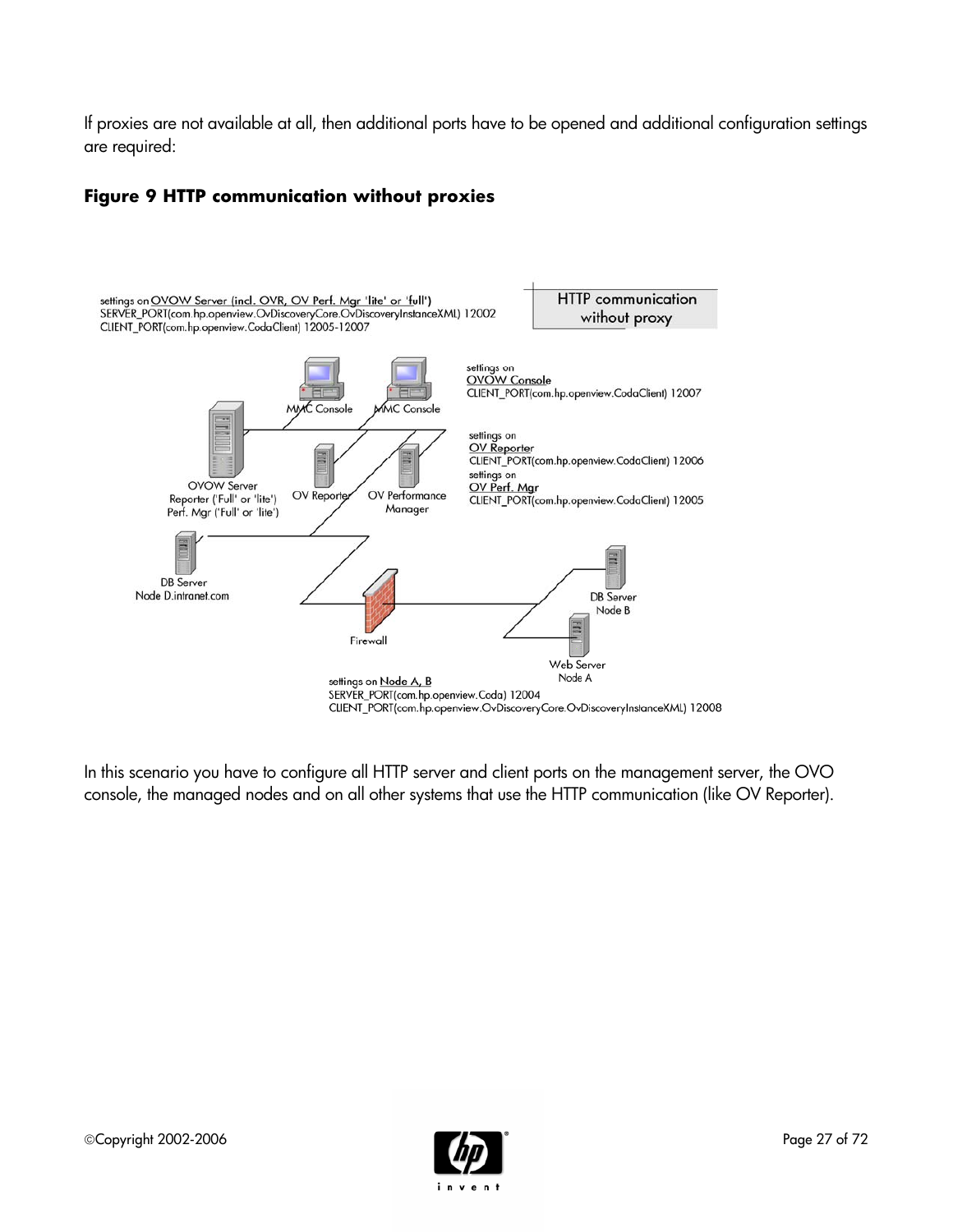| No.            | <b>Source</b>                | <b>Destination</b> | Protocol | <b>Source</b><br>Port <sup>4*</sup> | <b>Destinati</b><br>on Port | <b>Purpose of rule</b>                                        |
|----------------|------------------------------|--------------------|----------|-------------------------------------|-----------------------------|---------------------------------------------------------------|
| H1             | <b>NODE</b>                  | <b>MGMT SRV</b>    | TCP/HTTP | 12008                               | 383                         | (Discovery agent->) Location broker<br>request                |
| H <sub>2</sub> | <b>NODE</b>                  | <b>MGMT SRV</b>    | TCP/HTTP | 12008                               | 12002                       | (Discovery agent->) Service<br>discovery server               |
| H <sub>3</sub> | <b>MGMT SRV</b>              | <b>NODE</b>        | TCP/HTTP | 12005-<br>120505                    | 383                         | (Reporter/Grapher->) Location<br>broker request               |
| H4             | <b>MGMT SRV</b>              | <b>NODE</b>        | TCP/HTTP | 12005-<br>120504                    | 12004                       | (Reporter/Grapher->) Embedded<br>performance component (Coda) |
| H <sub>5</sub> | <b>CONSOLE</b>               | <b>NODE</b>        | TCP/HTTP | 12007                               | 383                         | (Policy Editor->) Location broker<br>request                  |
| H6             | <b>CONSOLE</b>               | <b>NODE</b>        | TCP/HTTP | 12007                               | 12004                       | (Policy Editor->) Embedded<br>performance component (Coda)    |
| H7             | OV<br>Reporter <sup>6</sup>  | <b>NODE</b>        | TCP/HTTP | 12006                               | 383                         | (Reporter->) Location broker request                          |
| H <sub>8</sub> | OV Reporter <sup>5</sup>     | <b>NODE</b>        | TCP/HTTP | 12006                               | 12004                       | (Reporter->) Embedded<br>performance component (Coda)         |
| H <sub>9</sub> | OV Perf.<br>$Mgr^7$          | <b>NODE</b>        | TCP/HTTP | 12005                               | 383                         | (Grapher->) Location broker request                           |
| H10            | OV Perf.<br>Mgr <sup>6</sup> | <b>NODE</b>        | TCP/HTTP | 12005                               | 12004                       | (Grapher->) Embedded<br>performance component (Coda)          |

<span id="page-27-0"></span>**Table 9 Firewall rules for HTTP communication (without proxies)**

©Copyright 2002-2006 Page 28 of 72

l



<span id="page-27-1"></span><sup>4</sup> See restrictions mentioned in text. It might be necessary to allow a bigger port range.

<span id="page-27-2"></span> $^5$  A port range is necessary because several clients of the embedded performance component (Policy Editor showing metrics, Graph drawing performance data, Reporter collecting performance data) might run in parallel and might access several nodes at the same time.

<span id="page-27-3"></span><sup>6</sup> If OV Reporter is installed on a separate system, as shown.

<span id="page-27-4"></span> $^7$  If OV Performance Manager is installed on a separate system, as shown.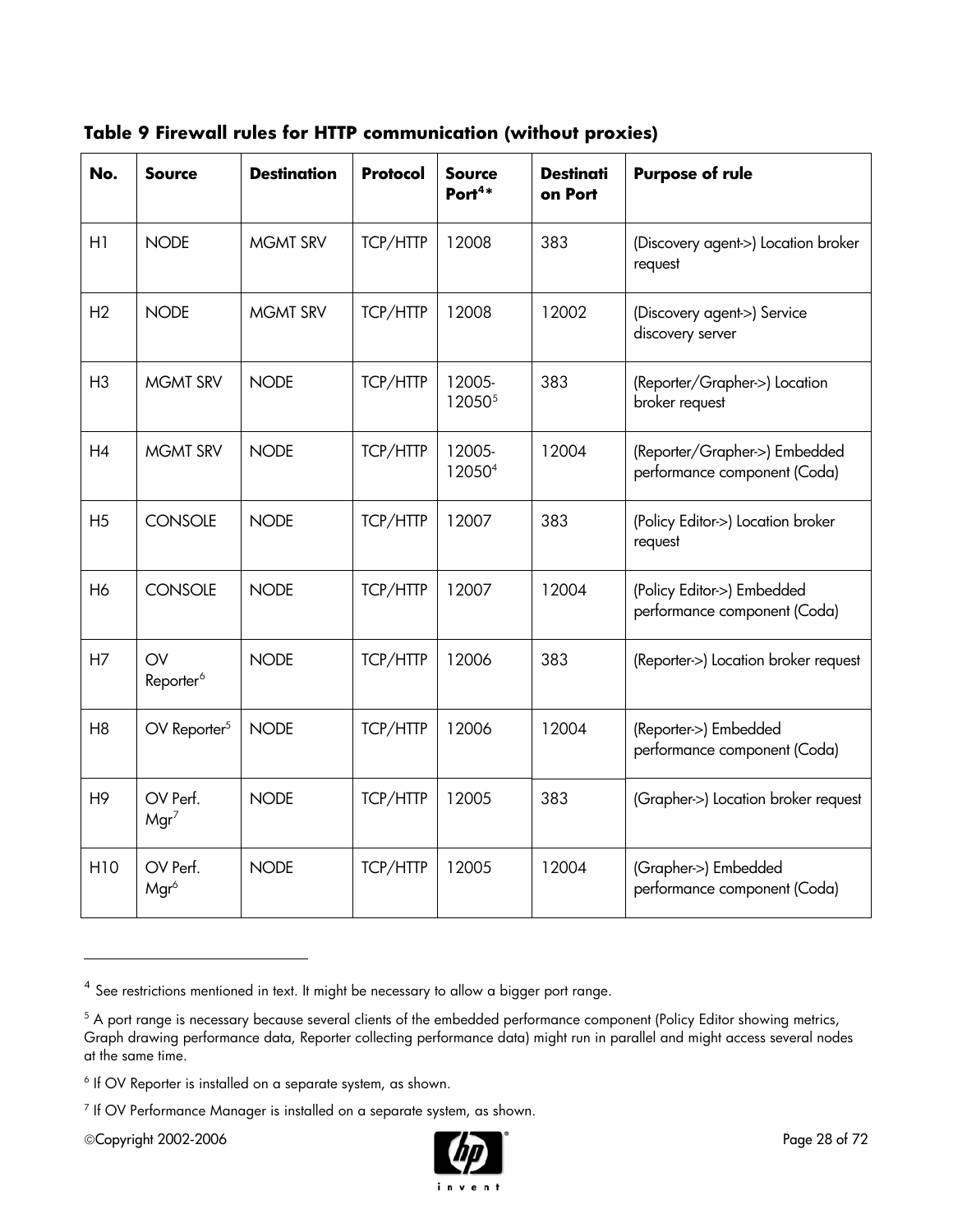## **3.4.1 Configuring HTTP servers**

The ports used by the HTTP servers can be set using the nodeinfo parameter SERVER\_PORT:

To configure a port different from the default port 6602 of the service discovery component on the management server, use

SERVER PORT(com.hp.openview.OvDiscoveryCore.OvDiscoveryInstanceXML) <new port>

To configure a port different from the default port 381 of the embedded performance agent (Coda) on a node, use

SERVER\_PORT(com.hp.openview.Coda) <new\_port>

### <span id="page-28-1"></span>**3.4.2 To Change the Default Port of the Local Location Broker**

HP recommends that you do *not* change the port range of the local location broker, because the same value must be used on *all* systems that use HTTP communication. The default port of the Local Location Broker (LLB) is 383. If you decide to change this default value, make sure that the same value is used on *all* systems, that is, the LLB SERVER\_PORT variable must be set on systems with the embedded performance component as well as on systems with OV Reporter, OV Performance Manager, the OVO MMC Console etc.

To set the LLB SERVER\_PORT variable, use the following nodeinfo parameter:

SERVER\_PORT(com.hp.openview.bbc.LLBServer) <port\_number>

Where <port\_number> is the number of the port you want to use.

#### <span id="page-28-0"></span>**3.4.3 Configuring HTTP Clients**

#### **With HTTP proxies**

If proxies are available, then components communicating through a firewall can make use of that proxy. For this, they have to know the proxy system and the destinations for which they have to use that proxy. This can be configured using a nodeinfo parameter. Each system should have a PROXY entry like

```
PROXY = web-proxy.e-service.com:8080-(localhost,*.e-service.com)+(*)
```
For syntax details and additional examples, please refer to the OVO online-help or the appendix.

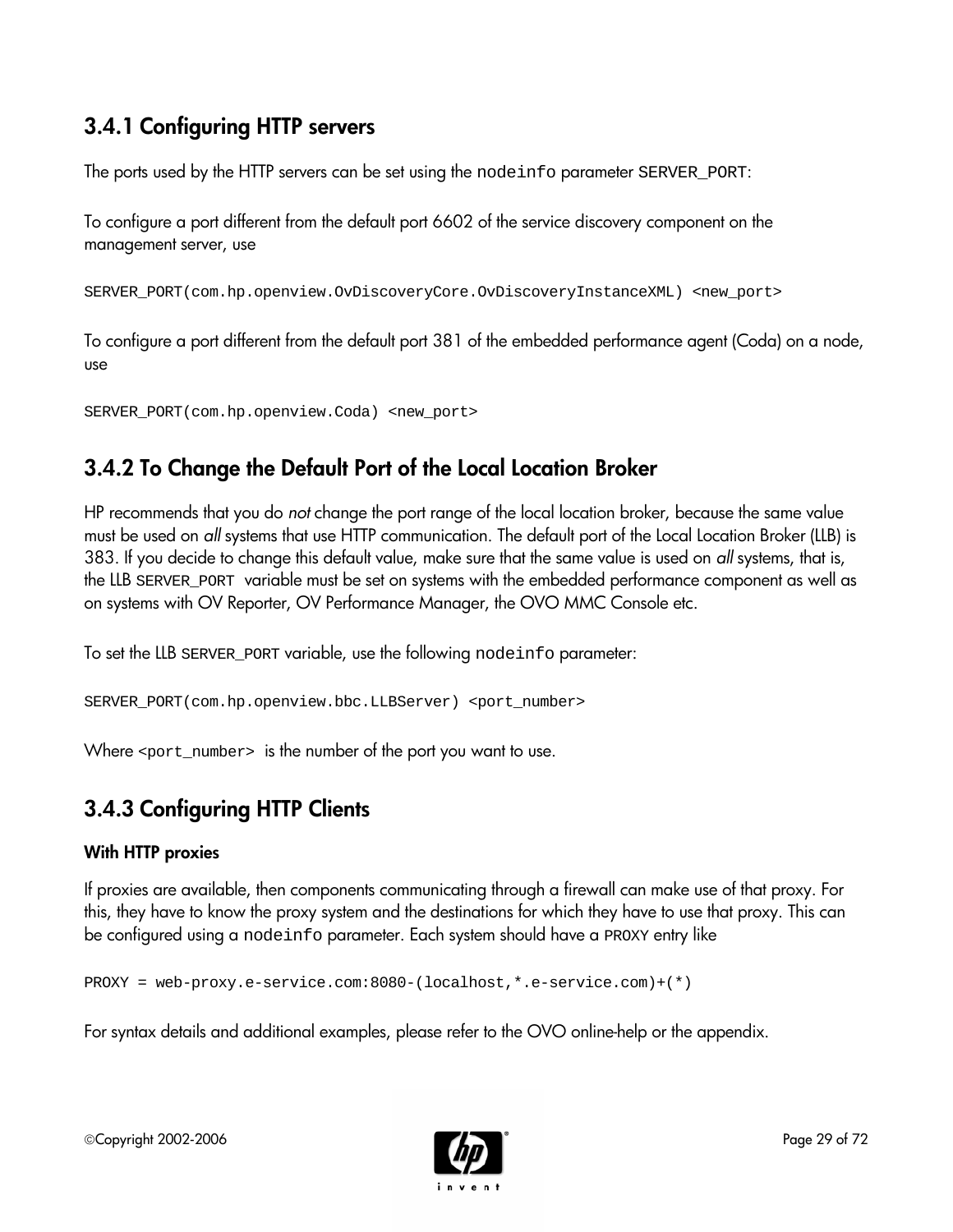#### Without HTTP proxies

If proxies can't be used, then each component has to be configured separately. Furthermore, there are some restrictions that require opening a range of client ports.

The ports used by the HTTP clients can be set using the nodeinfo parameter CLIENT\_PORT:

#### Restrictions:

A client port can only be used for the communication with a server on one remote system. If multiple systems are connected in parallel, for example if the grapher gets data from various systems to show it in one consolidated graph, then multiple client ports are necessary, at least one per system.

The HTTP client ports of components that access performance data (Reporter, Grapher, policy editor) cannot be configured individually. They all use the same setting com.hp.openview.CodaClient. These client ports normally have to be set on the management server to restrict the ports used by the integrated reporter and grapher. However, this could cause connection problems because local clients like the monitor agent and the codautil support tool use the same port range as well. The more measurement threshold policies access the embedded performance component the more ports will be used. Additionally, on Windows, ports will stay in a TIME\_WAIT state for 5 minutes, even if they have been closed - and they will be unusable during this time (see also ). Therefore you should specify a port range of  $\sim$ 50 ports for com. hp.openview. CodaClient (our example uses the port range 12005-12050). This should be enough for normal operations. If you frequently use graphs which show data from multiple systems or if you get connection problems on the management server, then increase the port range until you don't see these problems any more. If you don't want to open the firewall for the corresponding source ports, then think about installing an HTTP proxy before the firewall. An HTTP proxy will make the setting of CLIENT\_PORTS unnecessary and requires just one open source port per outgoing connection. (see [Table 8 Firewall rules for HTTP communication \(with proxies\)\)](#page-25-1)

To configure the ports of components that access performance data, use

CLIENT\_PORT(com.hp.openview.CodaClient) <port\_range>

The firewall has to allow communication from the OVO server from that port range to the HTTP server ports.

The HTTP client used for service discovery however, can be configured using a single port. To configure the port of the service discovery agent HTTP client on a node, use CLIENT\_PORT(com.hp.openview.OvDiscoveryCore.OvDiscoveryInstanceXML) <port\_number>

### **3.4.4 System with multiple IP addresses**

If your have systems with multiple network interfaces and IP addresses and if you want to use a dedicated interface for the OpenView communication, then you can use the nodeinfo parameter CLIENT\_BIND\_ADDR and SERVER\_BIND\_ADDR to specify the IP address that should be used.

For details please refer to the OVO Online-help or the appendix.

©Copyright 2002-2006 Page 30 of 72

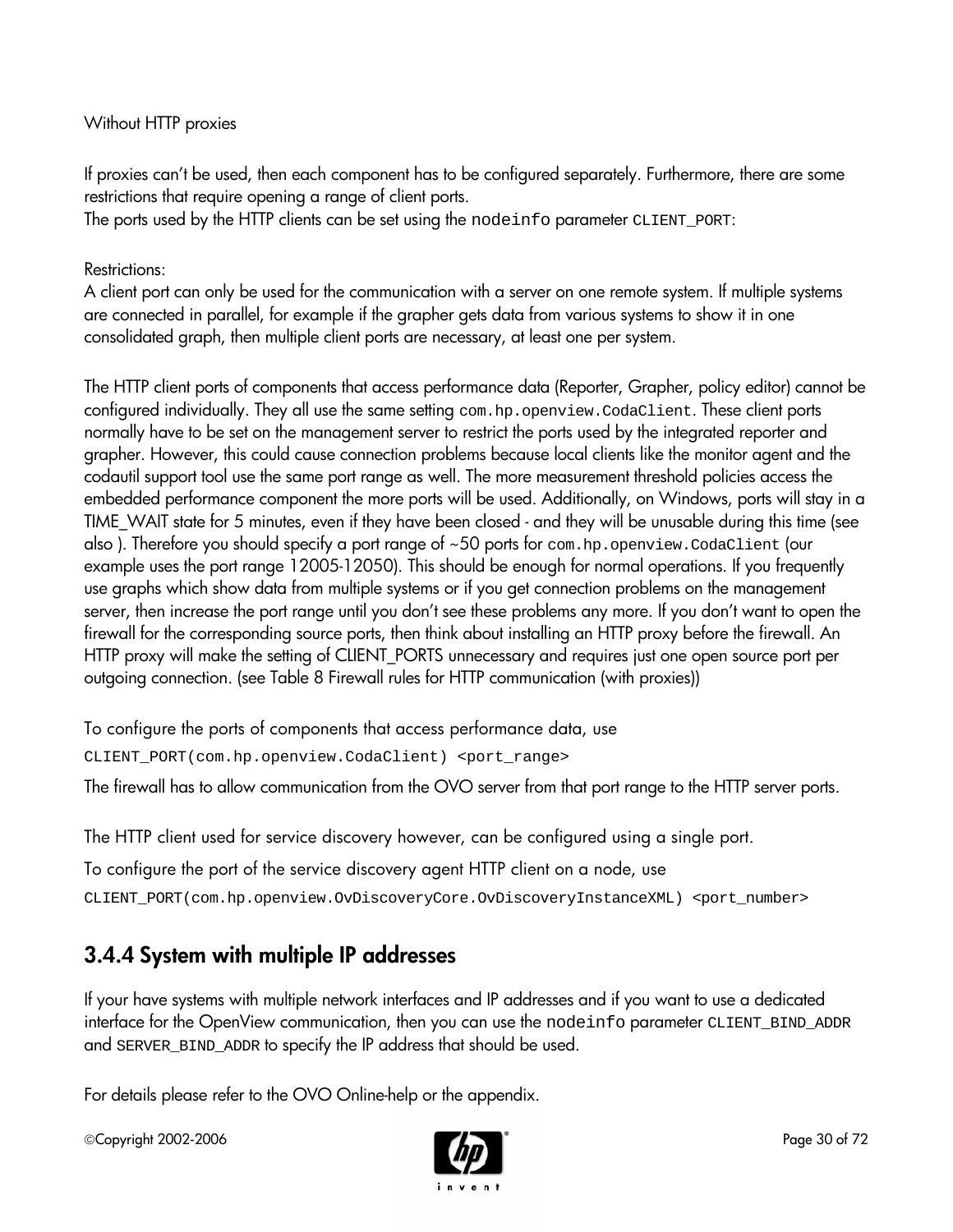## <span id="page-30-0"></span>**3.5 DNS**

If DNS queries are blocked over the firewall, local name resolution has to be set up so that the agent can resolve its own and the Operations for Windows Management Server's name.

## <span id="page-30-1"></span>**3.6 Server Health Monitoring**

When the communication to the server is broken then the agent will check from time to time if the communication is possible again. This is done first using ICMP and then using RPC if the ICMP call was successful (because ICMP calls are less 'expensive' then RPC calls). Since ICMP packages usually are blocked over the firewall, there is a trigger for the agent to disable any ICMP requests to the server. To enable that special functionality, use the following nodeinfo variable:

OPC\_RPC\_ONLY TRUE

## **3.7 Agent Health Monitoring**

#### **Concept of Agent Health Check**

Note: The Agent Health Check described here checks the health of the 'Operations Agent' and of all the (sub-)agents which are installed together with this package (only systems on which the 'Operations Agent' package is deployed, are checked). The health of other packages (like SPI packages) is NOT checked with this mechanism.

- Control Agent checks health of its subagents and reports aborting agents through a message to the Message browser.
- Message Agent sends 'alive' packet (PING) to server every X seconds  $(X =$  agent interval).
- Server checks if it got 'alive' packet from agent every Y seconds (for each node)  $(Y = server interval)$ , if not
- Server checks agent actively with PING and with an RPC-call to the Control Agent

Applying this mechanism, the network traffic is really low (just a ping-packet) if everything is OK (which should be the normal case).

The agent health check mechanism can be configured through the following registry values on the management server system:

```
HKEY_LOCAL_MACHINE\SOFTWARE\Hewlett-Packard\OVEnterprise\Management 
Server\MsgActSrv 
DISABLE_ACTIVE_PING_HEALTH_CHECK (String)("TRUE"|"FALSE") 
DISABLE_HEALTH_CHECK (String) ("TRUE"|"FALSE")
```
©Copyright 2002-2006 Page 31 of 72

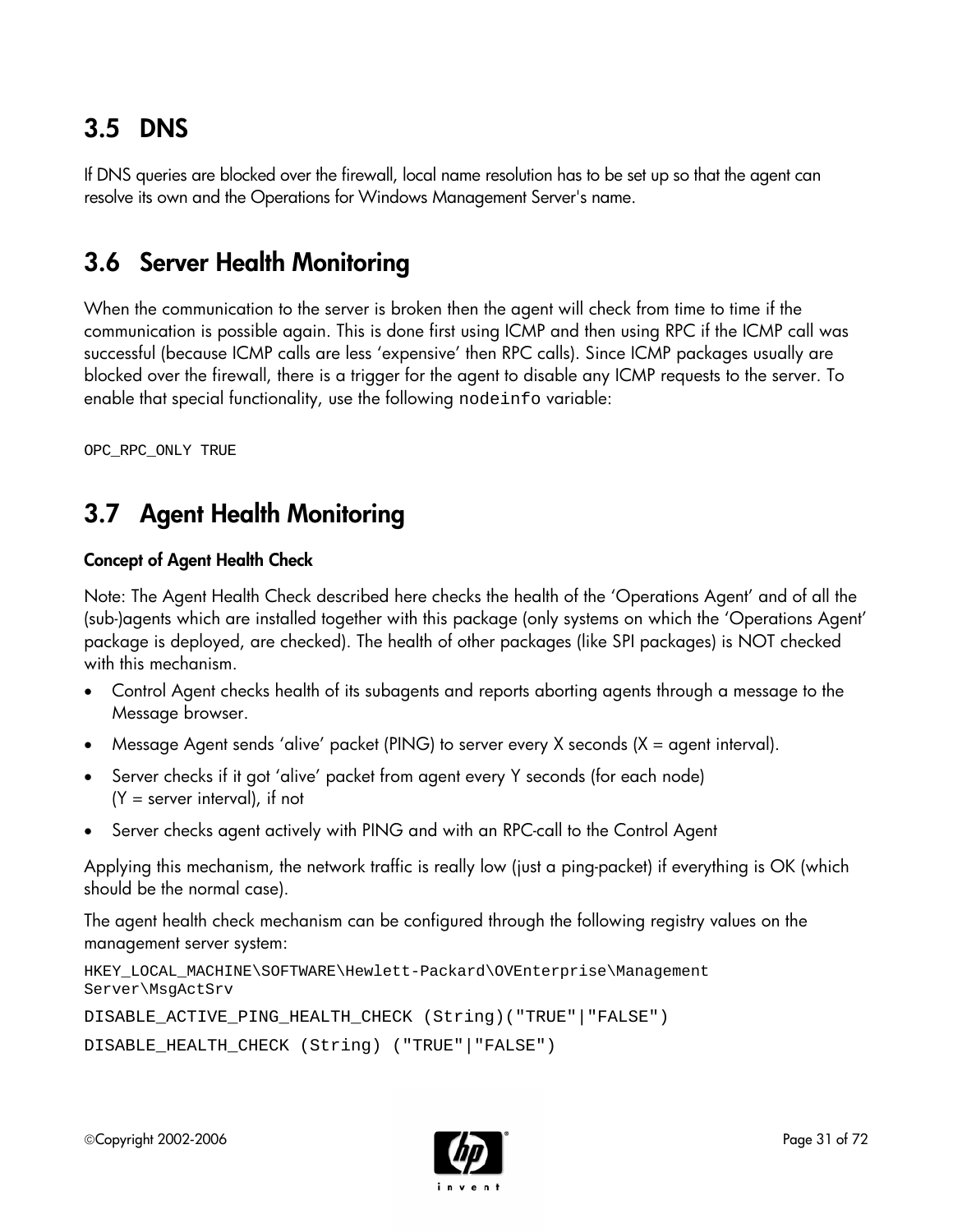### <span id="page-31-1"></span><span id="page-31-0"></span>**3.7.1 Disable health check via ICMP**

If the firewall does not allow ICMP traffic, disable the health check via ICMP.

Use: DISABLE\_ACTIVE\_PING\_HEALTH\_CHECK (String)("TRUE")

to switch off the check with PING-packets. The active check with RPCs will still be done.

Note: This increases the network traffic because the server will check the health of the agent each time with an RPC-call.

You should also set the nodeinfo variable OPC\_DO\_HBP\_ON\_AGENT FALSE on each node so that the agent doesn't send ICMP replies.

## **3.7.2 Disable health check completely**

You can also disable the health check completely for all nodes.

Use: DISABLE\_HEALTH\_CHECK (String) ("TRUE")

and set the nodeinfo variable OPC\_DO\_HBP\_ON\_AGENT FALSE on each node so that the agent doesn't send ICMP replies.

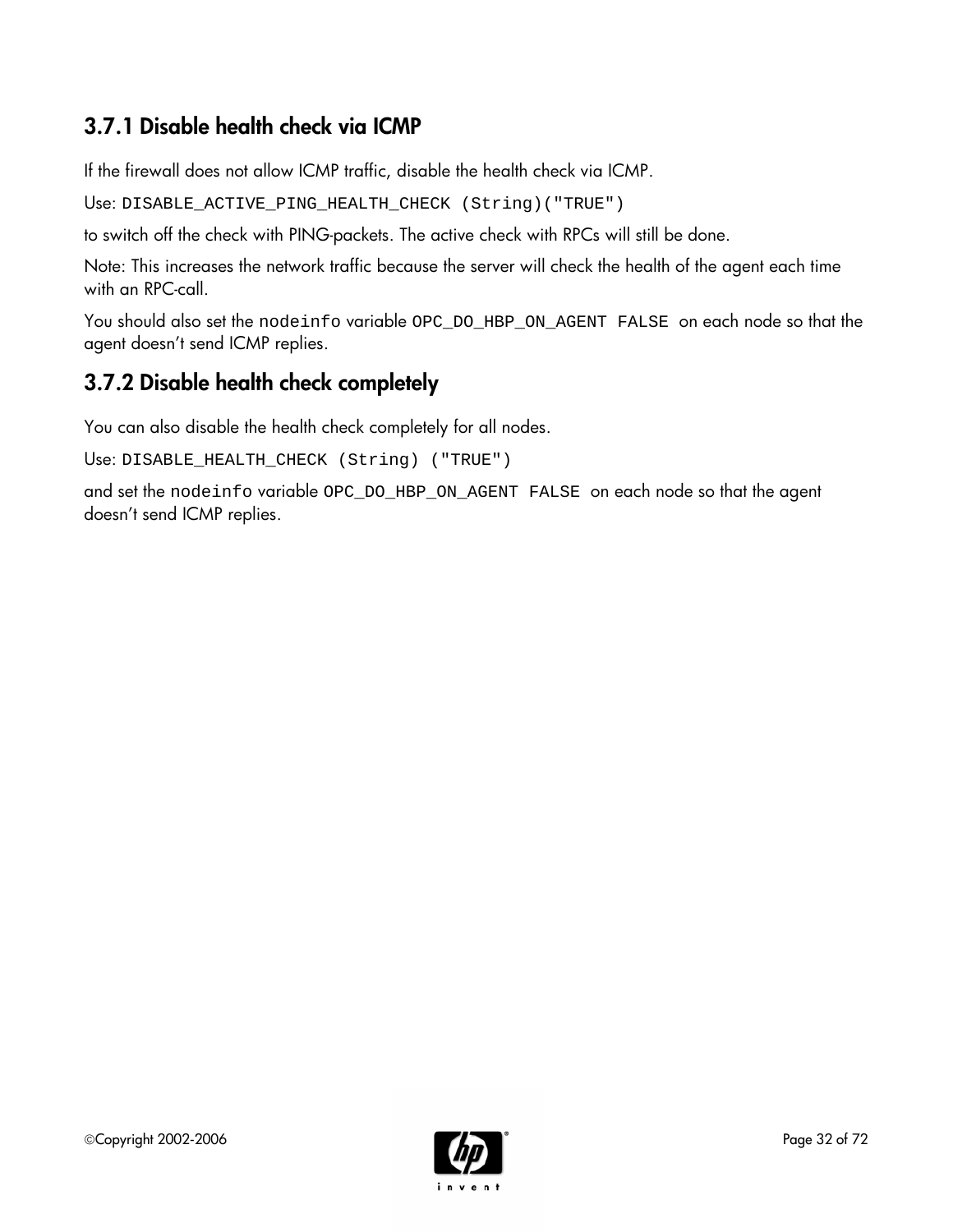## <span id="page-32-0"></span>**3.8 Node configuration**

As soon as you configure a node, the Operations for Windows server tries to gather some information from that node via SNMP and via WinNet APIs. This might fail in a firewall environment.

In this case, you can setup the node manually:

• Enter the System type, OS type and the OS Version manually in the node configuration.

If you want to allow discovery through SNMP, the following ports must be opened:

**Table 10 Firewall rules for SNMP queries** 

| Source          | <b>Destination</b> | Protocol   | Source Port  | <b>Destination Port</b> |
|-----------------|--------------------|------------|--------------|-------------------------|
| <b>MGMT SRV</b> | <b>MGD NODE</b>    | <b>UDP</b> | any          | $161$ (snmp)            |
| <b>MGD NODE</b> | <b>MGMT SRV</b>    | UDP        | $161$ (snmp) | Any                     |

## **3.8.1 Errors reported by Security Setup of Windows nodes**

For Windows nodes, the Security Setup tool, which is called right after the node configuration, tries to add the HP-OVE-GROUP[\\*](#page-32-1) to the local Administrator group, which is necessary to be able to install packages on the Windows nodes.

If you have already installed the agent manually behind the firewall then you can ignore the errors reported by the security setup tool when you add the node to your managed environment.



<span id="page-32-1"></span><sup>\*</sup> 'HP-OVE-GROUP' is the group account you created during the Operations for Windows installation. The actual account name is configurable.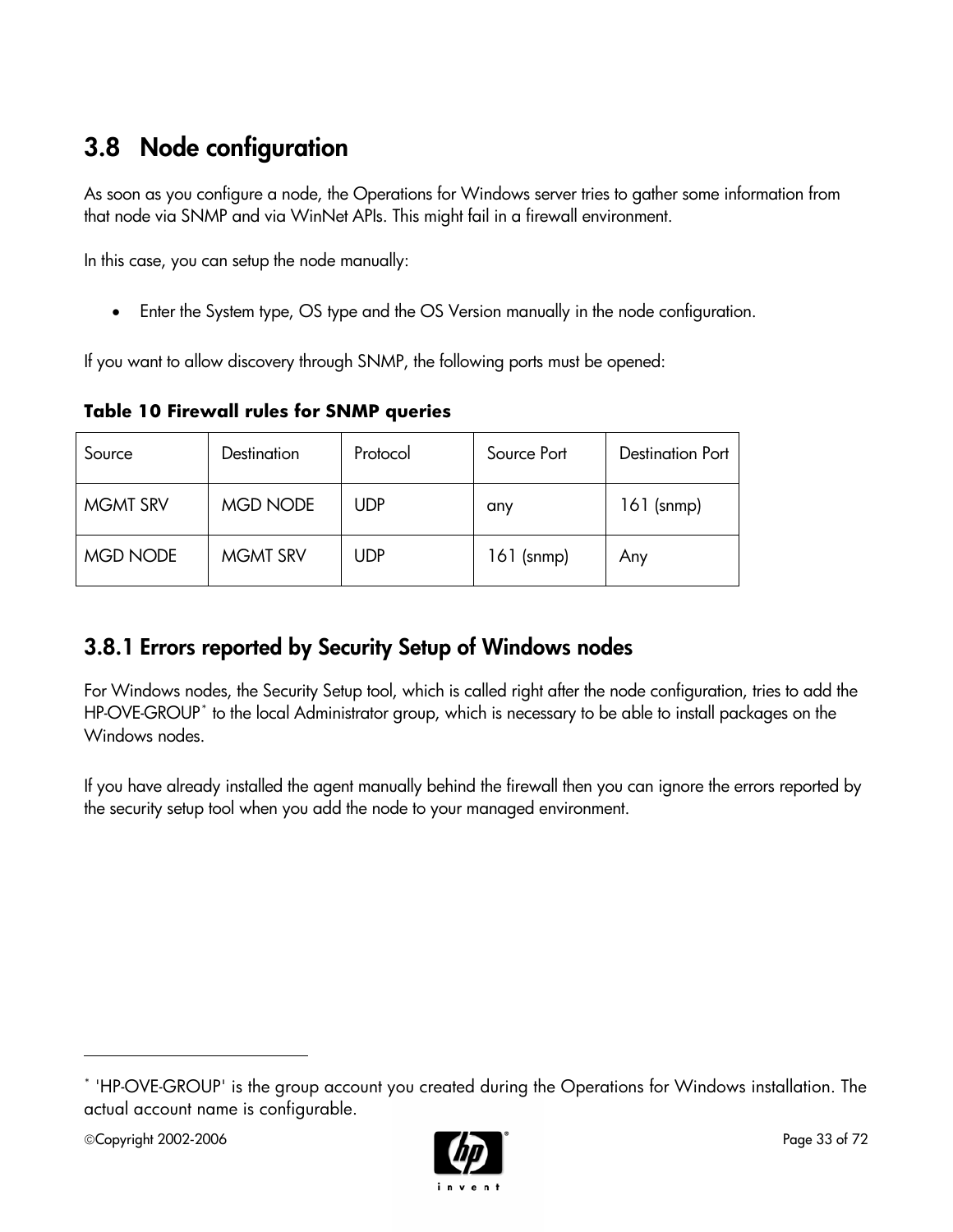## <span id="page-33-1"></span><span id="page-33-0"></span>**3.9 Configuring the Windows Firewall for agent communication**

If you are using the build-in Firewall of Windows 2003 SP1, then you can use the following steps to configure the management server for agent communication.

- 1. Select "Network Connections" from the Control Panel.
- 2. Right click on "Local Area Connections" and select "Properties".
- 3. Select the "Advanced" tab and click on Settings.
- 4. Select the "Exceptions" tab on the Windows Firewall dialog.

5. Use the "Add Port…" button to add TCP port 135 and UDP port 135 to the exceptions list (as name use 'TCP 135' and 'UDP 135' or similar).

6. Add the following programs to the firewall exception list (in addition to the ones listed above) \Program Files\HP OpenView\bin\OvEpMsgActSrv.exe \Program Files\HP OpenView\bin\OvAutoDiscoveryServer.exe

8. Launch regedit and create the string key HKEY\_LOCAL\_MACHINE\SOFTWARE\Hewlett-Packard\OVEnterprise\Management Server\MsgActSrv "COMM\_PORT\_RANGE"="12001"

More details on the agent side can be found in chapters [7.5](#page-65-1) and [7.6](#page-68-1). Please check also chapter [6.1](#page-47-1) for the necessary adoptions if you are using remote consoles.

## <span id="page-33-2"></span>**3.10 Restrictions – what's not possible through firewalls**

#### **3.10.1 IP Masquerading / Port Address Translation (PAT)**

See [5.6](#page-46-1) [IP Masquerading/ Port Address Translation \(PAT\).](#page-46-0)

### **3.10.2 Package deployment to Windows nodes outside the firewall**

You must open the firewall for DCOM traffic and Windows authentication if you want to deploy **packages,**  to Windows nodes through a firewall. This is true not only for the 'Operations agent' package, but also for any other deployment package, like the 'SPI for Exchange 2000' package or the 'Windows Module Tools' package.

In most firewall environments, this will not be possible. Therefore those packages should be installed manually using the manual agent installation. You could also use a workaround as described in Appendix [7.5](#page-65-1) [Package](#page-65-1)  [Deployment to Windows nodes.](#page-65-1)

Deployment of **policies** or **instrumentation** to nodes **is possible** if the firewall is configured according to the rules of [Table 5 Firewall rules for Windows nodes](#page-20-1) and [Table 12 Changed firewall rules for Unix DCE](#page-37-1)  [nodes](#page-37-1).

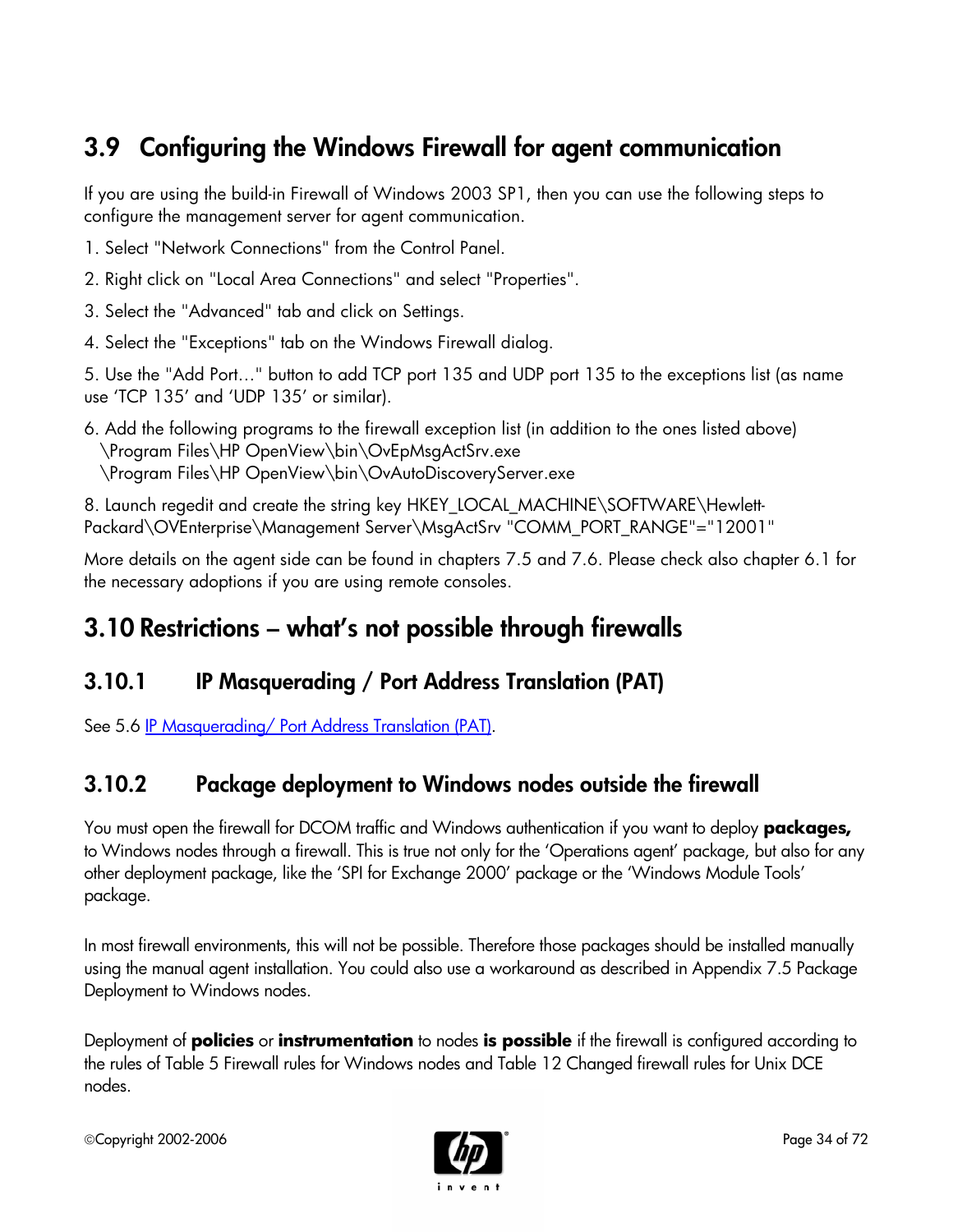### **3.10.3 Message synchronization**

With OVO for Windows it's possible to synchronize messages that have been forwarded to another OVO for Windows management server. This synchronization uses DCOM and pass-through authentication to directly access WMI on the other management server.

Therefore, if both management servers are separated by a firewall, synchronization will not be possible, as most firewalls will deny the necessary protocols.

### **3.10.4 Policy Editors showing node data**

Some policy editors allow displaying metrics or other data from a certain Windows node, because these metrics or counters might not be available on the console or management server system.

The policy editors use native Windows APIs or Windows applications like the Microsoft Event Viewer or the Microsoft WMI class browser. These will not work in most firewall environments.

Therefore, the following functionality cannot be used:

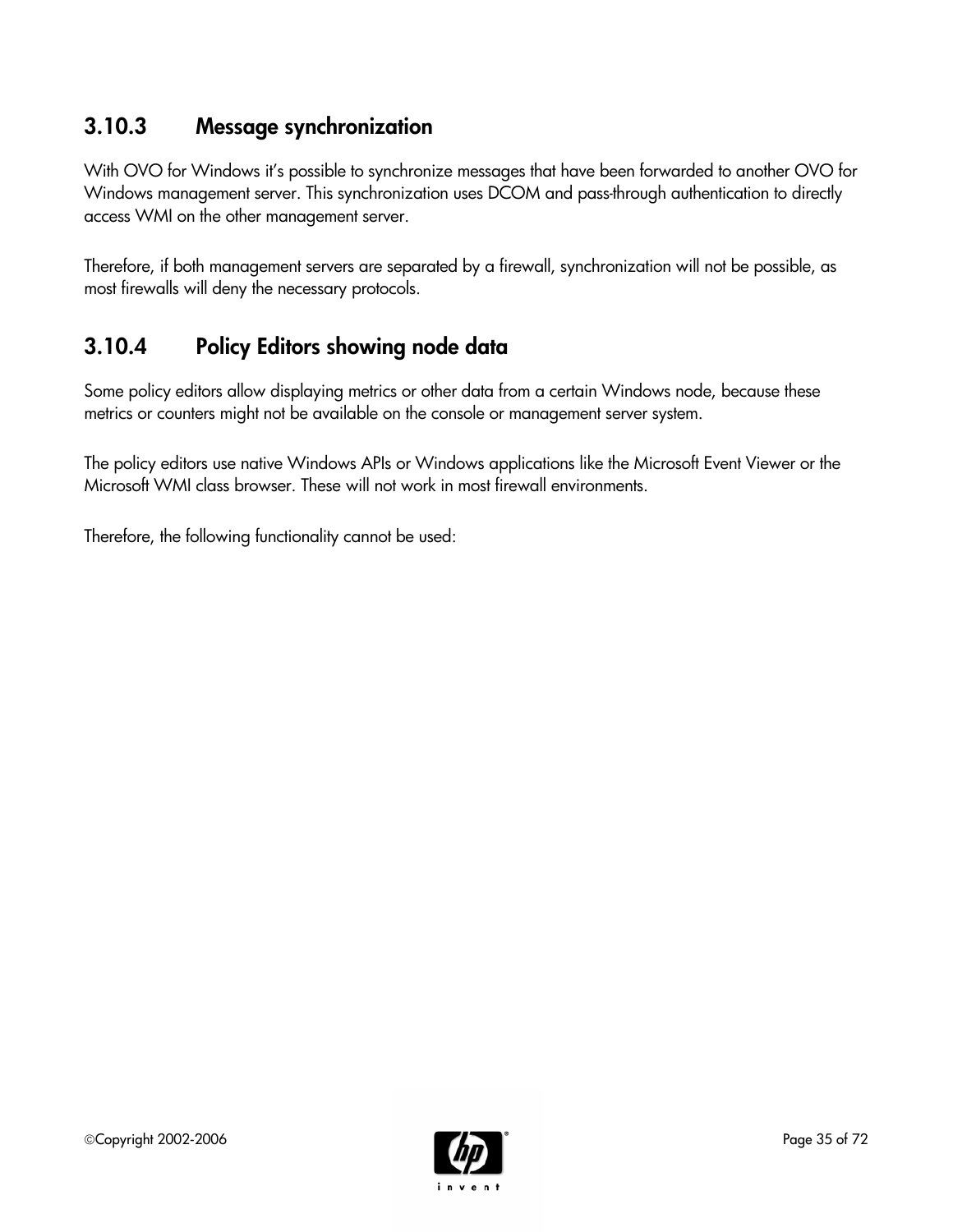| <b>Policy type</b>          |                                                                                              | <b>Functionality that</b><br>cannot be used                                                                                       | Workaround                                                                                                                                                                                                                                                                                                                                                                                                                                                                                                                                                                                                                                           |  |
|-----------------------------|----------------------------------------------------------------------------------------------|-----------------------------------------------------------------------------------------------------------------------------------|------------------------------------------------------------------------------------------------------------------------------------------------------------------------------------------------------------------------------------------------------------------------------------------------------------------------------------------------------------------------------------------------------------------------------------------------------------------------------------------------------------------------------------------------------------------------------------------------------------------------------------------------------|--|
| Measurement<br>Threshold    | Source tab:<br>Source Type:<br><b>Real Time</b><br>Performance<br>Measurement<br>Source tab: | Browse on node<br>Class browser                                                                                                   | a) Browse on a node 'inside the firewall' which<br>provides the same counters.<br>b) Go to the node behind the firewall. Start the<br>Microsoft Performance Monitor locally on the<br>node and browse the counters locally. Write<br>down the counter, object and instance names<br>and enter them manually in your policy.<br>See workaround for Windows Management                                                                                                                                                                                                                                                                                 |  |
|                             | Source Type:<br><b>WMI</b>                                                                   |                                                                                                                                   | Interface policies.                                                                                                                                                                                                                                                                                                                                                                                                                                                                                                                                                                                                                                  |  |
| <b>Windows Event</b><br>Log | Rule window                                                                                  | Microsoft Event<br>viewer (launched by<br>'Launch event<br>viewer') can't be<br>reconfigured to<br>connect to another<br>computer | a) Connect to a node 'inside the firewall' which<br>provides the same or similar event log entries.<br>b) Go to the node behind the firewall. Use the<br>Microsoft Event viewer locally to view event<br>properties. Write down the properties you want<br>to use and enter them manually in your policy.                                                                                                                                                                                                                                                                                                                                            |  |
| Windows                     | Source tab                                                                                   | Class browser                                                                                                                     | a) Connect to WMI on a node 'inside the<br>firewall' which provides the same classes and                                                                                                                                                                                                                                                                                                                                                                                                                                                                                                                                                             |  |
| Interface                   | Management<br>Rule window<br>Launch instance<br>browser                                      |                                                                                                                                   | instances.<br>b) Go to the node behind the firewall. Use<br>wbemtest locally (always available if WMI is<br>installed) to enumerate classes and view class<br>and instance properties. Write down the class<br>and instance name you want to use and enter<br>them manually in your policy.<br>c) Go to the node behind the firewall. Install the<br>WMI SDK (available from<br>http://msdn.microsoft.com ) and use the WMI<br>CIM Studio (easier to use then wbemtest) locally<br>to browse classes and view class and instance<br>properties. Write down the class and instance<br>name you want to use and enter them manually<br>in your policy. |  |

### <span id="page-35-0"></span>**Table 11 Restricted Functionality**

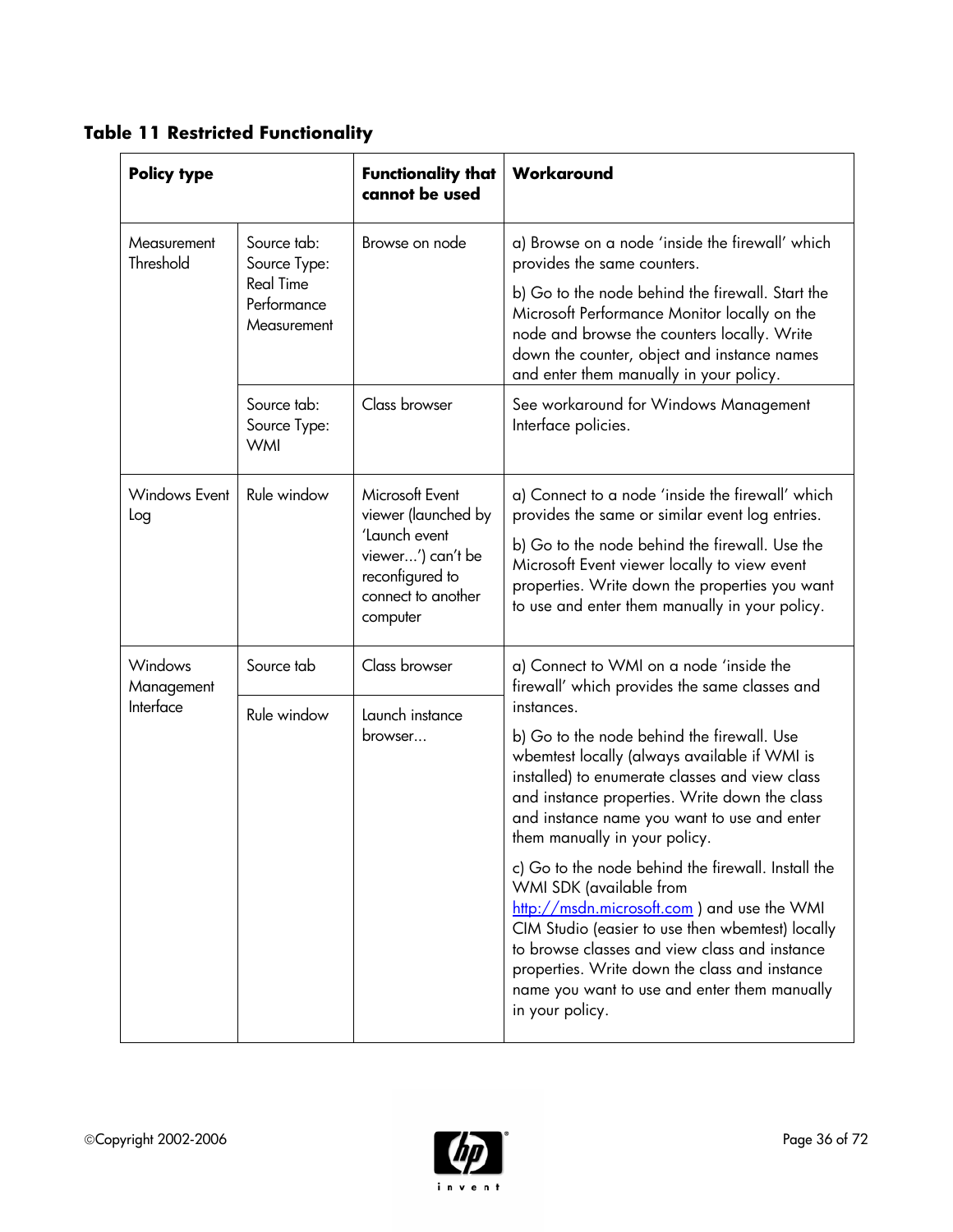# **4 Firewall Configuration for Unix DCE nodes**

For UNIX DCE nodes it's possible to restrict the port range of outgoing RPC calls, too. Therefore, the firewall settings can be more restrictive in Unix environments. The following figures show the difference.

#### **Figure 10 Send a message (from a Unix DCE system)**

A Unix DCE agent sends a message or action response to the OVO server:



Agent

Server

#### **Figure 11 Send a message (from a Windows system)**

The message agent sends a message or action response to the OVO server:



Message Agent

OVO Server

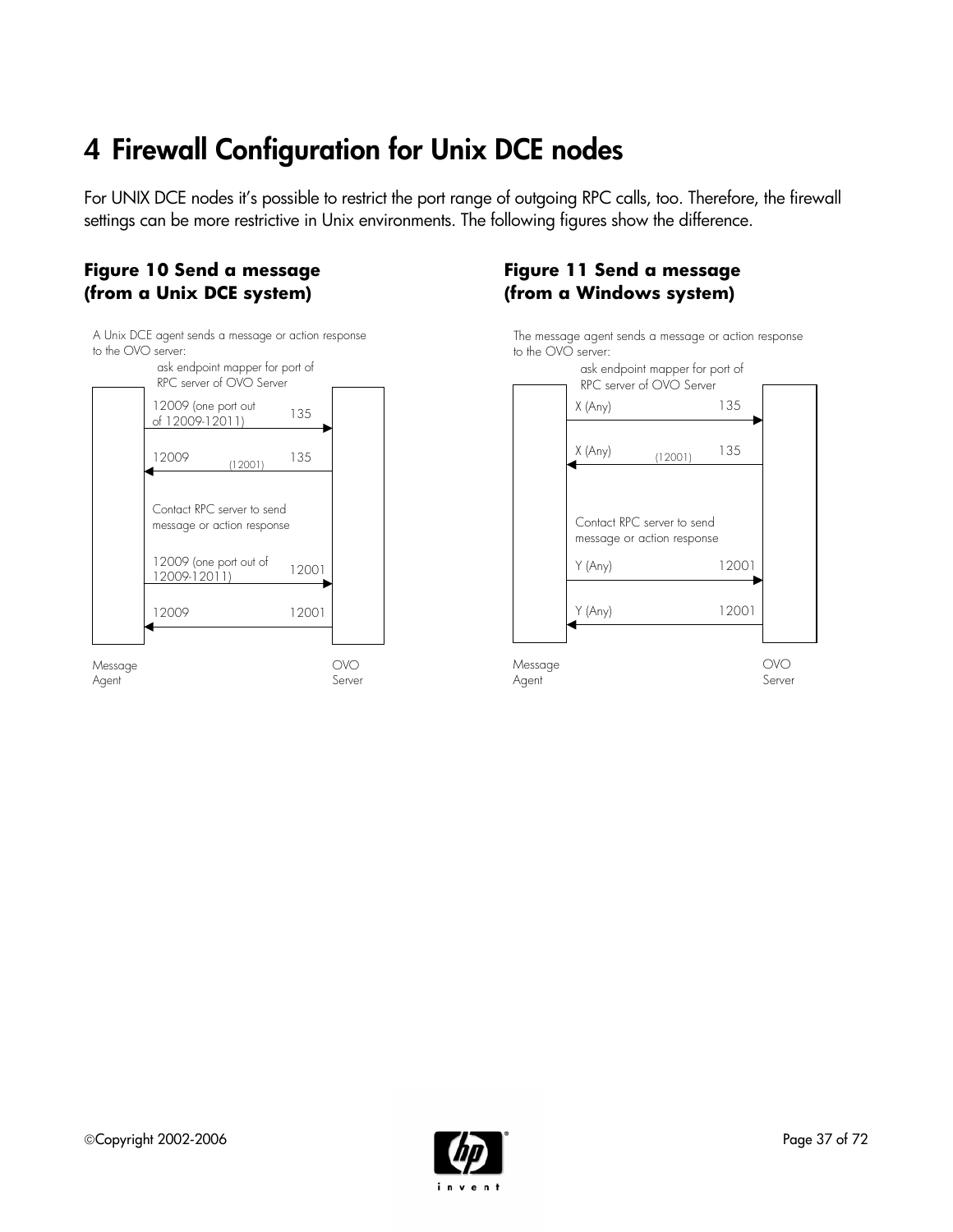<span id="page-37-0"></span>Therefore rules 1 and 2 can be more restrictive for Unix nodes:

| No.           | Source                                                                                                                                                             | <b>Destination</b> | Protocol   | <b>Source</b><br>Port | <b>Destination</b><br>Port | <b>Purpose of rule</b>            |
|---------------|--------------------------------------------------------------------------------------------------------------------------------------------------------------------|--------------------|------------|-----------------------|----------------------------|-----------------------------------|
|               | DCE NODE                                                                                                                                                           | <b>MGMT SRV</b>    | <b>TCP</b> | 12009-<br>12011       | 135                        | Endpoint mapper request<br>(msga) |
| $\mathcal{D}$ | DCE NODE                                                                                                                                                           | <b>MGMT SRV</b>    | <b>TCP</b> | 12009-<br>12011       | 12001                      | RPC request (msga)                |
|               | Apart from that, the same firewall rules as for Windows nodes apply, see Table 5 Firewall<br>rules for Windows nodes and 3.4 Configuring HTTP servers and clients. |                    |            |                       |                            |                                   |

**Table 12 Changed firewall rules for Unix DCE nodes** 

## **4.1 Configuring the port range on Unix DCE systems**

### **4.1.1 Configuring the port range for the Unix Operations agent**

### **4.1.1.1 Communication Type DCE/TCP**

Since DCE/TCP allows restricting port ranges of RPC clients, it's recommended to use TCP as communication type for Unix Operations agents.

The communication type can be configured using the OPC\_COMM\_TYPE nodeinfo variable. This must be set on each managed node:

OPC\_COMM\_TYPE RPC\_DCE\_TCP

### **4.1.1.2 Communication Type DCE/UDP**

DCE/UDP cannot be completely restricted to a port range. Since all platforms where DCE is available also offer DCE/TCP, it is recommended to use this.

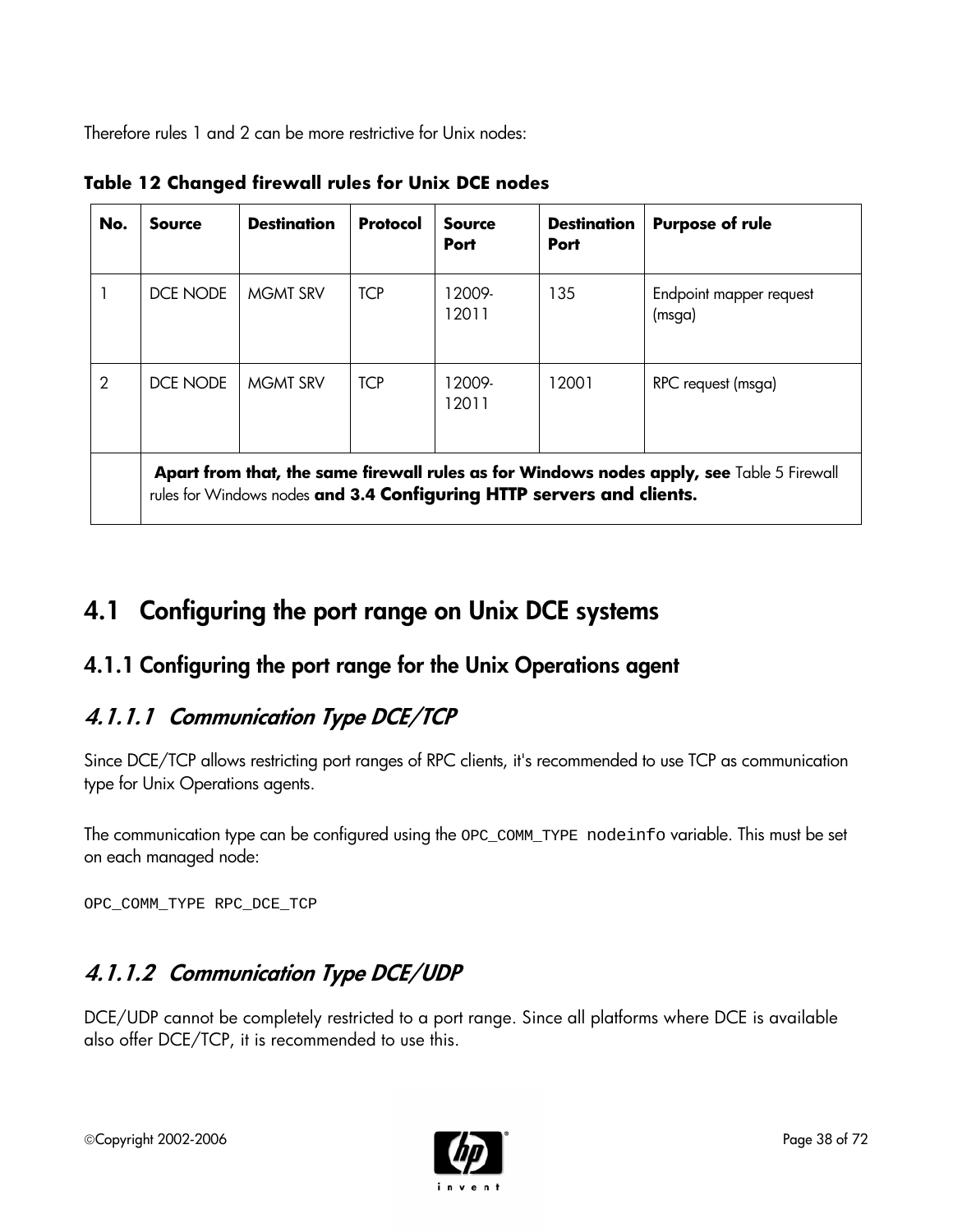If there is a need to use DCE/UDP, the DCE daemon (rpcd/dced) can be forced to use a specific port range only. This is done by setting the RPC\_RESTRICTED\_PORTS variable before starting the daemon in addition to the setting for the server or agent processes.

**Note:** Restricting the DCE daemon's port range will have an effect on all applications that use RPC communications on that system. They all will share the same port range.

### **4.1.1.3 Port range**

To configure the Operations agent port range on the managed node (Agent), the following opcinfo variables have to be used:

```
OPC_NO_CFG_RQST_AT_STARTUP TRUE*
OPC_RESTRICT_TO_PROCS opcctla 
OPC_COMM_PORT_RANGE 12003 
OPC_RESTRICT_TO_PROCS opcmsga 
OPC_COMM_PORT_RANGE 12009-12011
```
**Note:** Make sure that there are no more lines after the last line shown here in the opcinfo file because they wouldn't be valid for all the processes but only for the last process named with the OPC\_RESTRICT\_TO\_PROCS line.

Restart the Operations Agent:

# opcagt -kill

# opcagt -start



<span id="page-38-0"></span><sup>\*</sup> OVO for Windows uses a push mechanism to deploy policies. Therefore, the Operations mechanism, which checks for new deployment data on the server, can be disabled, using

OPC\_NO\_CFG\_RQST\_AT\_STARTUP. In this case, there is no need to restrict the opcdista ports, because opcdista will never try to use these ports. If the agent should communicate with an Operations UNIX server, using the Operations distribution mechanism, then the opcdista port range can be restricted using OPC\_RESTRICT\_TO\_PROCS opcdista and OPC\_COMM\_PORT\_RANGE 13005-13006**.**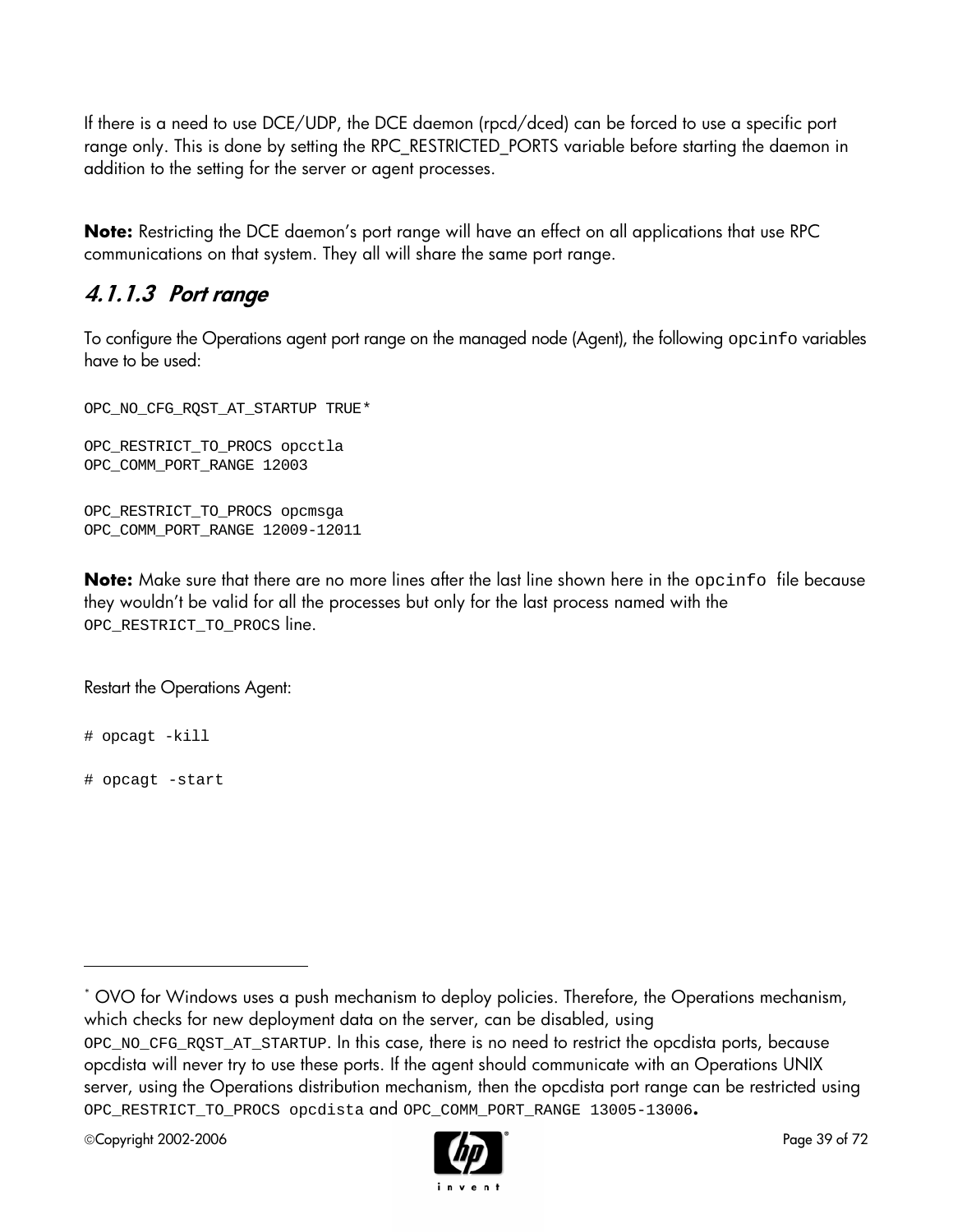# **5 Network Address Translation (NAT)**

Network address translation is often used on firewall systems in combination with the port restrictions. It translates IP addresses that are sent over the firewall. Reasons for the translation can include the wish to hide the complete IP range of one side to the other side or the use of an internal IP range that cannot be used on the Internet, so the IP range must be translated to a range that is available there.

Network address translation can be set up to translate only the IP addresses of one side of the firewall or to translate all addresses.

#### **Figure 12 Network Address Translation**



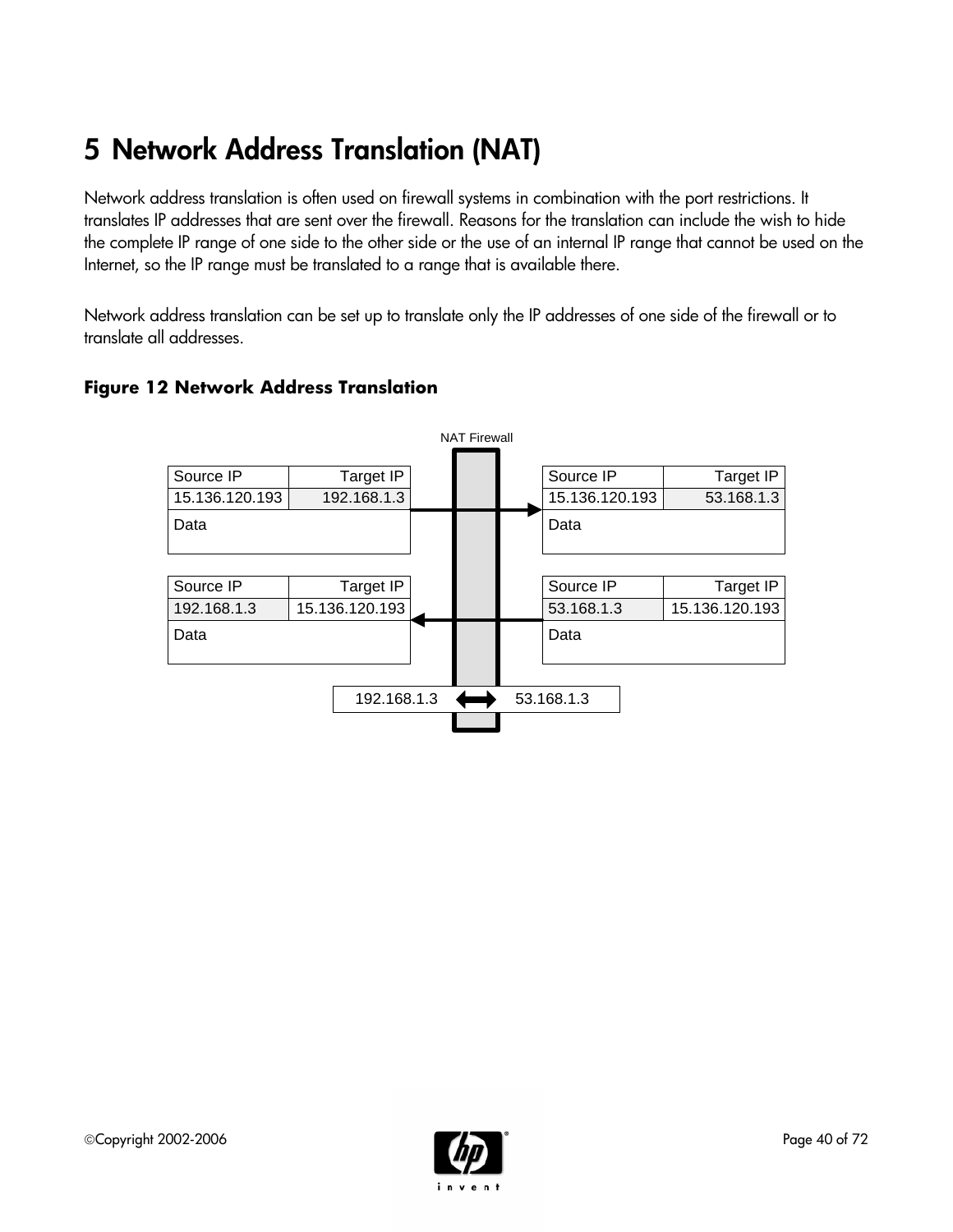## **5.1 Address Translation of duplicate identical IP ranges**



#### **Figure 13 NAT in ISP environment**

This scenario often happens for ISP's. They have multiple customers using the same IP range internally. To manage all customers they set up an Address Translation firewall for each. After the translation the systems of all customers have unique IP addresses on the ISP's network.

**The Unix as well as the Windows Operations Agent** can handle this scenario by using a unique Agent ID.

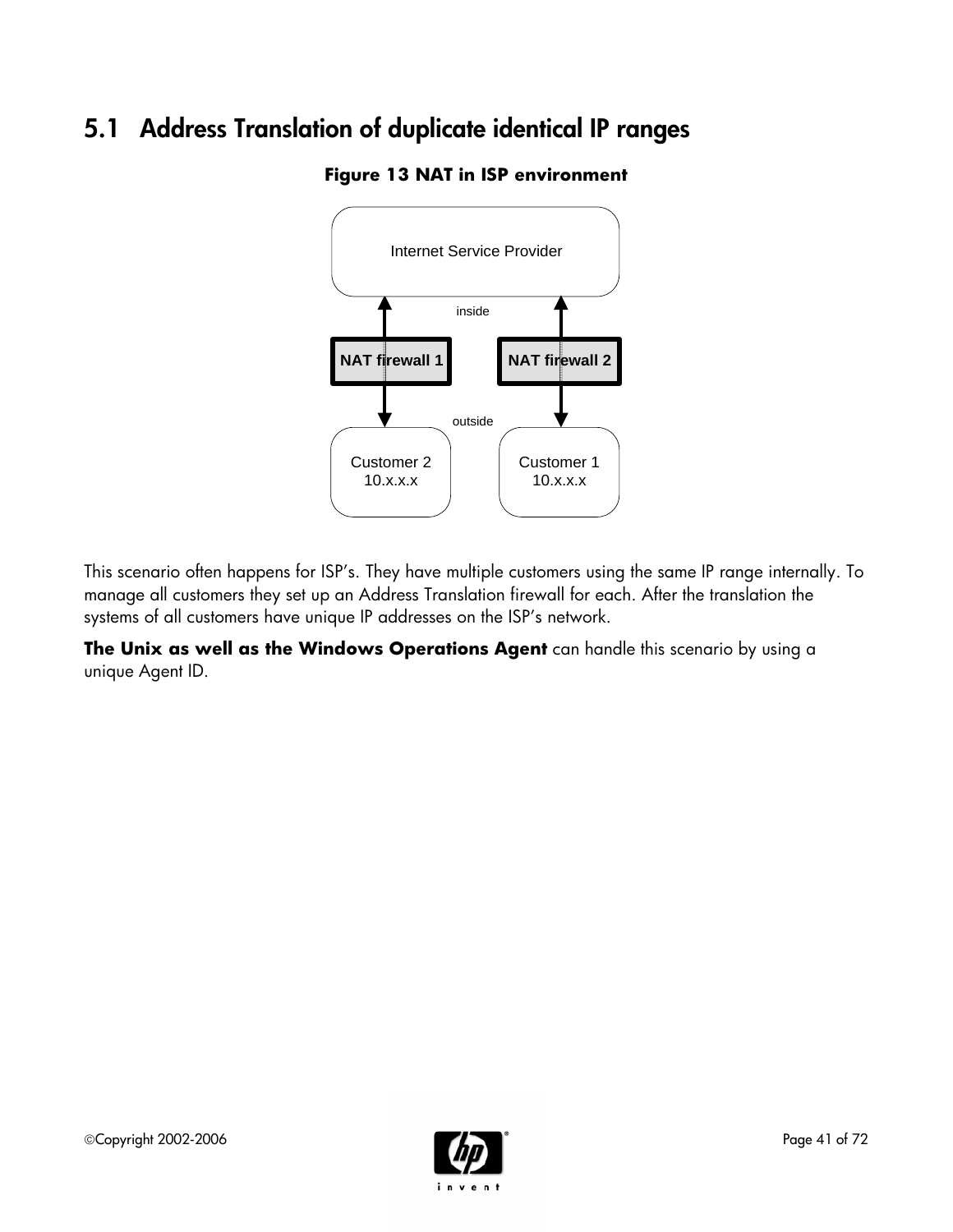## **5.2 Address Translation of outside addresses**

This is the basic scenario for Network Address Translation. Only the outside addresses are translated at the firewall. The environment looks like this:





The server uses an internal Agent-ID, sent by the agent, to identify the system. This allows having multiple customers using the same IP addresses. On the node, the agent has to be configured using OPC\_AGENT\_NAT TRUE.

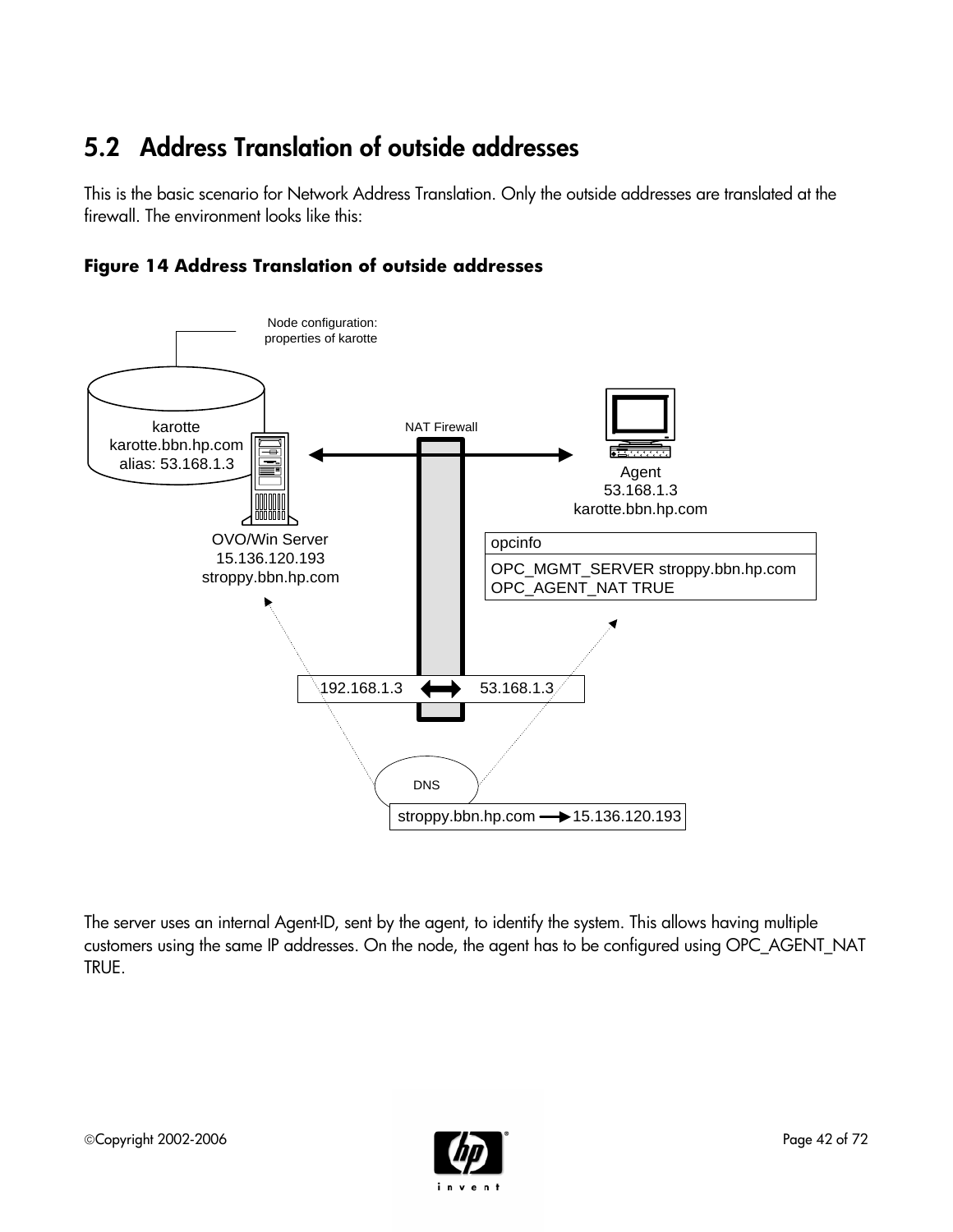## **5.3 Address Translation of inside addresses**

In this scenario only the inside address (the Management Server) is translated at the firewall. The environment looks like this:





To get the Operations agent running in this environment, one manual step is required:

- A manager configuration file has to be created on each node. See [Setting up the mgrconf file.](#page-43-0)
- On the node, the agent has to be configured using OPC\_AGENT\_NAT TRUE.

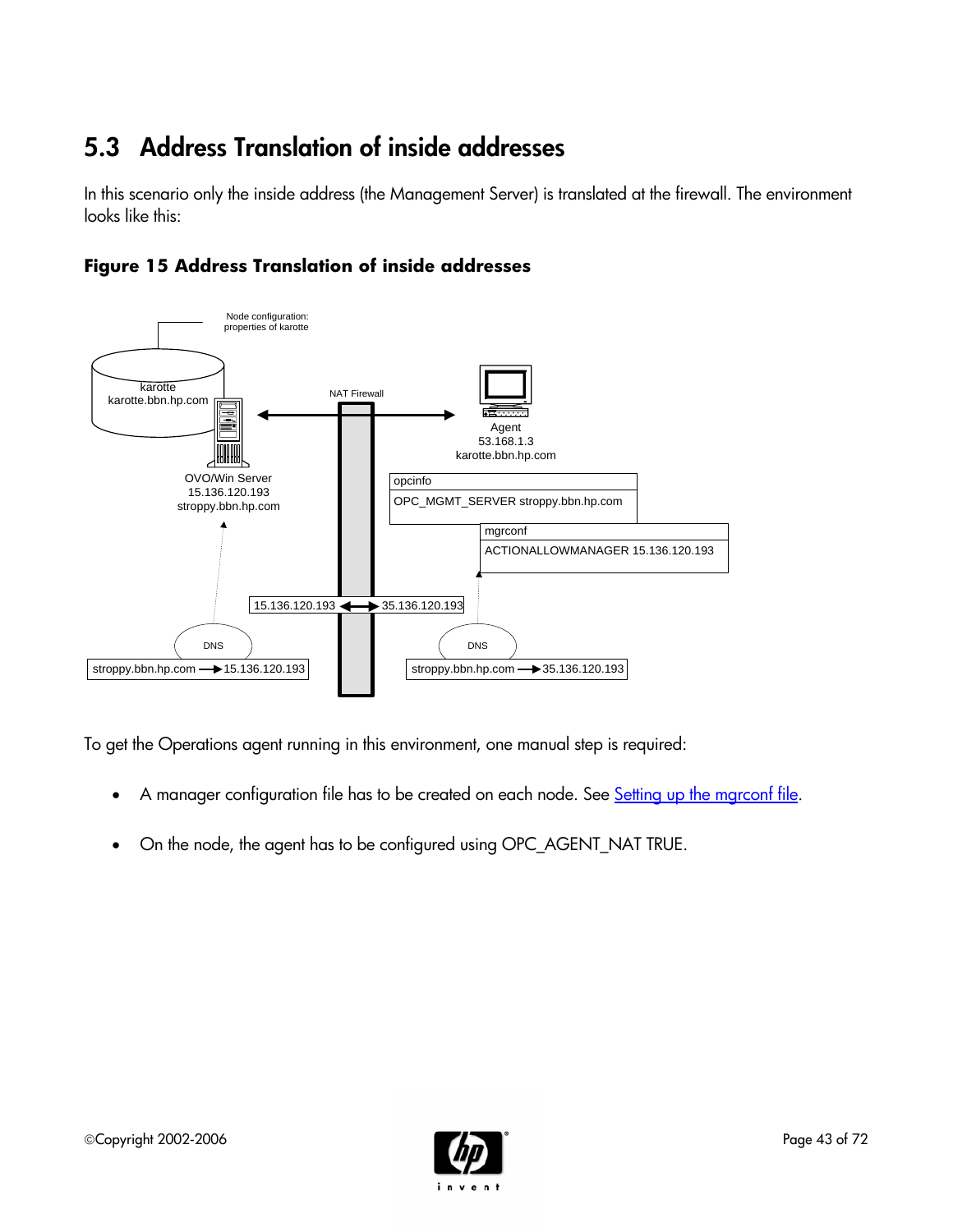## <span id="page-43-0"></span>**5.4 Address Translation of inside and outside addresses**

This is a more complex environment where the inside and the outside network have a completely different set of IP addresses that are translated at the firewall:



**Figure 16 Address Translation of inside and outside addresses** 

To get the Operations agent running in this environment, only two manual steps are required:

- A manager configuration file has to be created on each node. See Setting up the mgrconf file.
- On the node, the agent has to be configured using OPC\_AGENT\_NAT TRUE.

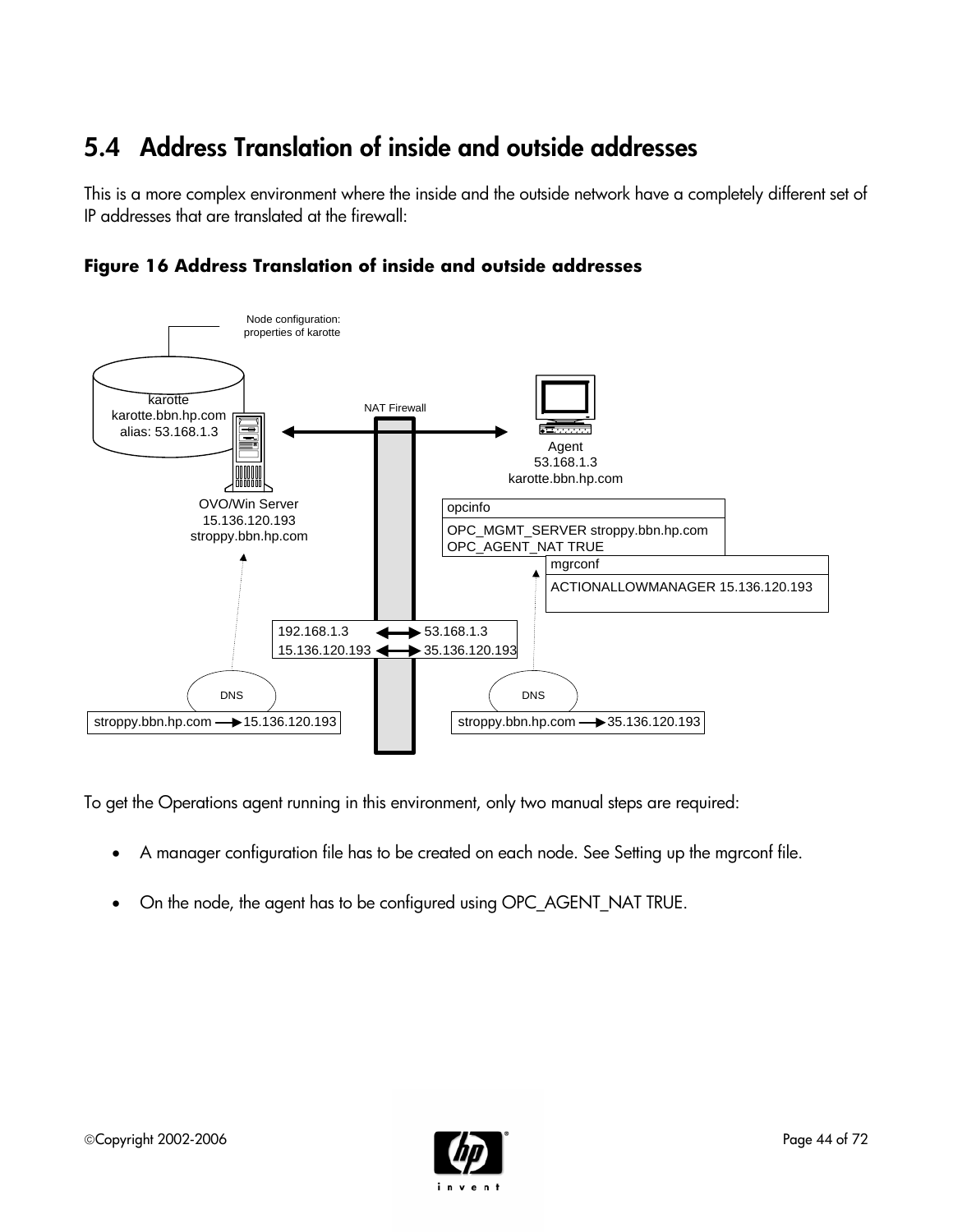## **5.5 NAT Configuration**

### **5.5.1 Setting up the mgrconf file**

When the Operations for Windows agent receives an action request (application/tool, operator-initiated or remote automatic command), it checks if the sending Operations for Windows Management Server process is authorized to send action requests. This check uses the IP address that is stored in the action request. Since the Network Address Translation Firewall cannot change the IP address inside a data structure, the agent would refuse to execute the action.

To solve this issue, a responsible manager file can be set up to authorize also the Management Server's actual IP address to execute actions.

The file must contain the following lines:

```
# 
# Responsible Manager Configurations for a NAT Management Server 
# 
RESPMGRCONFIGS 
   RESPMGRCONFIG 
   DESCRIPTION "Configuration for a NAT Management Server" 
     SECONDARYMANAGERS 
     ACTIONALLOWMANAGERS 
       ACTIONALLOWMANAGER 
         NODE IP 15.136.120.193 "" 
         DESCRIPTION "Internally known address"
```
Copy this file to each node outside the firewall into the following location

#### **Table 13 Location of mgrconf file**

| Platform | Location of mgrconf file                                                                                  |  |  |
|----------|-----------------------------------------------------------------------------------------------------------|--|--|
| Windows  | <installdir>\Installed Packages\{790C06B4-844E-11D2-972B-<br/>080009EF8C2A}\conf\OpC\mqrconf</installdir> |  |  |
| Jnix     | var/opt/OV/conf/OpC/mgrconf<br>(AIX: /var/lpp/OV/conf/OpC/mqrconf)                                        |  |  |

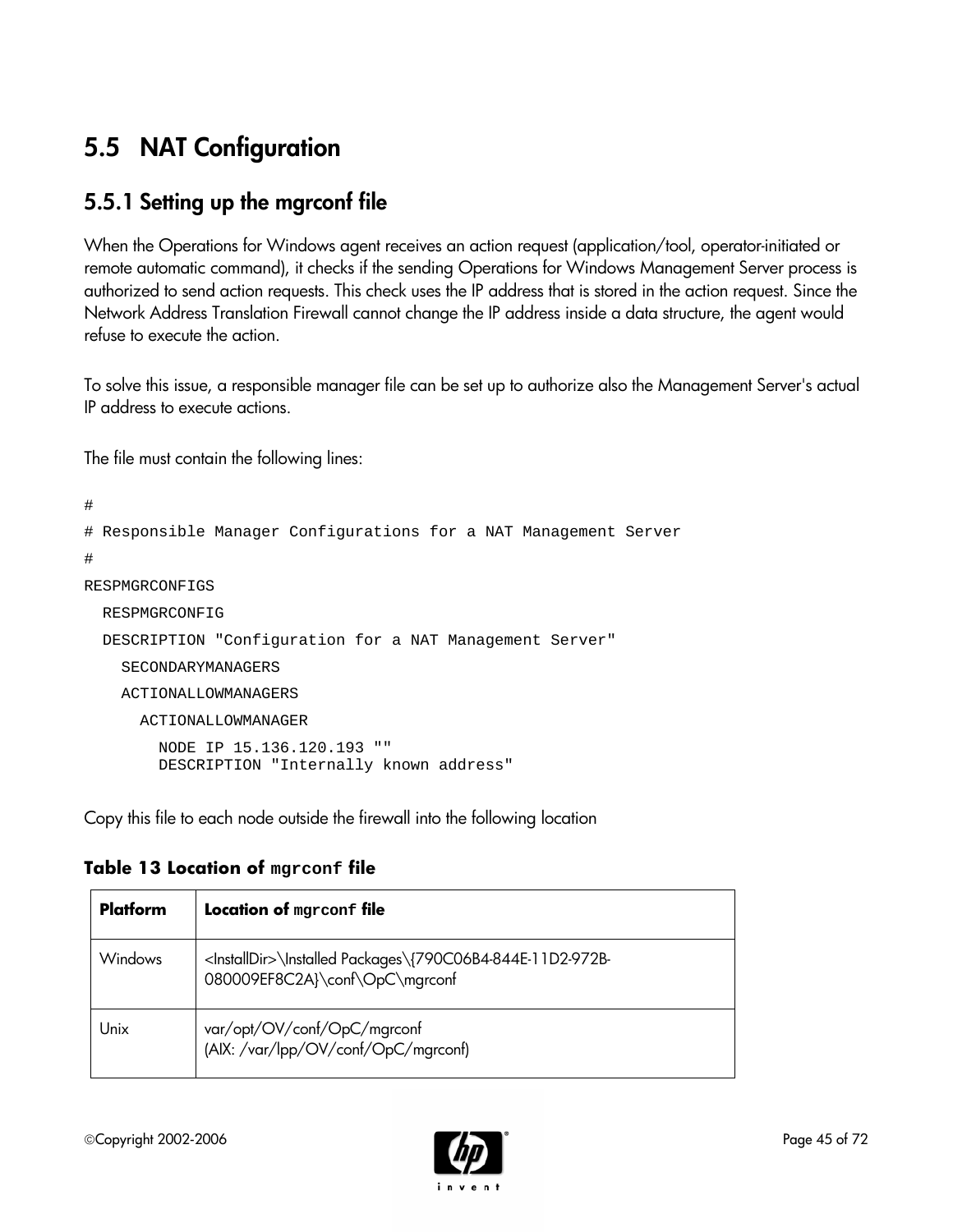### <span id="page-45-0"></span>**5.5.2 Name resolution issues in a NAT environment**

If the outside systems use the same DNS setup as the inside ones, the agent will resolve the Management Server's name to an address where no route can be found to.





In this example, the agent would resolve the Management Server's name (stroppy.bbn.hp.com) to the internal IP address (15.136.120.193) but could not find a route there. A manual overwrite for the DNS lookup can be introduced into the opcinfo file. See [Adjusting the Server IP address](#page-45-0).

Instead of the setting of the OPC\_RESOLVE\_IP variable, a network route could also be set up to direct an access to the internal address via the firewall. This only works if the firewall is configured to allow this access.

### **5.5.3 Adjusting the Server IP address**

Add a line to the opcinfo file holding the server's IP address to use:

OPC\_RESOLVE\_IP 35.136.120.193

After changing the opcinfo file, the Operations for Windows agent processes have to be restarted to make the change effective:

©Copyright 2002-2006 Page 46 of 72

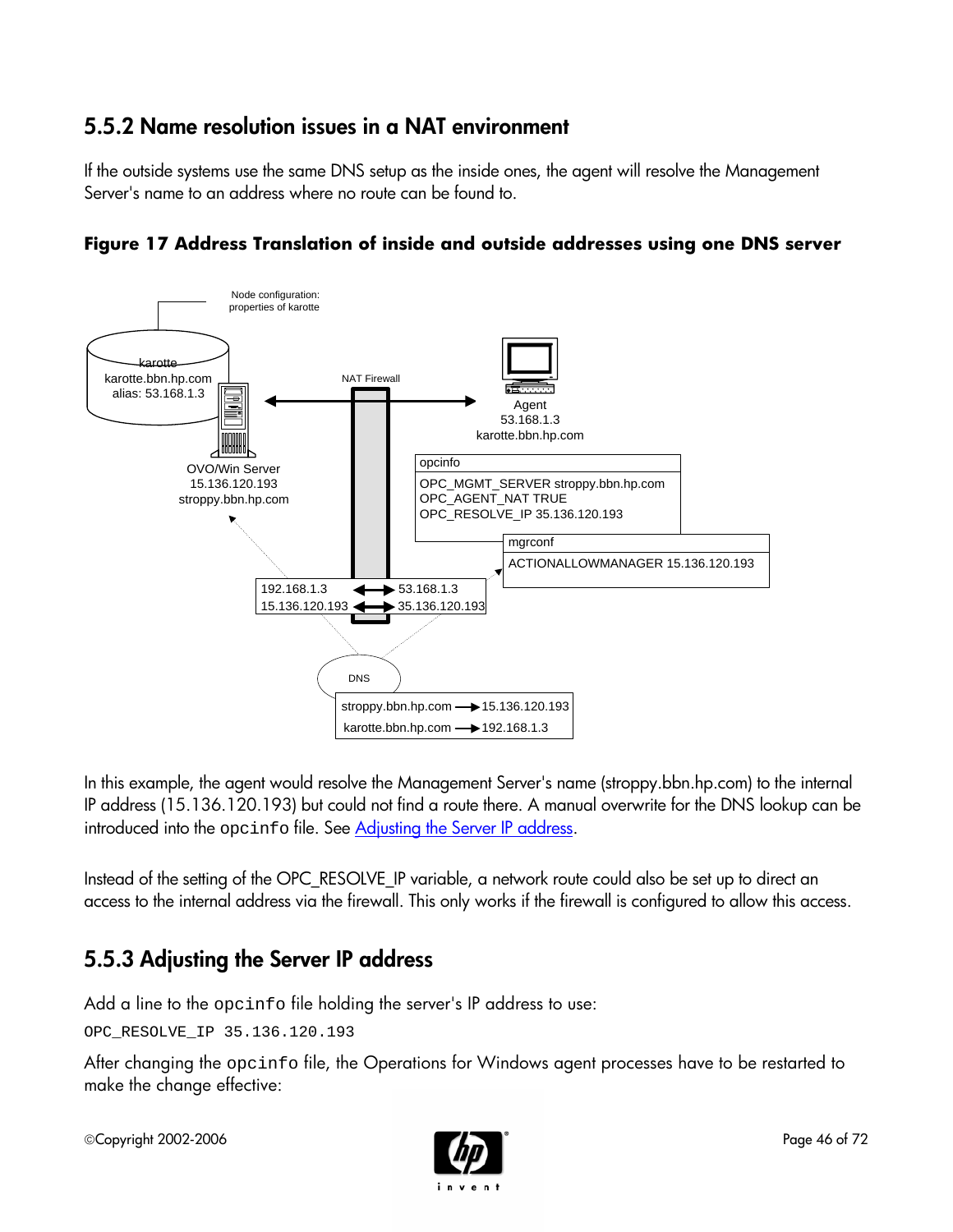# opcagt -kill # opcagt -start

## **5.6 IP Masquerading/ Port Address Translation (PAT)**

IP Masquerading is a form of NAT that allows systems that do not have registered Internet IP addresses to have the ability to communicate to the Internet via the firewall system's single Internet IP address. All outgoing traffic gets mapped to the single IP address that is registered at the Internet.

This is sometimes used to simplify network administration: The administrator of the internal network can choose reserved IP addresses (e.g. in the 10.x.x.x range, or the 192.168.x.x range). These addresses are not registered at the Internet and can only be used internally. This also alleviates the shortage of IP addresses that ISP's are facing: A site with hundreds of computers can get by with a smaller number of registered Internet IP addresses, without denying any of it's users Internet access.

The drawback is that protocols which return connections collapse because if there are multiple machines hiding behind that address, the firewall does not know where to route them.

Because of the restrictions in targeting connections over the firewall in both directions (Server to Agent, Agent to Server), this is currently not supported in OVO environments.

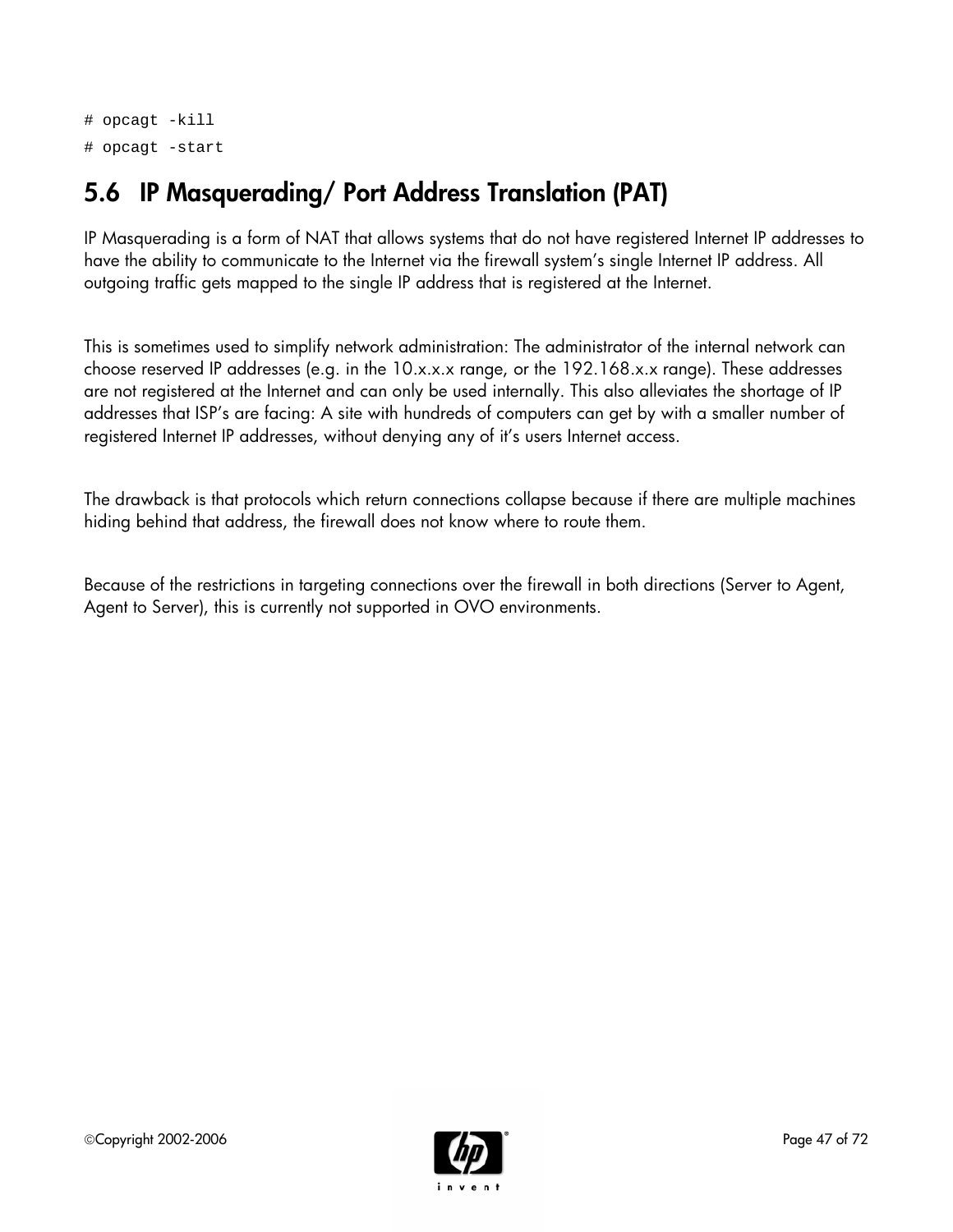# **6 Firewall Configuration of other OpenView components and products**

This section describes the firewall configuration of other OpenView components & products that communicate with OVO for Windows.

## <span id="page-47-0"></span>**6.1 OVO MMC Console**

The MMC console uses DCOM extensively to communicate with the management server and therefore can only provide firewall support (= firewall between console and management server) to the extent Microsoft provides firewall support for DCOM.

### **6.1.1 Using the console to connect to management server systems running on Windows Server 2003 SP1**

Whether the firewall is enabled or not, certain adjustments need to be made to the DCOM settings of a management server system running on Windows Server 2003 SP1 before remote consoles can connect to it properly. You need to add DCOM access rights for the HP-OVE-Operators and HP-OVE-Admins groups in dcomcnfg, which you can launch from a command line or from the Start->Run entry.

1) Navigate to \Console Root\Component Services\Computers\My Computer.

2) Right-click and select "Properties" from the context menu.

3) Select the "COM Security" tab.

4) Click "Edit Limits" in the "Access Permission" section. Add the HP-OVE-Admins and the HP-OVE-Operators groups. Give "Local Access" and "Remote Access" to both. Click "OK."

5) Click "Edit Limits" in the "Launch and Activation Permission" section. Add the HP-OVE-Admins and the HP-OVE-Operators groups. Give them all available rights (4 in total). Click "OK."

6) Close the "My Computer Properties" dialog by pressing "OK."

7) Navigate to \Console Root\Component Services\Computers\My Computer\DCOM Config\ovpmad. Right-click and select "Properties" in the context menu.

8) Select the "Security" tab.

9) Change both "Launch and Activation Permissions" and "Access Permissions" to "Customize."

10) The "Launch and Activation Permissions" list needs to contain the System account, and the user groups HP-OVE-Admins, HP-OVE-Operators, and the Windows local administrators group. All need to have all available rights. All other entries can be removed.

11) The "Access Permissions" list needs to contain the System account, the Self account, and the user groups HP-OVE-Admins, HP-OVE-Operators, and the Windows local administrators group. The System

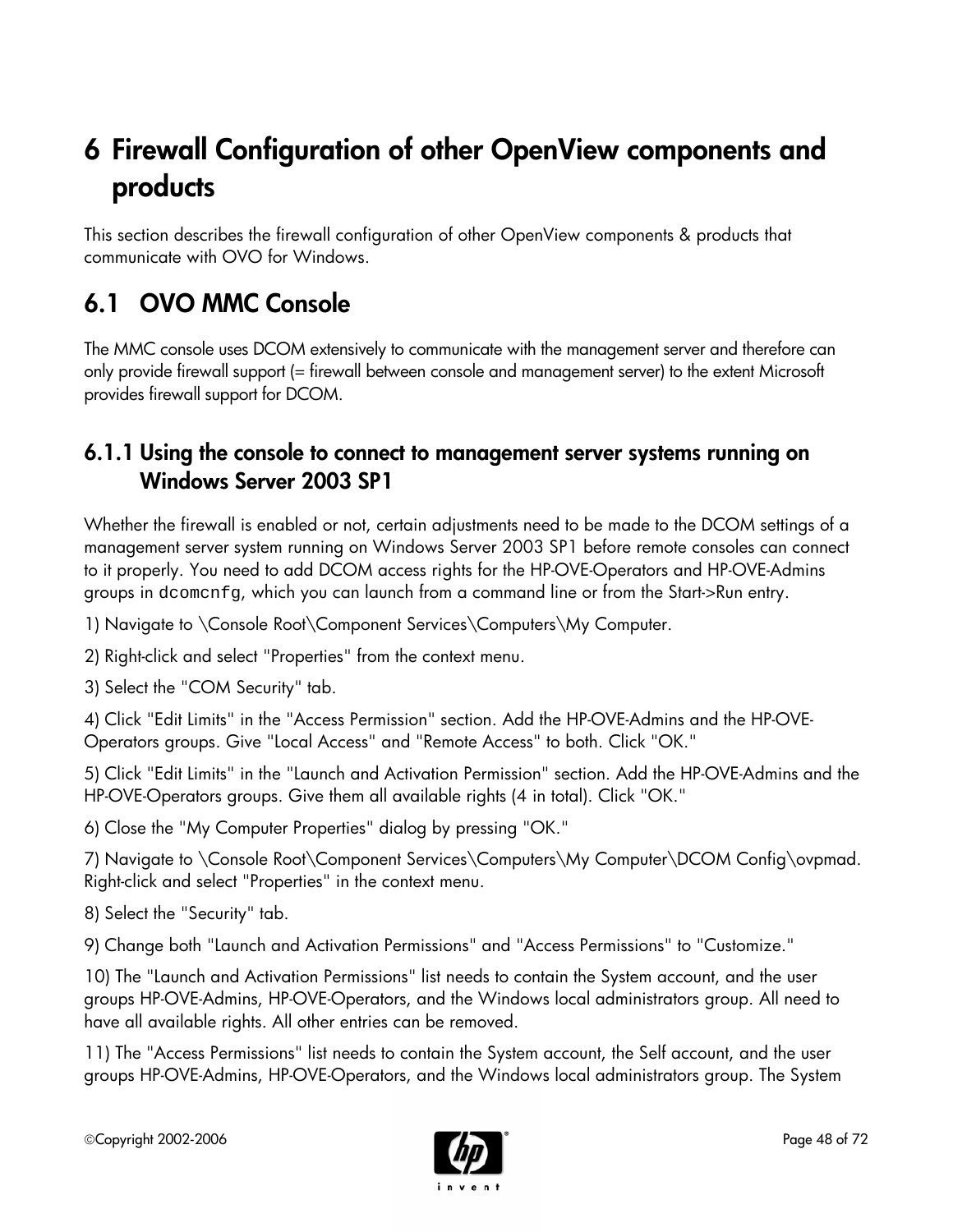account needs local access only. All the groups need to have all available rights. All other entries can be removed.

12) Close the dialog by clicking "OK."

13) Repeat the steps for the entries "OvOWReqCheck," "OvOWReqCheckSvr," "DNSDiscovery ", "ovadsprov," "ovdnsprov," "ovnetprov," "ovnnmprov," and "ovunmagtprov," using the same configuration as for "ovpmad."

14) Open the properties of "Windows Management and Instrumentation."

15) Change both "Launch and Activation Permissions" and "Access Permissions" to "Customize."

16) In addition to the provided defaults, the "Launch and Activation Permissions" list needs to contain the user groups HP-OVE-Admins, HP-OVE-Operators, and the Windows local administrators group. All need to have all available rights.

17) In addition to the provided defaults, the "Access Permissions" list needs to contain the System account, the Self account, and the user groups HP-OVE-Admins, HP-OVE-Operators, and the Windows local administrators group. The System account needs local access only. All the groups need to have all available rights.

### **6.1.2 Using the console on systems with enabled Windows firewall (WF)**

In Windows XP, Microsoft introduced a built-in firewall: the Internet Connection Firewall (ICF). Starting with XP SP2 and Windows 2003 Server SP1, the firewall is called Windows Firewall (WF). Unlike fullblown professional firewall products, this firewall restricts the inbound communication only! It does not restrict any outgoing communication (such firewalls are often called *personal* firewalls). On XP SP2 the Windows firewall is enabled by default for every network connection (the ICF was disabled by default). Additionally, by default, RPCs are not allowed to pass through a WF-enabled XP SP2 machine.

This is a problem for the OVOW MMC console, because it uses DCOM and DCOM by default uses RPCs as communication method.

Therefore, to make the MMC console work on an XP SP2 system or Windows 2003 SP1 system with enabled Windows firewall, the following configuration is necessary:

#### **Configure firewall**

First you have to decide whether you want to switch off the Windows firewall completely (not recommended) or configure it to allow OVOW console communication.

#### Note:

The Windows firewall offers several configuration options: it's possible to configure the Windows firewall via Network Connections, the Control Panel, the command line utility Netsh and via Global policy objects (The WF settings are contained in the GPO container: Computer Configuration\Administrative Templates\Network\Network Connections\Windows Firewall). The following describes the configuration via 'Network connections' only.

#### **Turn off firewall completely (not recommended)**

©Copyright 2002-2006 Page 49 of 72

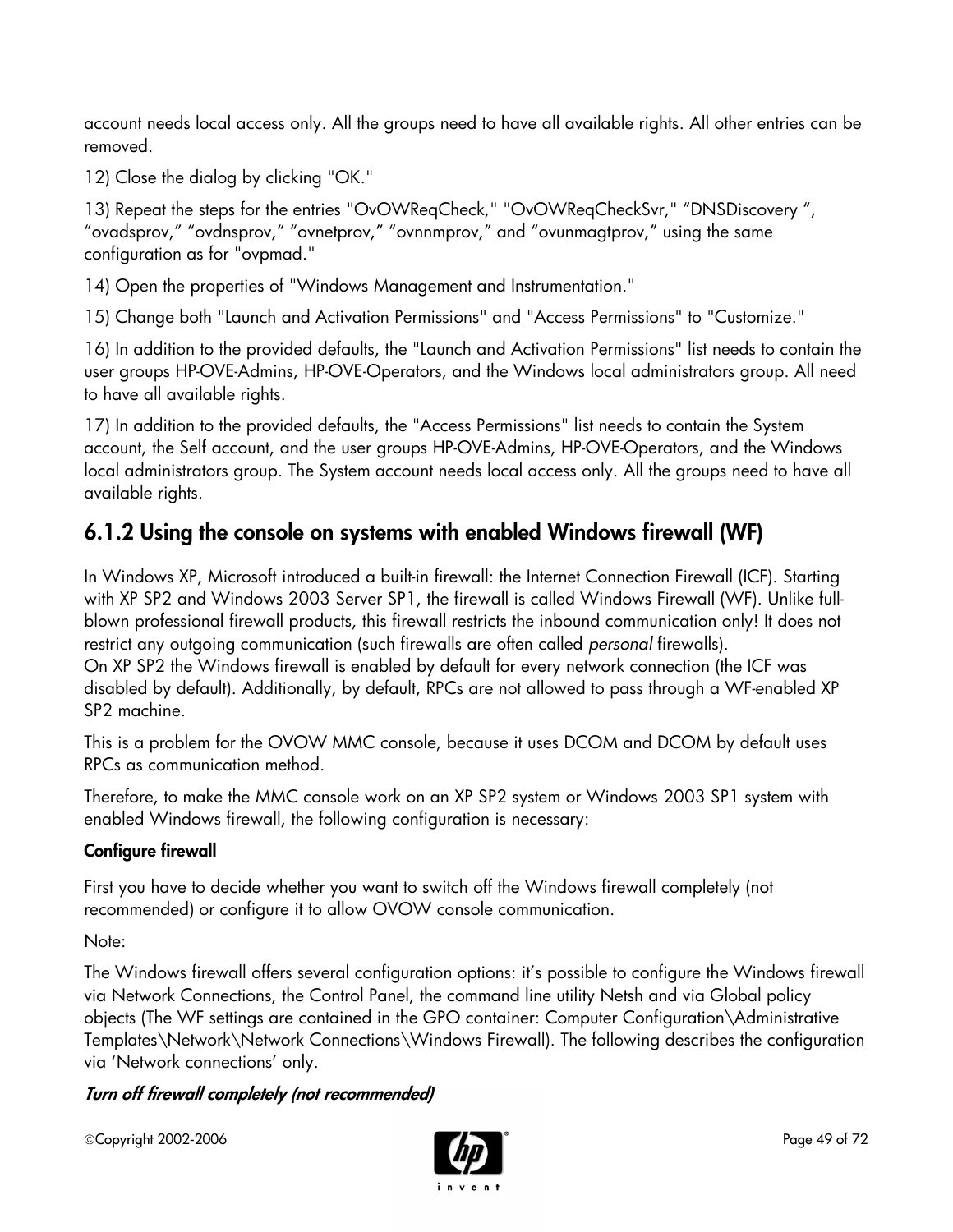- 1) Select "Network Connections" from the Control Panel.
- 2) Right click on "Local Area Connections" and select properties.
- 3) Select the Advanced tab and click Settings. Select 'Off (not recommended)' to turn of the Windows firewall completely.

#### **Configure firewall for OVOW console communication**

Use the script ovowfirewallconsole.cmd in the contrib.\OvOW directory to change the default firewall settings on the console system to allow WMI on the management server to communicate using DCOM to the remote console components.

The script is available on OVO for Windows 7.5 with patch 210. If you are using an earlier version, you must perform the following steps manually:

- 1) Select "Network Connections" from the Control Panel.
- 2) Right click on "Local Area Connections" and select "Properties".
- 3) Select the "Advanced" tab and click on Settings.
- 4) Select the "Exceptions" tab on the Windows Firewall dialog.
- 5) Use the "Add Port…" button to add TCP port 135 and UDP port 135 to the exceptions list (as name use 'TCP 135' and 'UDP 135' or similar).

Use the "Add Program…" button to add the following programs to the exceptions list:

\Windows\System32\mmc.exe

\Windows\System32\wbem\unsecapp.exe

\Program Files\HP OpenView\bin\ovunsecapp.exe

\Program Files\HP OpenView\bin\OvServiceTypeEditor.exe

\Program Files\HP OpenView\bin\OvServiceEditor.exe

\Program Files\HP OpenView\bin\OvPmdPolicyEditorFrame.exe

\Program Files\HP OpenView\bin\OvowServerMonitor.exe

NOTE: To make these exceptions more secure click on the "Change Scope…" button and select "My network (subnet) only" (if your management server is in the same subnet) or even better specify the management server's address in the "Custom list". This will make sure that the ports that are opened up will not be accessible from other systems.

#### **Change remote access**

Furthermore, you have to enable and configure remote DCOM access to allow the anonymous account to have "remote access" as follows:

- 1) Click Start, click Run, type 'dcomcnfg'.
- 2) Go to Component Services -> Computers -> My Computer.
- 3) Right click "My Computer" and select "Properties."
- 4) Select the "Default Properties" tab.
- 5) Enable "Enable Distributed COM on this computer."
- 6) Select the "COM Security" tab.

©Copyright 2002-2006 Page 50 of 72

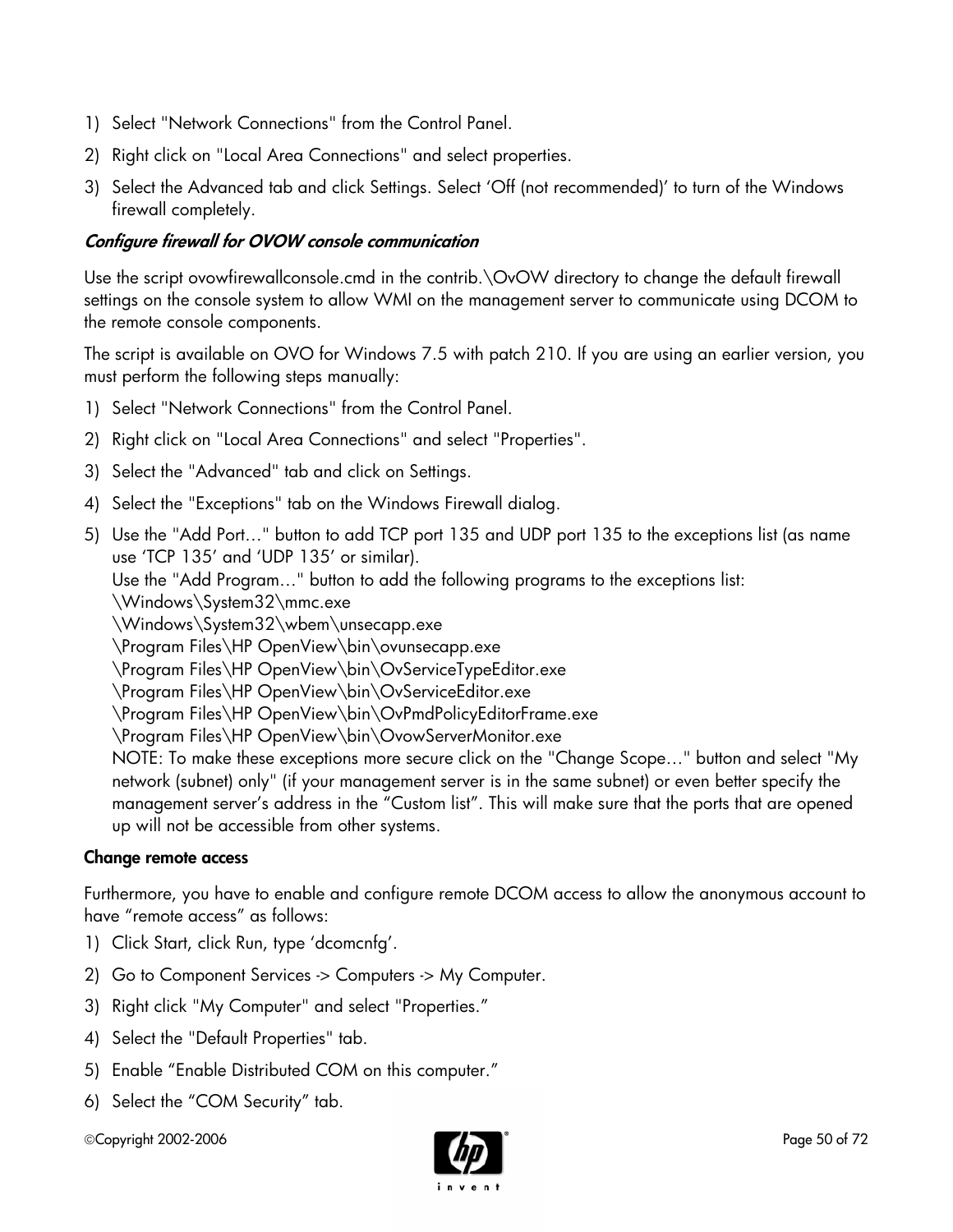- 7) Click "Edit Limits…" within the "Access Permissions" box.
- 8) Enable "Remote Access" permission for the "Anonymous Logon" account (by default, "Anonymous Logon" has "Local Access" permission).

Note: For Windows XP SP2 only: If the registry key HKLM\SOFTWARE\Policies\Microsoft\Windows NT\RPC\RestrictRemoteClients exists, then it must be set to RPC\_RESTRICT\_REMOTE\_CLIENT\_NONE (0) or RPC\_RESTRICT\_REMOTE\_CLIENT\_DEFAULT (1), the default value. It must not be set to RPC\_RESRICT\_REMOTE\_CLIENT\_HIGH (2), because this will disable all anonymous RPC calls and with that, the server-to-console communication will not longer work.

### **6.1.3 Using the console to connect to management server systems with enabled Windows firewall (WF)**

An OVOW management server can be installed on a Windows 2003 SP1 system with enabled Windows firewall (WF). In such a setup, no remote console can connect to the management server because the communication is blocked off by the WF.

In order to enable remote consoles to connect to the management server, you need to change the firewall configuration on the management server system. See also sections [3.9,](#page-33-0) Configuring the Windows Firewall for agent communication, [7.5,](#page-65-0) Package Deployment to Windows nodes, [7.6,](#page-68-0) Running the agent on systems with enabled Windows Firewall (WF), and for changes required for the agent communication.

#### **Configure program exceptions in firewall**

Use the script ovowfirewallserver.cmd in the contrib.\OvOW directory to change the default firewall settings on the management server system to allow the console to connect to server components.

The script is available on OVO for Windows 7.5 with patch 210. If you are using an earlier version, you must perform the following steps manually:

- 1) Select "Network Connections" from the Control Panel.
- 2) Right click "Local Area Connections" and select "Properties."
- 3) Select the "Advanced" tab and click Settings.
- 4) Select the "Exceptions" tab on the Windows Firewall dialog.
- 5) Use ''Add Port'' to add TCP port 80 to the exceptions list (as name, use ''http''or similar).

6) Use the "Add Port…" button to add TCP port 135 and UDP port 135 to the exceptions list (as name use 'TCP 135' and 'UDP 135' or similar).

7) Use "Add Program…" to add the following programs to the exceptions list:

\Program Files\HP OpenView\bin\OvMsmAccessManager.exe

\Program Files\HP OpenView\bin\OvOWReqCheckSrv.exe

\Program Files\HP OpenView\bin\ovpmad.exe

\Program Files\HP OpenView\bin\OvSecurity.exe

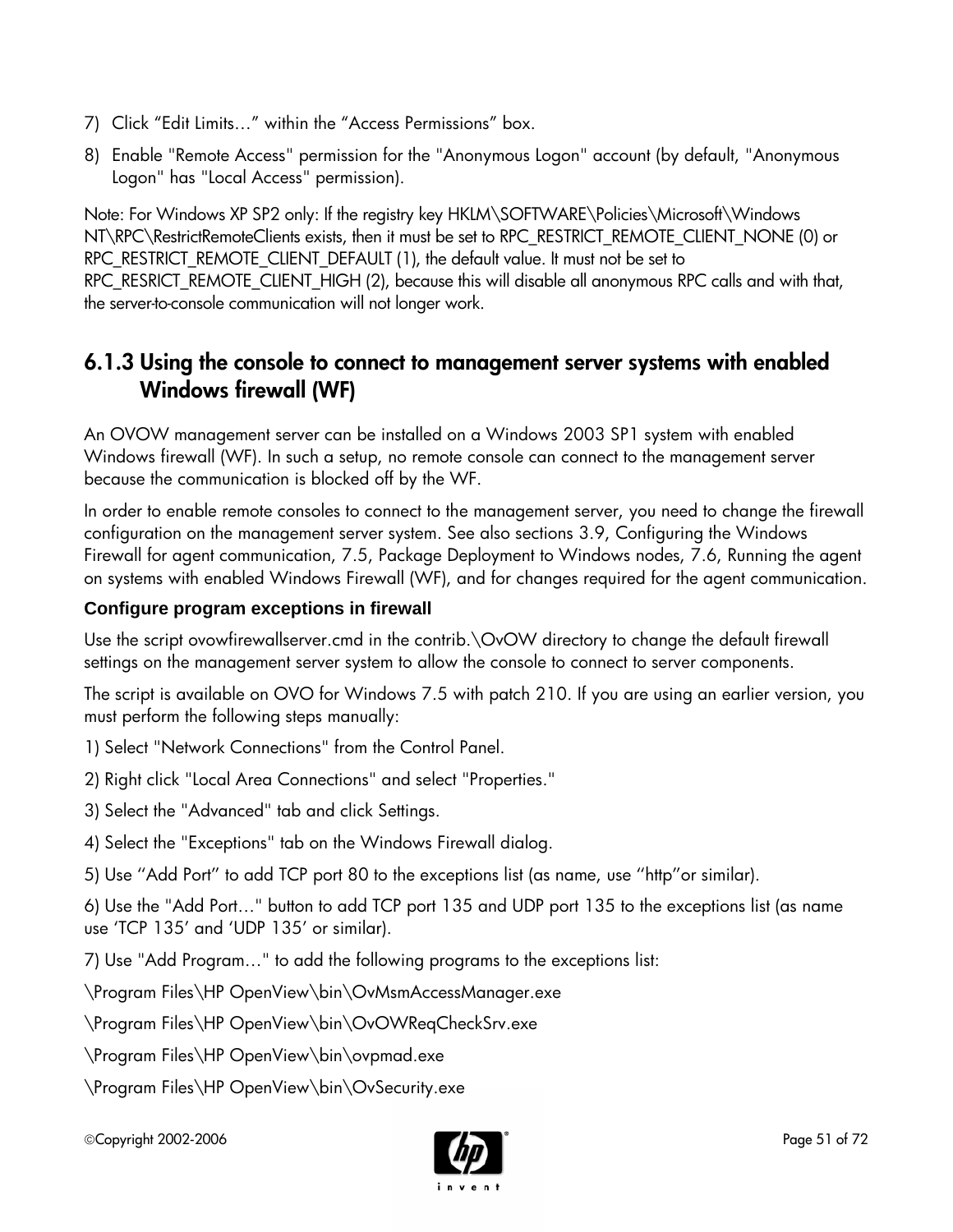\Program Files\HP OpenView\bin\OvSecurityServer.exe

NOTE: To make these exceptions more secure click on the "Change Scope…" button and select "My network (subnet) only" (if your console systems are in the same subnet) or even better specify the console system's addresses in the ''Custom list''. This will make sure that the ports that are opened up will not be accessible from other systems.

#### **Check DCOM remote access rights for programs**

Furthermore, you have to enable and configure remote DCOM access to allow the anonymous account to have remote access as follows:

- 1) Click Start, click Run, type in 'dcomcnfg'.
- 2) Go to Component Services -> Computers -> My Computer.
- 3) Right click "My Computer" and select "Properties."
- 4) Select the "Default Properties'' tab.
- 5) Enable ''Enable Distributed COM on this computer.''
- 6) Select the ''COM Security'' tab.
- 7) Click "Edit Limits..." within the Access Permissions box.

8) Enable "Remote Access" permission for the "Anonymous Logon" account (by default "Anonymous Logon" has "Local Access" permission).

#### **Configure remote WMI access in firewall**

Change the default firewall settings on the management server system to allow the console to connect to WMI. As this configuration step cannot be performed using the Windows Firewall dialog, you need to configure the WMI access using a command line tool:

1) Open a command shell by clicking "Start" and "Run…" , then typing "cmd" and finally clicking the "OK" button.

2) In the command shell that is opened, enter the following command:

netsh firewall set service RemoteAdmin enable

NOTE: This command opens quite a big hole in your firewall configuration, so you may want to restrict the RemoteAdmin access to the remote console systems only. You can do so by using the following command instead of the command mentioned above. In this example, the remote console systems have the IP addresses 10.1.2.3 and 10.4.5.6; please adapt the IP addresses to your needs.

netsh firewall set service RemoteAdmin enable custom 10.1.2.3,10.4.5.6

NOTE: For more information about the RemoteAdmin configuration options use the command

netsh firewall set service help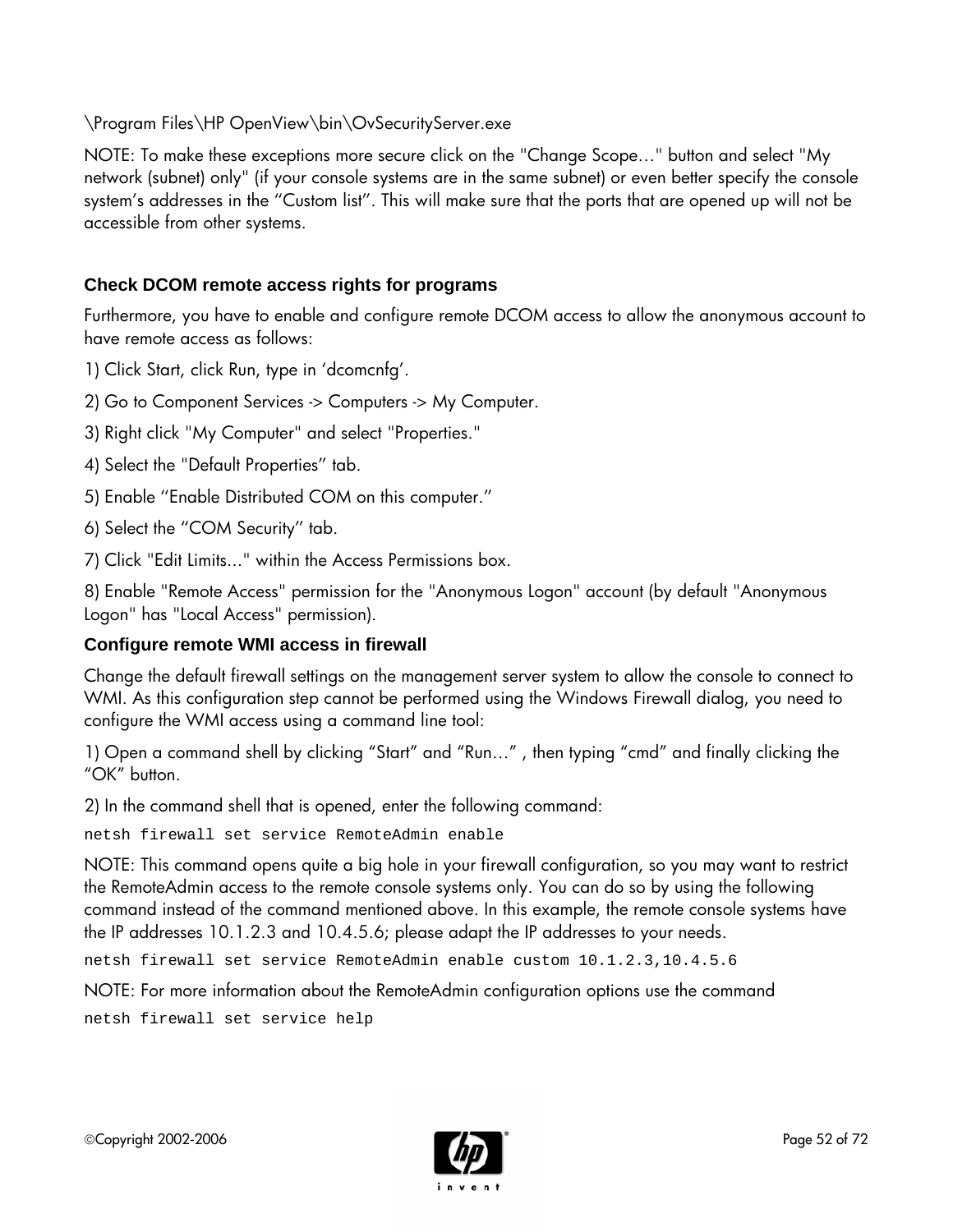## **6.2 OVO Web Console**

The Web console uses HTTP to communicate with the management server. It uses the standard browser settings for HTTP communication. Therefore communication through firewalls is possible as long as the browser settings are correct and as long as the customers' web and proxy servers are configured accordingly.

Changes described in Section 6.1.1 for the Microsoft Management Console also apply to the web console and must be done on the management server also, even when using only the web console.

## **6.3 OV Reporter, OV Performance Manager**

Please see [3.4](#page-23-0) [Configuring HTTP servers and clients](#page-23-0) for information about how to configure these products for the communication with the OVO embedded performance component.

For further details, please see the corresponding product documentation of OV Reporter and OV Performance Manager.

## **6.4 OV Network Node Manager, OV Problem Diagnosis**

Please see the corresponding product documentation for details about firewall support of these products.

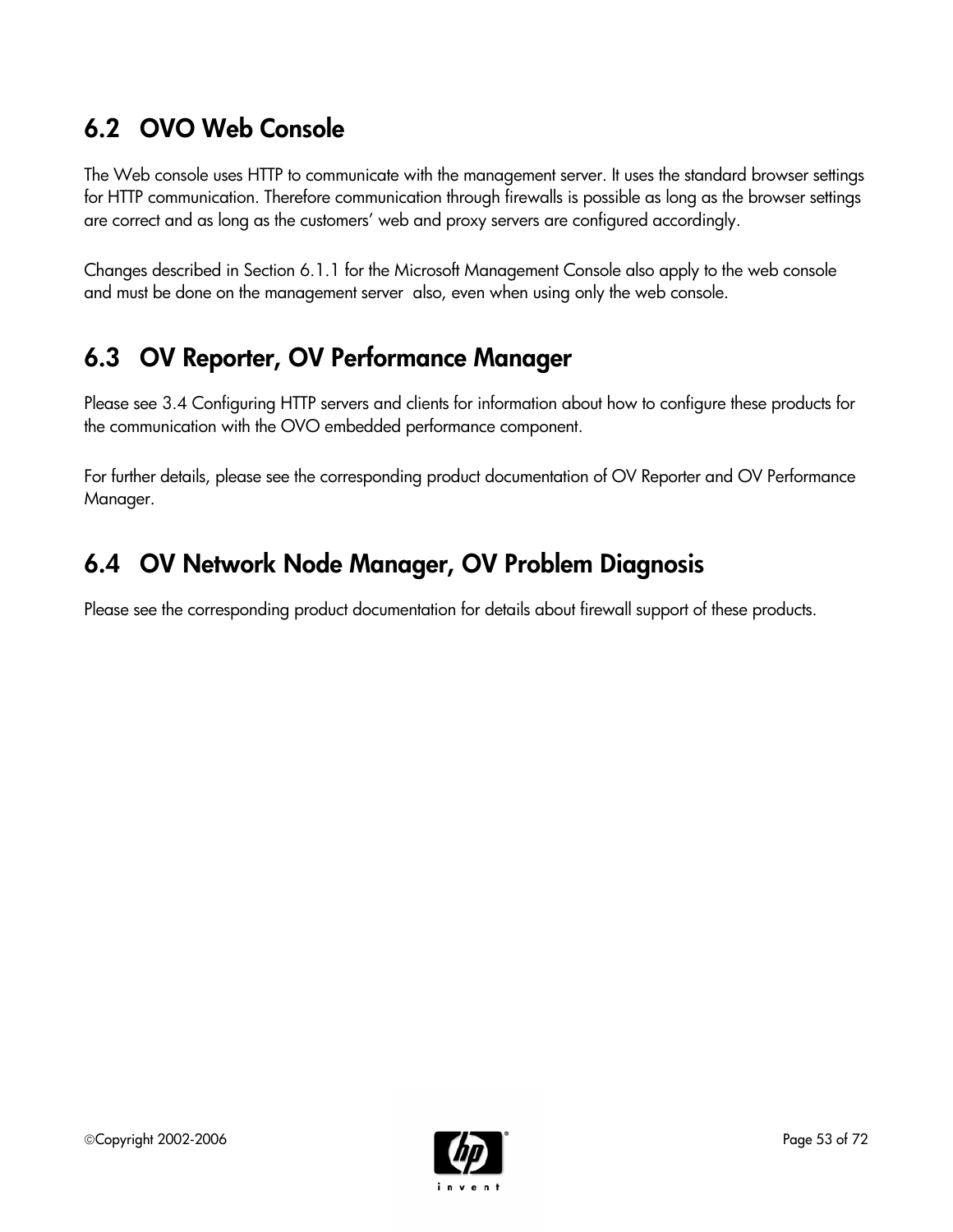## **6.5 OVO NNM Adapter**

The following picture shows the default communication between various NNM Adapter components.



The NgNnmDwProvider service can operate in two modes:

- 0. NgNnmDwProvider gathers information about new nodes from NNM only. This is done based on the SNMP description of the Windows nodes.
- 1. NgNnmDwProvider gathers additional information (using WinNet API NetWkstaGetInfo) This information about the nodes (Windows OS and version number) is cached (NetWkstaGetInfo is called only once).

The NgNnmDwProvider will by default operate in mode 1.

The WinNet API calls are blocked by most firewalls and might produce firewall logfile entries and unnecessary traffic. Therefore they can be disabled using mode 0.

©Copyright 2002-2006 Page 54 of 72

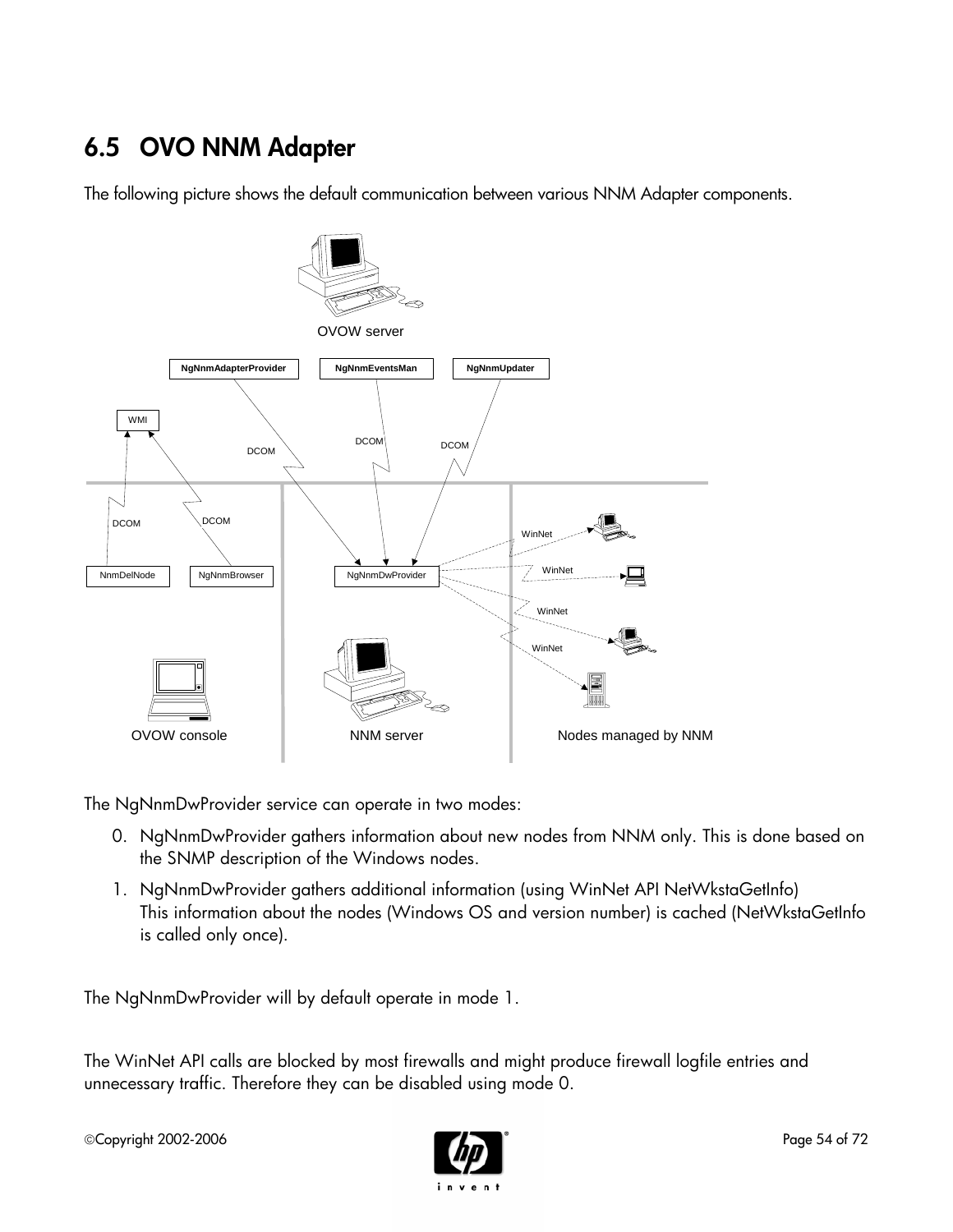The mode can be changed using the following registry key on the NNM server:

[HKEY\_LOCAL\_MACHINE\SOFTWARE\Hewlett-Packard\OpenView\NgNnmDwProvider\AdditionalChecking]

0 - gather data only from NNM

1- additional checking using NetWkstaGetInfo

This registry key is only checked when the NgNnmDwProvider service starts up.

Steps to enforce a changed mode:

- change the registry key

- stop the service NgNnmDwProvider

- delete the file "<InstallDir>\Installed Packages\{c9322d6f-d88c-11d3-98e3- 080009ef5c3b}\data\NgNnmPreviousNodes.bin"

- start the service

### **6.5.1 Using the NNM Adapter on systems with enabled Windows firewall (WF)**

If NNM is running on a system with enabled Windows firewall, then the following configuration is necessary for the NNM Adapter:

#### **Create dummy files necessary for firewall configuration**

(This step is not necessary if the NNM Adapter is already installed)

As the Windows Firewall does not allow setting up rules for applications that do not yet exist, you have to create a dummy application file before configuring the Windows firewall and installing the NNM adapter.

Create the following file on your NNM system: %OvInstallDir%\Installed Packages\{c9322d6f-d88c-11d3-98e3-080009ef5c3b}\bin\ NgNnmDwProvider.exe

(Note: you can create a dummy file using echo abc >NgNnmDwProvider.exe)

If %OvInstallDir% is not already set by other OV applications (check with 'echo %OvInstallDir%'), then use %Program Files%\HP OpenView as installation directory (typically C:\Program Files\HP OpenView).

#### **Configure firewall for NNM Adapter installation**

(This step is not necessary if the NNM Adapter is already installed)

The NNM Adapter installation uses similar deployment methods as the OVO package deployment. Furthermore, if not already installed, it will automatically install the OVO agent on the NNM system. Therefore, follow the same configuration guidelines as for the package deployment - see [7.5.1](#page-66-1) [Package](#page-66-0)  [Deployment to system with enabled Windows Firewall \(WF\)](#page-66-0), even if an OVO agent is already installed

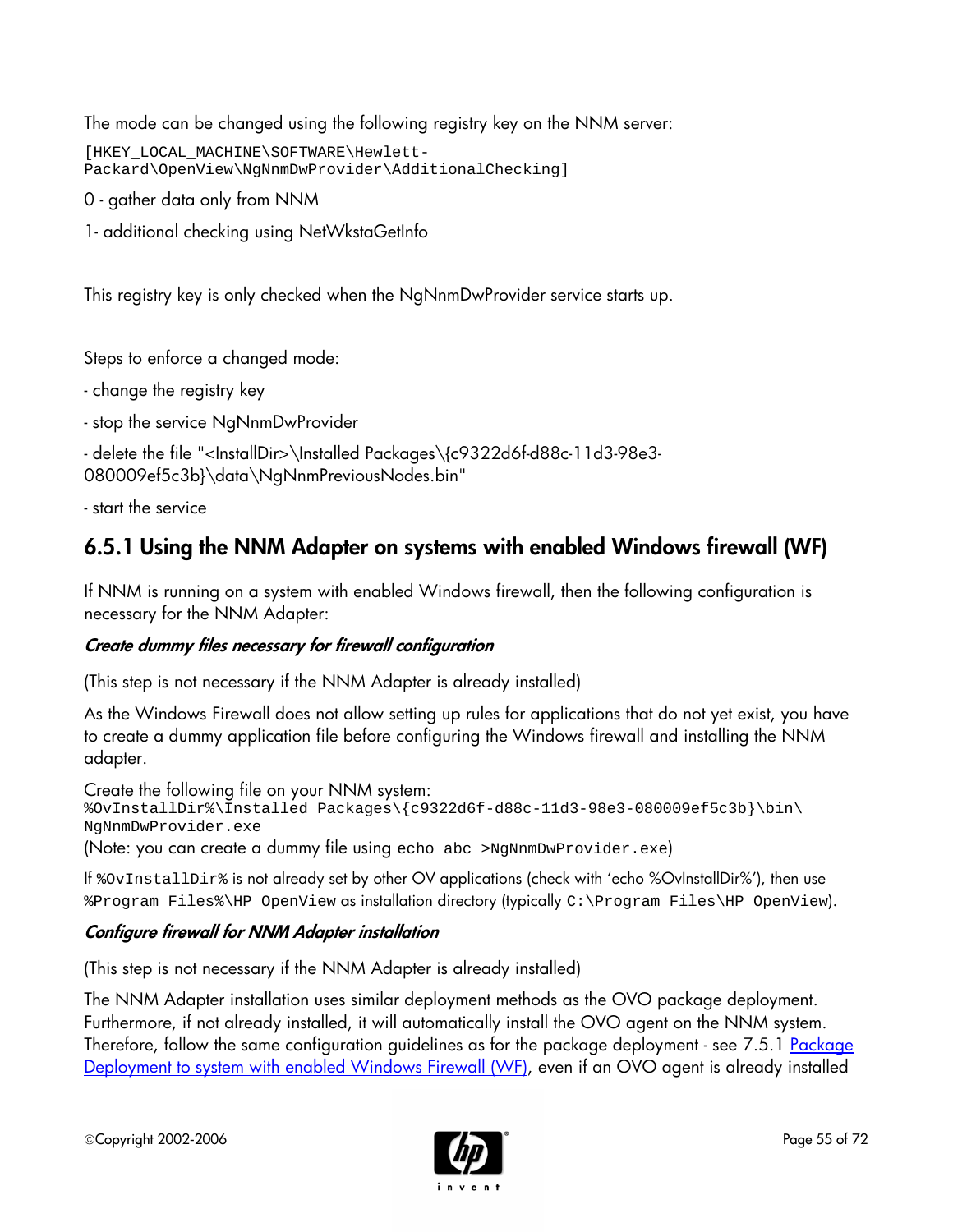on the NNM system! Follow also the instructions for the OVO agent - see [7.6](#page-68-0) Running the agent on system with [enabled Windows Firewall \(WF\)](#page-68-1).

Additionally, the following configuration is necessary:

#### **Change remote access**

Change the computer-wide access to allow the anonymous account to have "remote access" as follows.

- 1) Click on Start, click on Run, type in 'dcomcnfg'.
- 2) Go to Component Services -> Computers -> My Computer.
- 3) Right click on "My Computer" and select "Properties".
- 4) Select the "COM Security" tab.
- 5) Click on "Edit Limits..." button within the Access Permissions frame.
- 6) Enable "Remote Access" permission for the "Anonymous Logon" account (by default "Anonymous Logon" has "Local Access" permission).

#### **Configure firewall for NNM Adapter communication**

Change the default firewall settings as follows:

- 1) Select "Network Connections" from the Control Panel.
- 2) Right click on "Local Area Connections" and select "Properties".
- 3) Select the "Advanced" tab and click on "Settings".
- 4) Select the "Exceptions" tab on the Windows Firewall dialog.
- 5) Use the "Add Program…" button to add the program you created above to the exceptions list: %OvInstallDir%\InstalledPackages\{c9322d6f-d88c-11d3-98e3- 080009ef5c3b}\bin\NgNnmDwProvider.exe

#### **Configure firewall for NNM web tools**

Enable the access to the web server:

- 1) Select the "Advanced" tab on the Windows Firewall dialog.
- 2) Under "Network Connection Settings", select the "Local Area Connection", then select "Settings" and check "Web Server (HTTP)"

Enable the Network Presenter web tool:

- 1) Select "Network Connections from the Control Panel.
- 2) Right-click on "Local Area Connections." Select "Properties."
- 3) Select the "Advanced" tab and click "Settings."
- 4) Select the "Exceptions" tab on the Windows Firewall dialog box.
- 5) Use the "Add Port…" button to add TCP port 2447 to the exceptions list.

©Copyright 2002-2006 Page 56 of 72

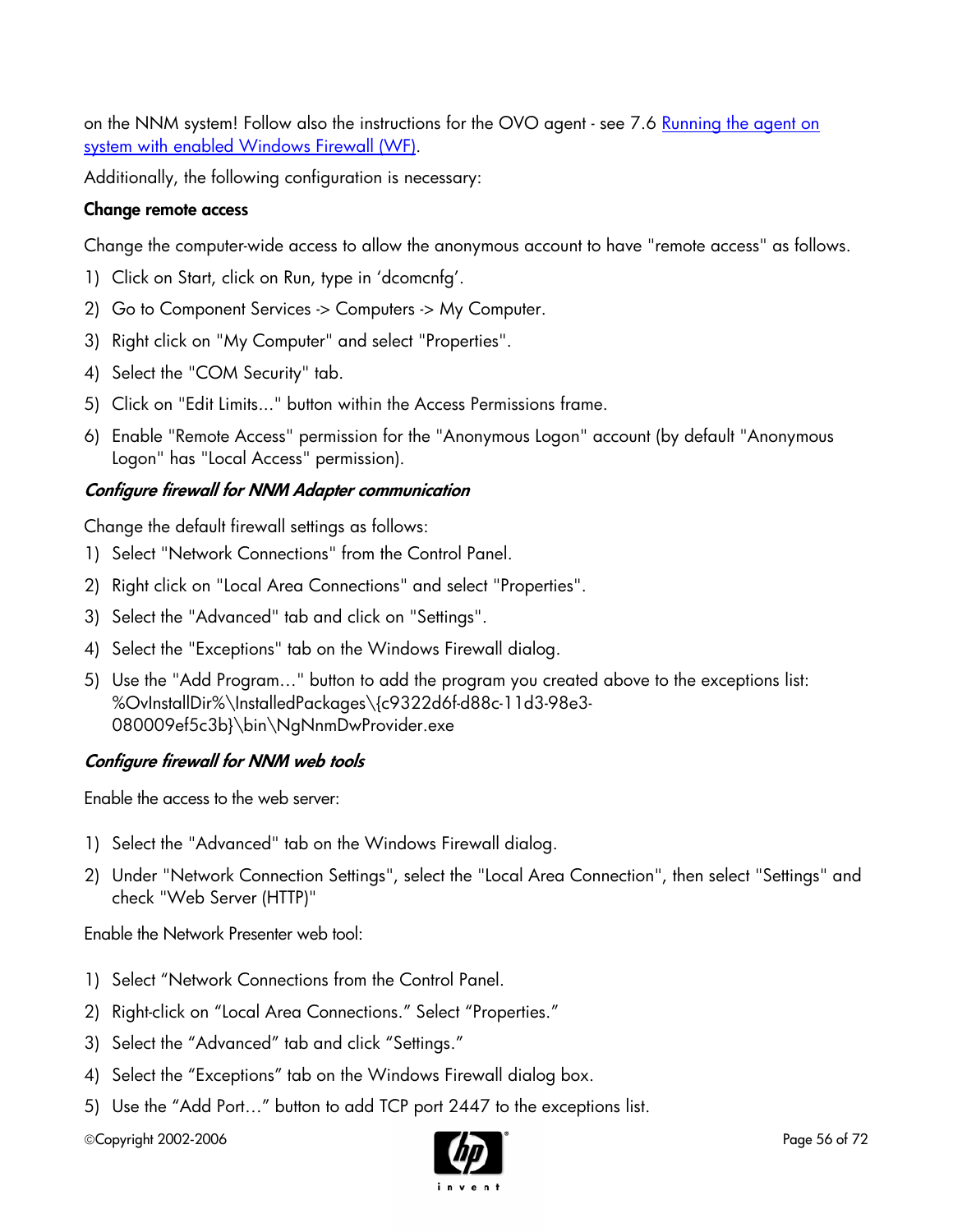# **7 Appendix**

## **7.1 opcinfo/nodeinfo parameters**

### **7.1.1 PROXY**

**Description**: Sets the proxy for any OpenView HTTP clients running on the computer. Clients can be Reporter or Performance Grapher (running on the management server) or the Service Discovery agent (running on a managed node). The format is PROXY proxy:port  $+(a)-(b)$ ; proxy2:port2  $+(c)-(d)$ ; etc. The variables a, b, c and d are comma separated lists of hostnames, networks, and IP addresses that apply to the proxy. Multiple proxies may be defined for one PROXY key. '-' before the list indicates that those entities do not use this proxy, '+' before the list indicates that those entities do use this proxy. The first matching proxy is used.

#### **Example**:

PROXY web-proxy:8088-(\*.veg.com)+(\*.lettuce.veg.com)

**Meaning**: the proxy 'web-proxy' will be used with port 8088 for every server except hosts that match \*.veg.com, for example, www.veg.com. The exception is hostnames that match \*.lettuce.hp.com. For example, romaine.lettuce.veg.com the proxy server will be used.

**Type**: string

**Default**: not set

## **7.1.2 CLIENT\_BIND\_ADDR(app\_name)**

**Description**: Sets the address for the specified application's OpenView HTTP client. Valid application names are com.hp.openview.CodaClient (on the management server) and com.hp.openview.OvDiscoveryCore.OvDiscoveryInstanceXML (on the managed node).

#### **Example**:

CLIENT\_BIND\_ADDR(com.hp.openview.OvDiscoveryCore.OvDiscoveryInstanceXML) 12.123.123.4

#### **Type**: string

**Default**: not set

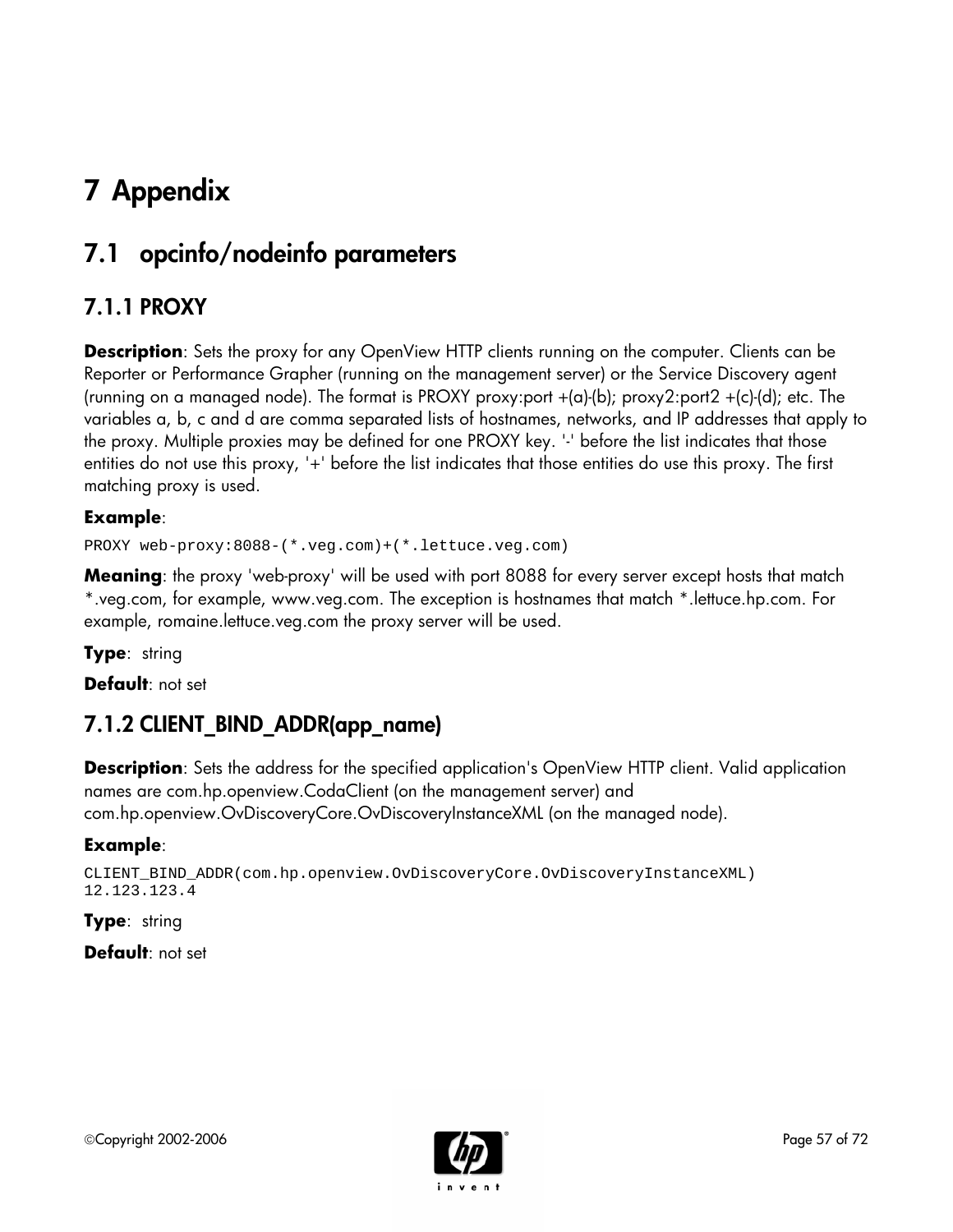### **7.1.3 CLIENT\_PORT(app\_name)**

**Description**: Sets the port number or port range for the specified application's OpenView HTTP client. Valid application names are com.hp.openview.CodaClient (on the management server) and com.hp.openview.OvDiscoveryCore.OvDiscoveryInstanceXML (on the managed node).

#### **Example**:

CLIENT\_PORT(com.hp.openview.OvDiscoveryCore.OvDiscoveryInstanceXML) 12008 CLIENT\_PORT(com.hp.openview.CodaClient) 12005-12007

#### **Type**: string

**Default**: not set

### **7.1.4 SERVER\_BIND\_ADDR(app\_name)**

**Description**: Sets the address for the specified application's OpenView HTTP server. Valid application names are com.hp.openview.Coda (on the managed node) and com.hp.openview.OvDiscoveryCore.OvDiscoveryInstanceXML (on the management server).

#### **Example**:

```
SERVER_BIND_ADDR(com.hp.openview.OvDiscoveryCore.OvDiscoveryInstanceXML) 
12.123.123.4
```
**Type**: string

**Default**: not set

### **7.1.5 SERVER\_PORT(app\_name)**

**Description**: Sets the port number for the specified application's OpenView HTTP server. Valid application names are com.hp.openview.Coda (on the managed node) and com.hp.openview.OvDiscoveryCore.OvDiscoveryInstanceXML (on the management server).

#### **Example**:

SERVER\_PORT(com.hp.openview.OvDiscoveryCore.OvDiscoveryInstanceXML) 12002

#### **Type**: string

#### **Default**:

SERVER PORT(com.hp.openview.Coda) 381

SERVER\_PORT(com.hp.openview.OvDiscoveryCore.OvDiscoveryInstanceXML) 6602

## **7.1.6 OPC\_RPC\_ONLY**

**Description**: When initiating communication to the management server, the message agent first checks if the system is running and if the endpoint mapper is running. This is done using ICMP and simple UDP communication. If the system is down, this communication is less expensive than a failing RPC call.

©Copyright 2002-2006 Page 58 of 72

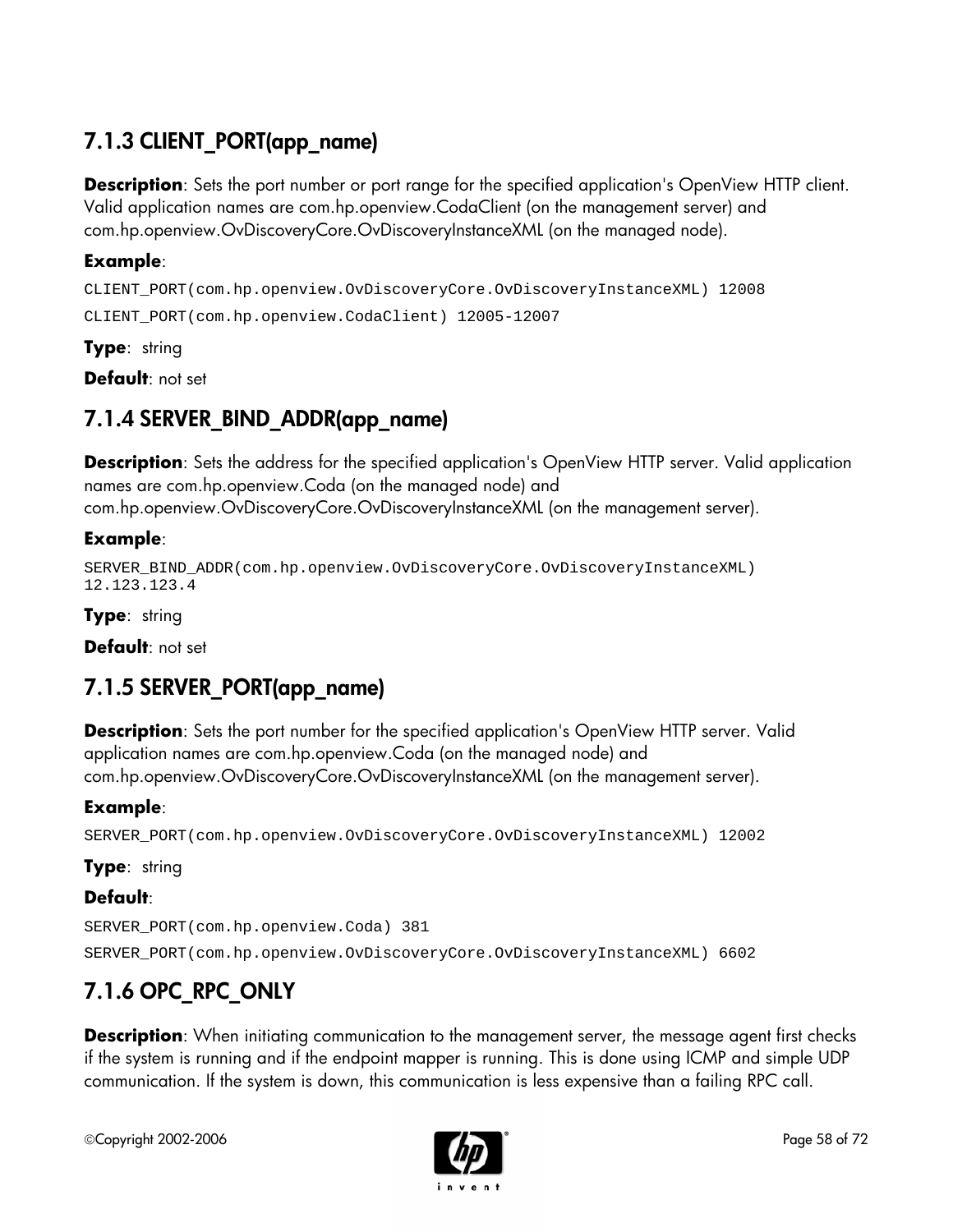Since in firewall environments this communication usually is blocked at the firewall, it can be turned off by setting this flag to TRUE.

#### **Example**:

OPC\_RPC\_ONLY TRUE

**Type**: string, TRUE | FALSE

**Default**: FALSE

### **7.1.7 OPC\_RESTRICT\_TO\_PROCS**

**Description**: This flag marks all following entries in opcinfo to be valid only for the given process. This is true for all following lines until the next occurrence of an OPC\_RESTRICT\_TO\_PROCS line or to the end of the file.

This is used to set different values for the same Operations configuration variable like the OPC COMM PORT RANGE.

#### **Example**:

For an example on the usage, see [Configuring the port range for the Unix Operations agent](#page-37-0).

**Type**: string

**Default**: none

### **7.1.8 OPC\_COMM\_PORT\_RANGE**

**Description**: This variable defines the port(s) that may be used by this process for RPC communication. For RPC server processes it is sufficient to give exactly one port number. For RPC clients a range of ports must be given.

#### **Example**:

OPC\_COMM\_PORT\_RANGE 12004-12007

**Type**: string

**Default**: none

### **7.1.9 OPC\_RESOLVE\_IP**

**Description**: Specifies the IP-address that should be used on the managed node to contact the primary manager.

#### **Example**:

OPC\_RESOLVE\_IP 12.123.123.4

**Type**: string

**Default**: none

©Copyright 2002-2006 Page 59 of 72

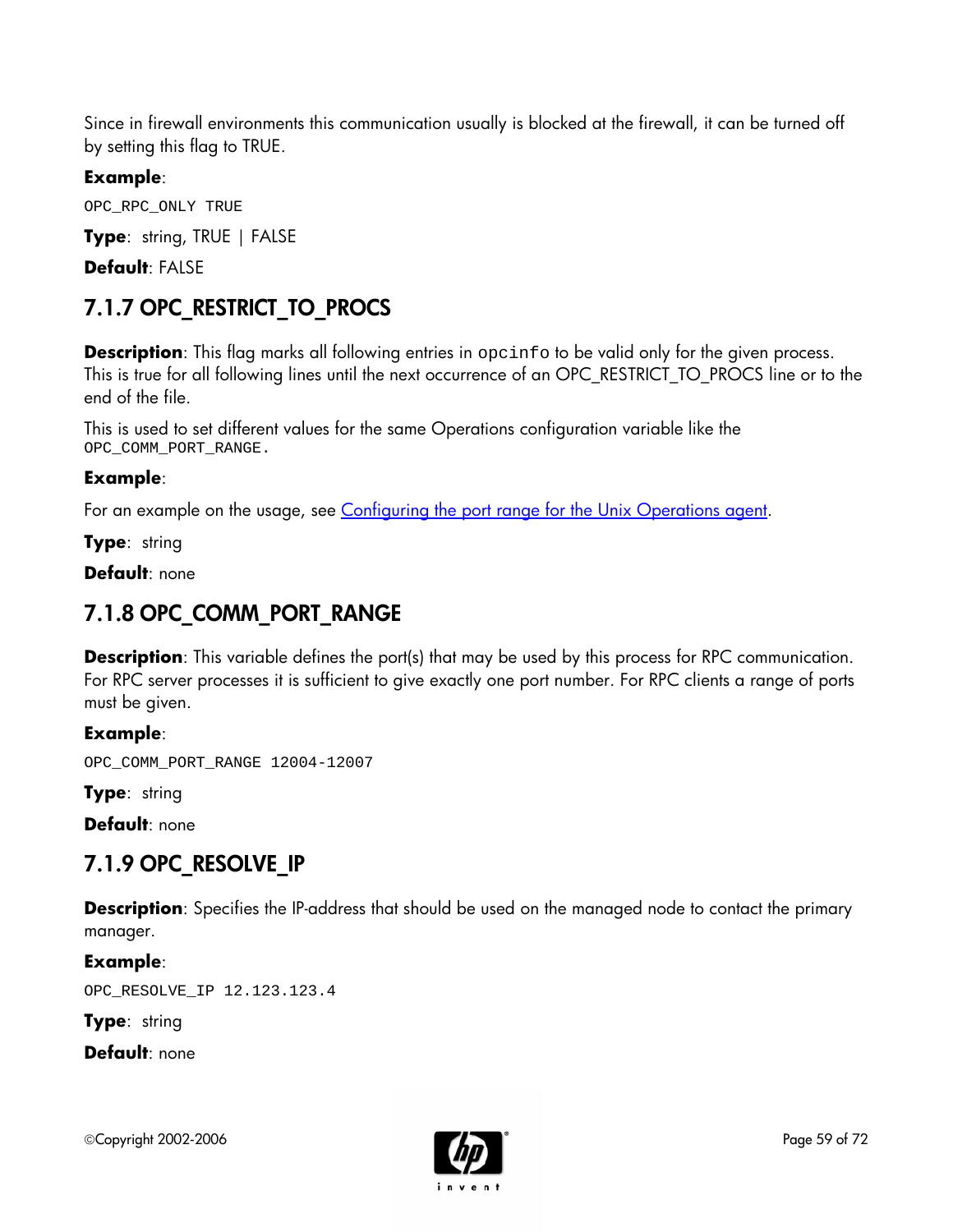### **7.1.10 OPC\_AGENT\_NAT**

**Description**: OVO configuration distribution usually checks if the configured IP address is a valid address on this system before accepting configuration data from the management server. This causes the distribution in a NAT environment to fail. By setting the flag to TRUE, the distribution uses only the data for the IP address as configured in OPC\_IP\_ADDRESS.

#### **Example**:

OPC\_AGENT\_NAT TRUE

**Type**: string, TRUE | FALSE

**Default**: FALSE

## **7.2 Server Registry Values**

The following string values can be defined for the Operations for Windows management server under the

```
[HKEY_LOCAL_MACHINE\SOFTWARE\Hewlett-Packard\OVEnterprise\Management 
Server\MsgActSrv]
```
registry key.

### **7.2.1 COMM\_PORT\_RANGE**

**Description**: This variable defines the port(s) that may be used by the server for RPC communication.

#### **Example**:

COMM\_PORT\_RANGE 12001

**Type**: string/REG\_SZ

**Default**: none

### **7.2.2 DISABLE\_ACTIVE\_PING\_HEALTH\_CHECK**

**Description**: TRUE switches off the health check with PING-packets. The active check with RPCs will still be done. Note: This increases the network traffic because the server will check the health of the agent each time with an RPC-call.

#### **Example**:

DISABLE\_ACTIVE\_PING\_HEALTH\_CHECK TRUE

**Type**: string/REG\_SZ, TRUE | FALSE

**Default**: FALSE

©Copyright 2002-2006 Page 60 of 72

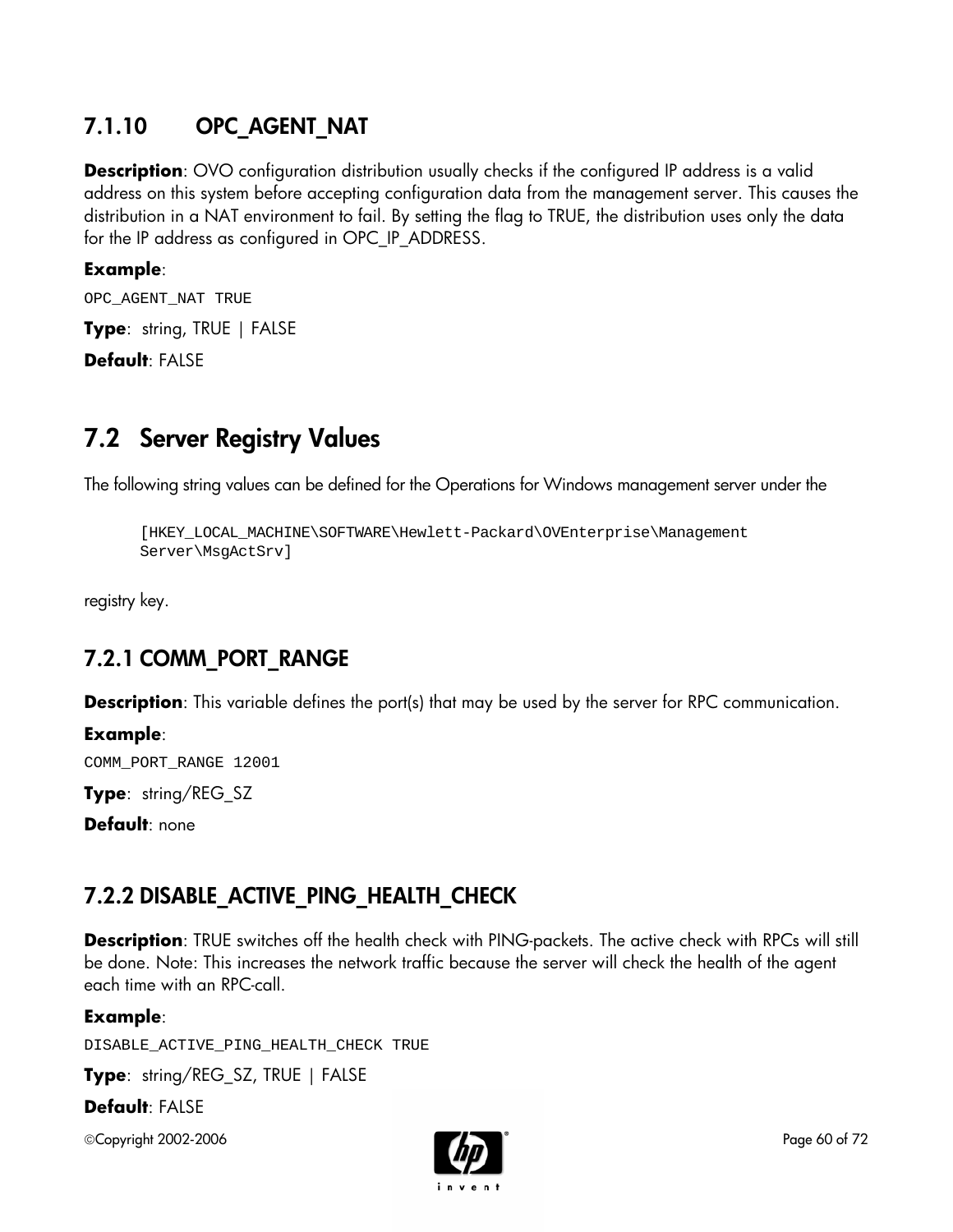### **7.2.3 DISABLE\_HEALTH\_CHECK**

**Description**: TRUE switches off the complete health check done by the server.

#### **Example**:

DISABLE\_HEALTH\_CHECK TRUE **Type**: string/REG SZ, TRUE | FALSE

#### **Default**: FALSE

### **7.2.4 DISABLE\_ALL\_REMOTE\_ACTIONS**

**Description**: TRUE disables the execution of automatic actions that do not run on the system where the message was generated (remote automatic actions).

OVO offers the possibility to start automatic actions on other nodes. This is helpful in case a problem was detected on a client system, but the automatic action should run on a server system to collect more data or to solve the problem. Out-of-the-box policies currently do not make use of this feature (as it is difficult to pre-configure on which node the action has to be executed), but custom policies might use it.

In firewall environments, in which enhanced security often plays a role as well, this feature can be disabled. A service provider, managing different client networks behind several firewalls using one OVO server, might also want to disable this feature, so that nodes of one client cannot start automatic actions on nodes of another client.

#### **Example**:

DISABLE\_ALL\_REMOTE\_ACTIONS TRUE

**Type**: string/REG\_SZ, TRUE | FALSE

**Default**: FALSE

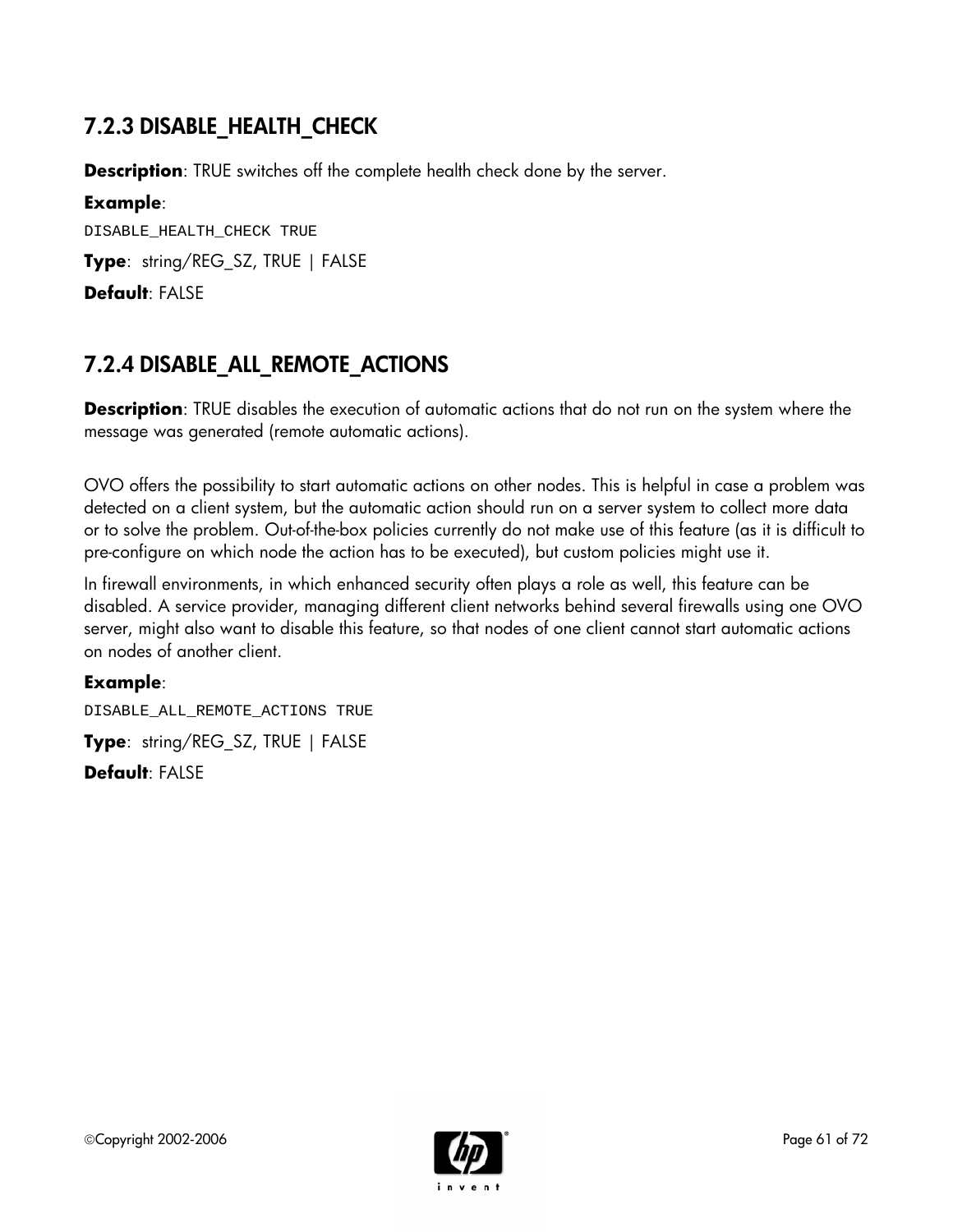## **7.3 Notes on the port usage of individual processes**

The following notes provide some more background information about which ports are used by which processes. (This can be useful if you want to secure individual systems using personal firewall products, which allow you to filter communication based on process names.)

### **7.3.1 RPC Servers**

An RPC Server is registered at one fixed port. It can handle multiple incoming connections on this one port. A connection stays in ESTABLISHED state for about 20 seconds and can be re-used during this time. Afterwards the connection disappears from the RPC Server side.

### **7.3.2 RPC Clients**

An RPC Client uses one port of an assigned range for outgoing communication. (However, this is not true on Windows systems. Outgoing ports can't be restricted with Microsoft RPC.)

On Unix systems a connection stays in ESTABLISHED state for about 20 seconds and can be re-used for more communication to the same target during this time. Afterwards the connection stays in TIME\_WAIT state for about one minute. During this time the port is blocked and cannot be re-used. A new connection at this time will require an additional port.

A new connection to another target will require another port in any case.

### **7.3.3 HTTP Servers**

An HTTP Server is registered at one fixed port. It can handle multiple incoming connections on this one port.

### **7.3.4 HTTP Clients**

An HTTP Client integrated into OVO uses one port of the available range for outgoing communication. A new connection to another HTTP server will normally use another port. However, these source ports can be restricted if needed, so that the HTTP client just uses one specified source port or a specified port range.

### **7.3.5 Managed Node port usage**

#### **Control Agent (opcctla)**

The Control Agent is an RPC Server and can be forced to one port. It handles all incoming RPC calls. It receives action requests and new policies from the management server.

#### **Distribution agent (opcdista)**

The Distribution Agent is an RPC Client. It contacts the Endpoint Mapper and the Distribution Manager interface of the server. This is currently only needed when connecting to an Operations UNIX server and

©Copyright 2002-2006 Page 62 of 72

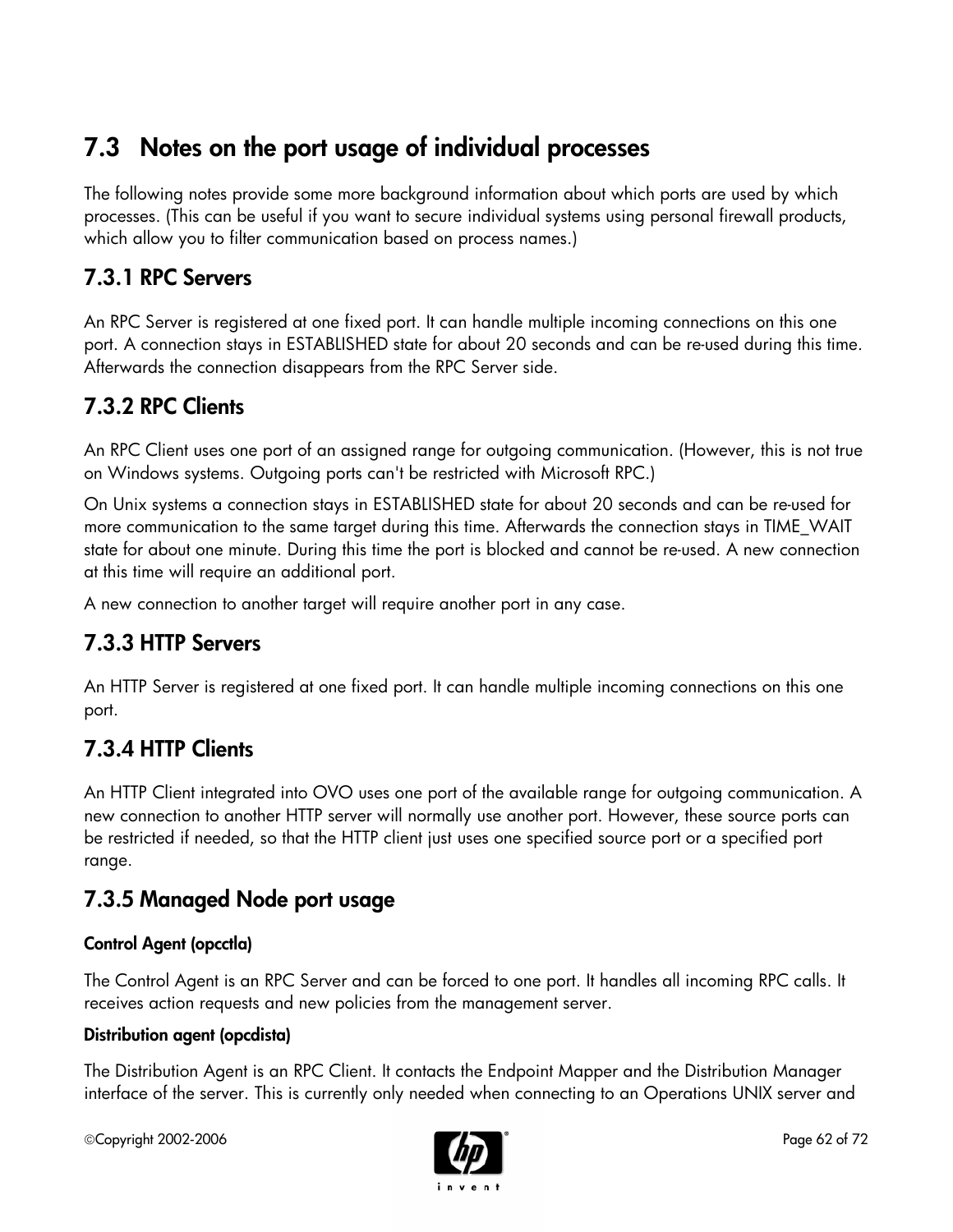needs two ports. If the agent was installed from an OVO for Windows management server, then the distribution agent will not contact the server.

#### **Message Agent (opcmsga)**

The Message Agent is an RPC Client. It contacts the Endpoint Mapper and the Message Receiver interface of the server. These connections need two ports. In case of a flexible manager setup where the agent might report to different Management Servers the range should be increased so that two ports are available for each server.

One more port is needed for a socket connection to the Communication Manager when bulk transfers are requested, but this is only supported with Operations UNIX servers.

In case of a multiple manager environment the port range for the Message Agent should be increased.

#### **Embedded Performance Component (coda)**

The embedded performance component acts as HTTP server and provides performance data to several clients. It uses one port.

#### **Service Discovery Agent (java/javaw)**

The service discovery agent acts as HTTP client and transfers service discovery data to the management server. It uses ports of the available source ports. If needed, then the used source ports can be restricted.

#### **7.3.6 Management Server port usage**

#### **Service Discovery Server (OvAutoDiscoveryServer.exe)**

The service discovery server acts as HTTP server and receives service discovery data from all the nodes. It uses one port.

#### **Message and Action Server (OvEpMsgActSrv.exe)**

The Message and Action Server registers one RPC server with multiple RPC interfaces:

- Message Receiver interface
- Distribution Manager interface
- Communication Manager interface

This RPC Server can be bound to a specific port and will register there each time it is started.

The Message and Action Server also acts as RPC client and sends out communication requests like:

- Heartbeat polling
- Launch Tool / start operator-initiated command

The source ports used for the outgoing communication can't be restricted.

#### **Policy management and deployment (ovpmad.exe)**

Ovpmad acts as RPC client to transfer policies to the managed nodes. The source ports used for the outgoing communication can't be restricted.

©Copyright 2002-2006 Page 63 of 72

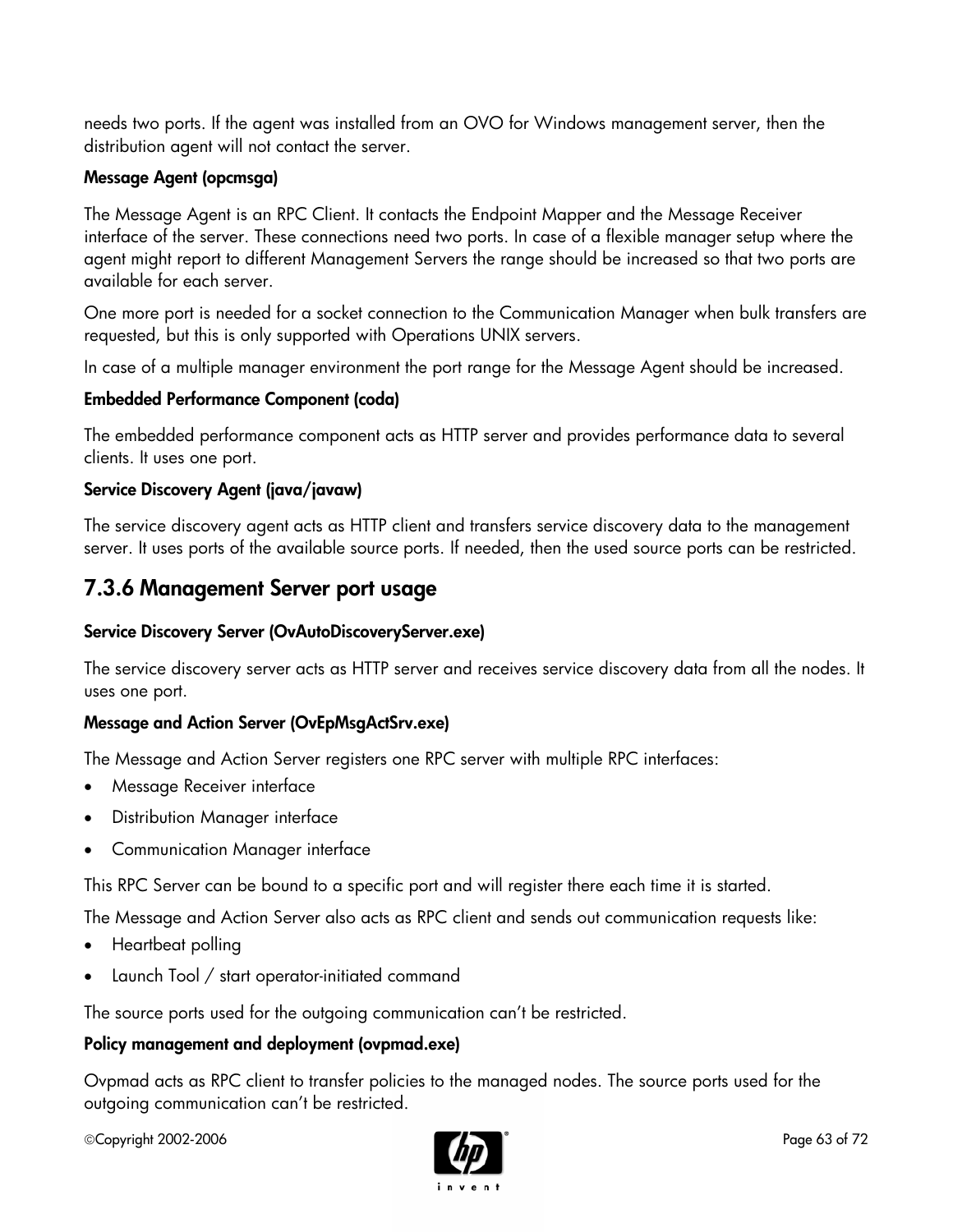#### **Gathering performance data for reports (GatherCoda.exe)**

GatherCoda.exe acts as HTTP client and collects performance data from the embedded performance component on a managed node. It uses ports of the available source ports. The used source ports can be restricted (if needed).

#### **Gathering performance data for Graphs (Analyzer.exe)**

Analyzer.exe, the process that is started on the management server when you launch a graph, acts as HTTP client and collects performance data from the embedded performance component on a managed node. It uses ports of the available source ports. The used source ports can be restricted (if needed).

### **7.3.7 Console port usage**

This section just describes the ports used when the console system communicates with the embedded performance component on managed node directly, which only happens if policy editors try to gather metrics from a node.

#### **Policy Editor (OvPmdPolicyEditorFrame.exe)**

The Policy Editor acts as HTTP client and browses performance metrics of the embedded performance component on a managed node. It uses ports of the available source ports. The used source ports can be restricted (if needed).

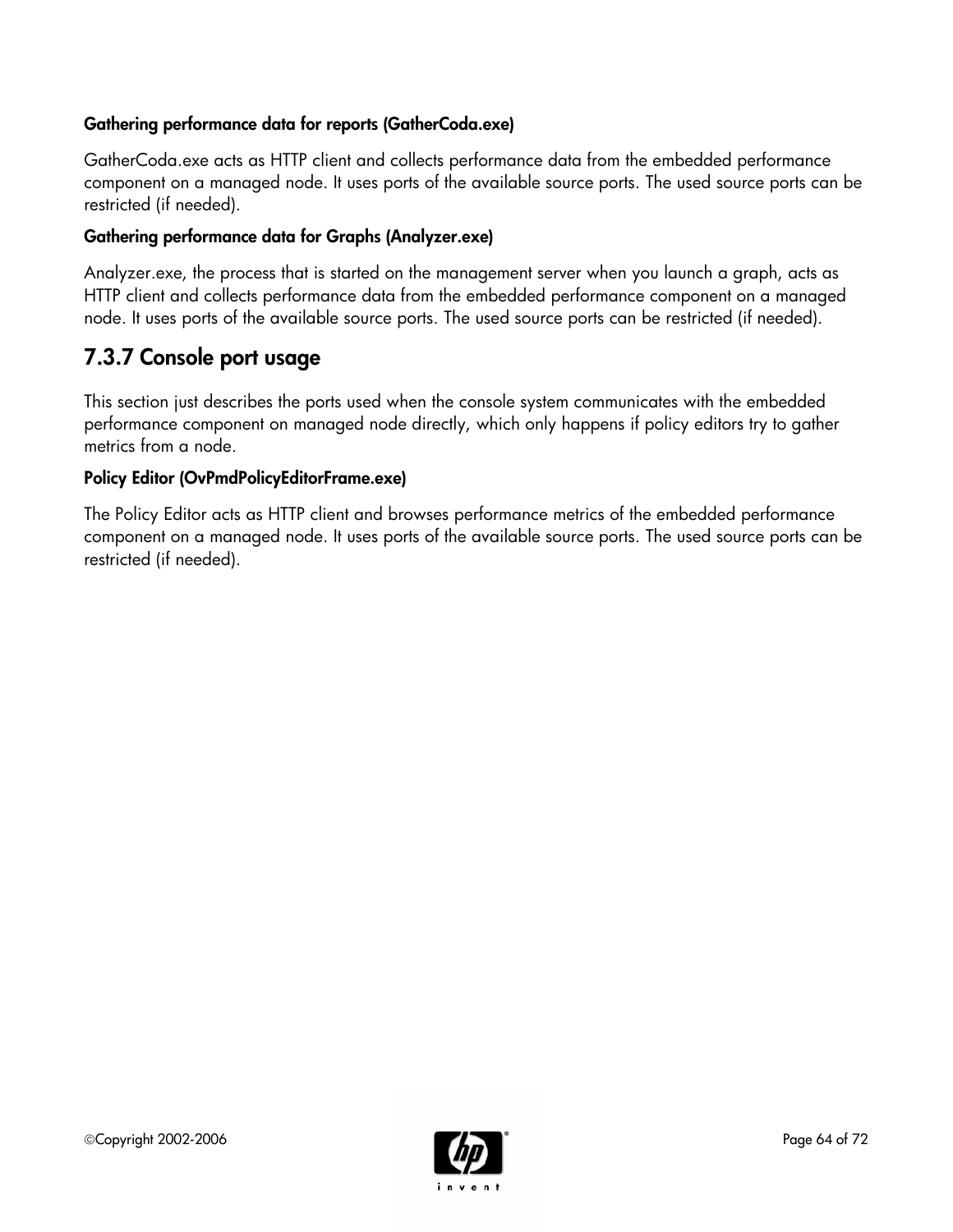## **7.4 TCP Time Wait Delay**

In order to reduce the time that a port is left open and cannot be reused on Windows systems, the TIME\_WAIT period can be lowered by modifying the following registry key:

HKEY\_LOCAL\_MACHINE\System\CurrectControlSet\Services\Tcpip\Parameters Value Name: TcpTimedWaitDelay Data Type: REG\_DWORD (DWORD Value) Value Data: 30-300 seconds (decimal)

**WARNING**: If you use Registry Editor incorrectly, you may cause serious problems that may require you to reinstall your operating system. Microsoft cannot guarantee that you can solve problems that result from using Registry Editor incorrectly. Use Registry Editor at your own risk.

For information regarding the modification of the TcpTimedWaitDelay key please refer to the following documents:

[http://www.microsoft.com/technet/treeview/default.asp?url=/technet/prodtechnol/isa/proddocs/isado](http://www.microsoft.com/technet/treeview/default.asp?url=/technet/prodtechnol/isa/proddocs/isadocs/CMT_RegKey.asp) [cs/CMT\\_RegKey.asp](http://www.microsoft.com/technet/treeview/default.asp?url=/technet/prodtechnol/isa/proddocs/isadocs/CMT_RegKey.asp)

<http://support.microsoft.com/default.aspx?scid=kb%3Ben-us%3B314053>

[http://www.microsoft.com/technet/treeview/default.asp?url=/technet/itsolutions/network/deploy/depo](http://www.microsoft.com/technet/treeview/default.asp?url=/technet/itsolutions/network/deploy/depovg/tcpip2k.asp) [vg/tcpip2k.asp](http://www.microsoft.com/technet/treeview/default.asp?url=/technet/itsolutions/network/deploy/depovg/tcpip2k.asp)

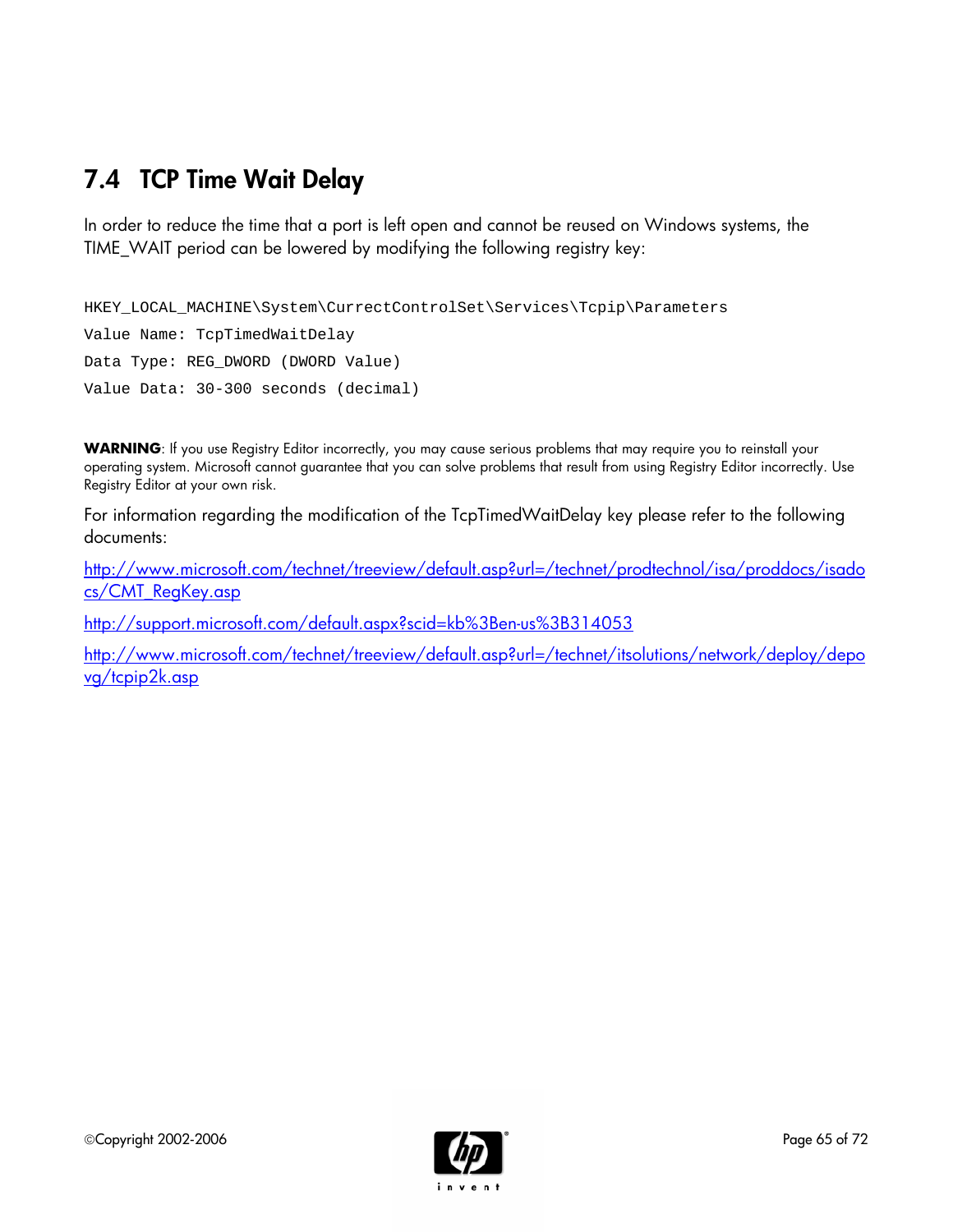## <span id="page-65-0"></span>**7.5 Package Deployment to Windows nodes**

Package deployment to Windows nodes currently uses Windows authentication and WinNet APIs

- to connect to the admin\$-share on a managed node
- to access and modify the registry on a managed node and
- to copy files to the managed node.

Furthermore, DCOM is used (for example to check what packages are installed).

In most cases the protocols needed for Windows authentication, WinNet APIs and DCOM will not be allowed through a firewall. For these cases, agent packages should be installed manually from the installation CD on nodes outside the firewall.

If you want to allow the necessary protocols, please refer to the Microsoft documentation about configuring a firewall for Windows authentication and WinNet APIs [\(http://www.microsoft.com\)](http://www.microsoft.com/) and DCOM [\(http://www.microsoft.com/com/wpaper/dcomfw.asp\)](http://www.microsoft.com/com/wpaper/dcomfw.asp). HP cannot provide support for such setups.

You should also consider using VPNs (for example using IPSec) if you want to deploy packages through a firewall (however, VPN solutions are not described in this white paper) or use the following approach for Windows nodes:

First, open the firewall between the Operations for Windows server and the Windows nodes to allow Windows node configuration and package deployment. At the same time, secure your server and agent environment by disabling any communication to other systems (for example through a second firewall).

### **Figure 18 Configuration of Windows nodes**



Now deploy all the agent packages that you need on the nodes.

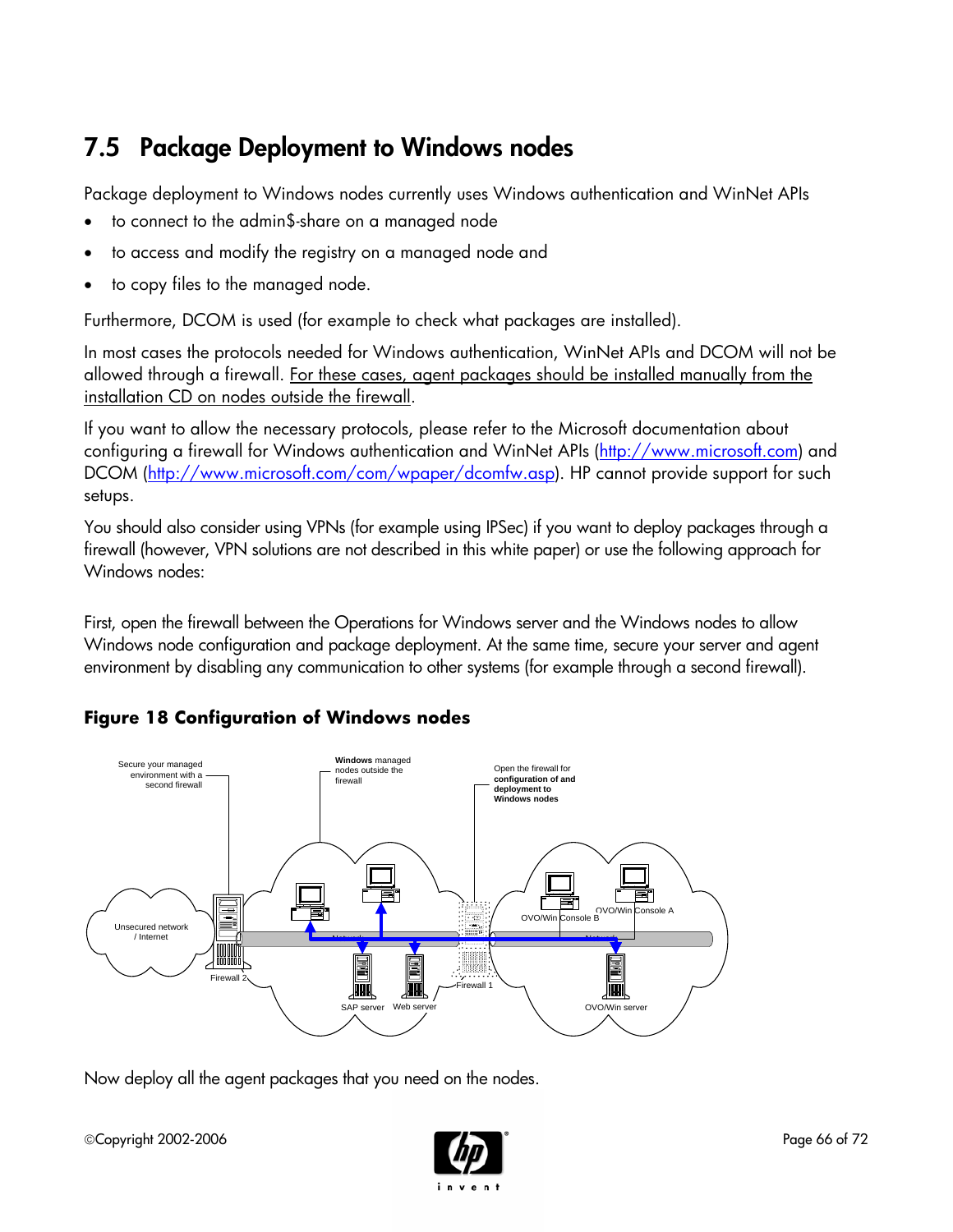<span id="page-66-0"></span>Then close down the firewall between the Operations for Windows server and the Windows nodes (you can then open the second firewall again).



#### **Figure 19 Firewall setup after configuration of Windows nodes**

### <span id="page-66-1"></span>**7.5.1 Package Deployment to systems with enabled Windows Firewall (WF)**

Installing the agent on systems with enabled Windows Firewall requires that some Windows protocols are allowed and that the server can communicate with the OVOW Smart Broker.

To allow remote deployment, configure the following on the Windows Firewall system:

#### **Create dummy files necessary for firewall configuration**

As the Windows Firewall does not allow setting up rules for applications that do not yet exist, you have to create dummy application files before configuring the Windows firewall.

Create the following files on your Windows Firewall system:

%OvInstallDir%\Installed Packages\{20a61d02-cfbf-11d2-8615-080009d961f6}\NgSB.exe %OvInstallDir%\Installed Packages\Temp\NgSB.exe (Note: you can create a dummy file using echo abc >NgSB.exe)

If %OvInstallDir% is not already set by other OV applications (check with 'echo %OvInstallDir%'), then use %Program Files%\HP OpenView as Installdir (typically C:\Program Files\HP OpenView).

#### **Configure DCOM launch and access permissions**

To allow DCOM access from remote clients, configure the following on the node:

- 1) Click on Start, click on Run, type in 'dcomcnfg'.
- 2) Go to Component Services -> Computers -> My Computer.
- 3) Right click on "My Computer" and select "Properties".
- 4) Select the "Default Properties" tab.

©Copyright 2002-2006 Page 67 of 72

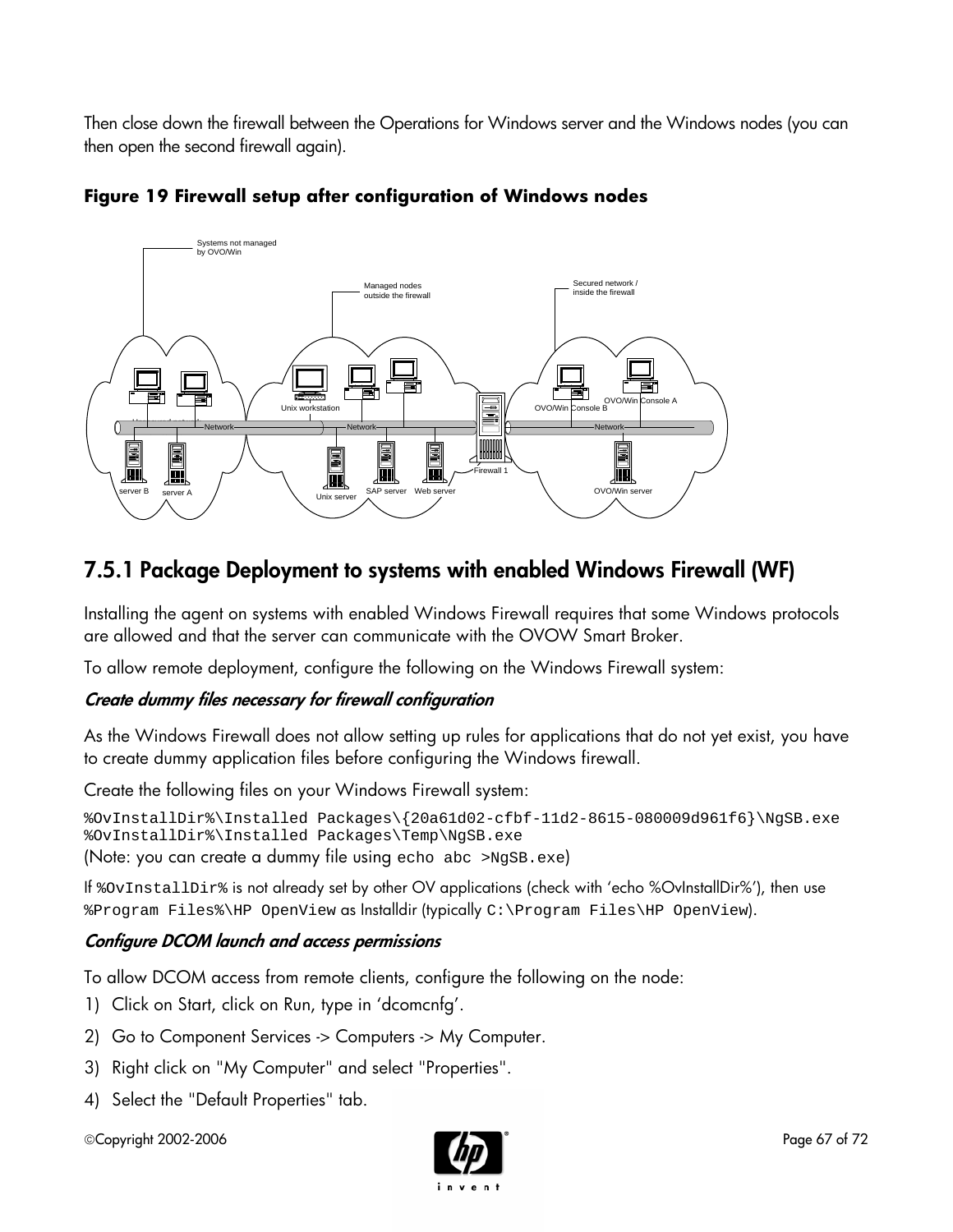5) Enable "Enable Distributed COM on this computer".

Note: The same can be achieved by setting the following registry key:

[HKEY\_LOCAL\_MACHINE\SOFTWARE\Microsoft\Ole] "EnableDCOM"="Y" (Value Type: String/REG\_SZ)

#### **Configure firewall for package deployment**

Note: The Windows firewall offers several configuration options: it's possible to configure the Windows firewall via Network Connections, the Control Panel, the command line utility Netsh and via Global policy objects (The WF settings are contained in the GPO container: Computer Configuration\Administrative Templates\Network\Network Connections\Windows Firewall). The following describes the configuration via 'Network connections' only.

Note: On non-English systems you might have to use other service names!

Change the default firewall settings as follows:

- 1) Select "Network Connections" from the Control Panel.
- 3) Right click on "Local Area Connections" and select "Properties".
- 4) Select the "Advanced" tab and click on "Settings".
- 5) Select the "Exceptions" tab on the Windows Firewall dialog
- 6) Under Programs and Services, enable "File and Printer Sharing" (all 4 ports should be enabled). NOTE: To make this exception more secure, select "File and Printer Sharing", click on "Edit", then click on "Change Scope…" and select "My network (subnet) only" (if your management server is in the same subnet) or even better specify the management server's address in the "Custom list". This will make sure that the ports that are opened up will not be accessible from other systems. Do this for all 4 ports.
- 7) Use the "Add Port…" button to add TCP port 135 and UDP port 135 to the exceptions list.
- 8) Use the "Add Program…" button to add the programs you created above to the exceptions list: ..\Installed Packages\{20a61d02-cfbf-11d2-8615-080009d961f6}\NgSB.exe ..\Installed Packages\Temp\NgSB.exe

After this step you can delete the dummy files, if you want. Otherwise they will be overwritten by the package deployment.

After the deployment, you can disable the corresponding settings/rules, but you have to enable them again in case you want to deploy additional or new packages.

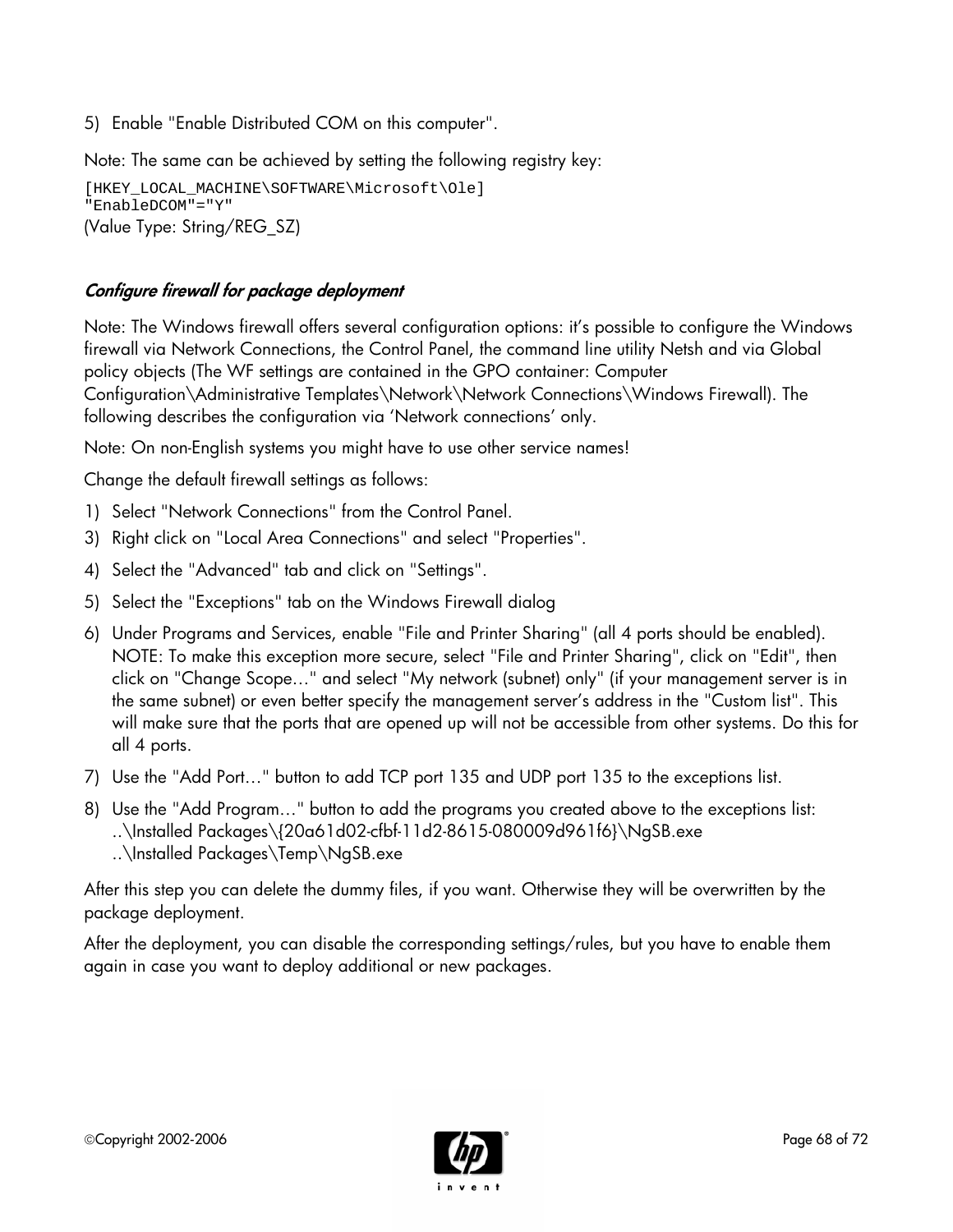## <span id="page-68-1"></span><span id="page-68-0"></span>**7.6 Running the agent on systems with enabled Windows Firewall (WF)**

With the introduction of the Windows firewall (WF), in Windows XP SP2 and Windows 2003 SP1, Microsoft changed the RPC server security in such a way that anonymous RPC calls are not allowed per default, with the result that the existing OVO server cannot communicate with the agent anymore. This problem is solved with agent version 7.26 (patch OVOW\_00057) and higher. This new agent registers the RPC interfaces so that anonymous RPC calls to those interfaces will be possible again.

#### **Automatic Windows Firewall Configuration**

During the installation, the new agent will automatically register the correct OVO applications as exceptions if the Windows Firewall is installed (Windows XPSP2 or Windows 2003 SP1) and if the Windows Firewall service is running (the Windows Firewall is enabled, or turned off but not disabled.) If the installation of the new agent successfully configured the Windows Firewall, you will see the following applications in the exception list of the Windows Firewall:

- HP OpenView Communication Broker (referring to "%OvAgentDir%\bin\llbserver.exe")
- HP OpenView Performance Collector (referring to "%OvAgentDir%\bin\coda.exe")
- HP OpenView Service Discovery (referring to "%OvAgentDir%\bin\OvSvcDiscAgt.exe")
- HP OpenView Control Agent RPC Server (referring to "%OvAgentDir%\bin\OpC\opcctla.exe")

You will also notice that the port 135 for the DCE RPC endpoint mapper was opened in the Windows Firewall configuration for TCP and UDP communication.

#### **Manual Windows Firewall Configuration**

If the automatic Windows Firewall configuration was not done, you can do it manually. This will be necessary if the Windows Firewall was installed after the agent installation or if the Windows Firewall service was not running during the agent installation. Follow these steps to do a manual Windows Firewall configuration:

- 1) Select "Network Connections" from the Control Panel.
- 2) Right click on "Local Area Connections" and select "Properties".
- 3) Select the "Advanced" tab and click on Settings.
- 4) Select the "Exceptions" tab on the Windows Firewall dialog.

5) Use the "Add Port…" button to add TCP port 135 and UDP port 135 to the exceptions list (as name use 'TCP 135' and 'UDP 135' or similar).

6) Use the "Add Program…" button to add the following programs to the exceptions list:

%OvAgentDir%\bin\llbserver.exe

%OvAgentDir%\bin\coda.exe

- %OvAgentDir%\bin\OvSvcDiscAgt.exe
- %OvAgentDir%\bin\OpC\opcctla.exe

©Copyright 2002-2006 Page 69 of 72

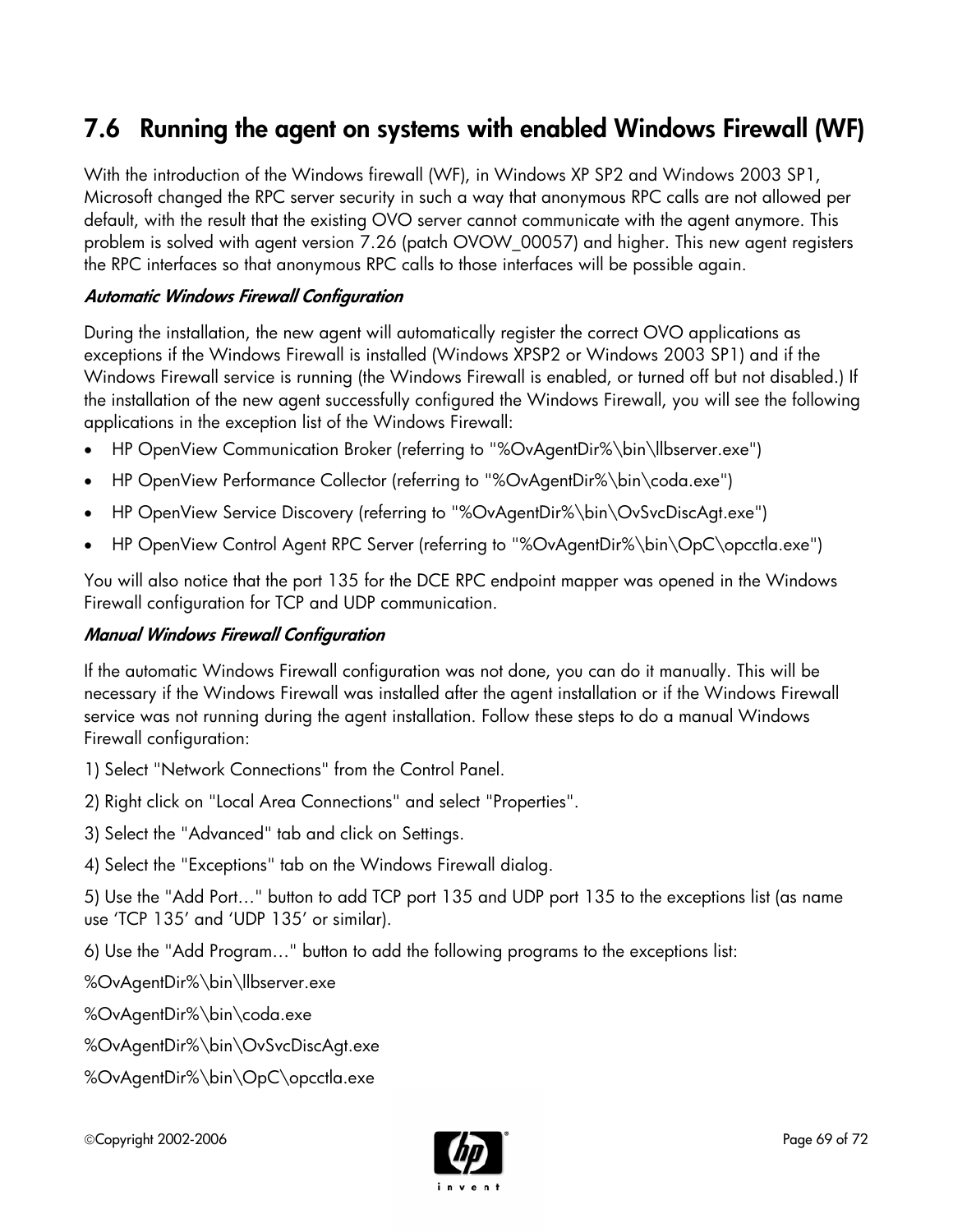NOTE: You must replace %OvAgentDir% with the path to your agent installation which by default is "C:\Program Files\HP OpenView\Installed Packages\{790C06B4-844E-11D2-972B-080009EF8C2A}"

To make the application exceptions in the Windows Firewall more secure, click "Edit" and "Change Scope…" and select "My network (subnet) only" (if your management server is in the same subnet) or even better specify the management server's address in the "Custom list". This will make sure that the ports that are opened up will not be accessible from other systems.

NOTE: For Windows XP SP2 only: If the registry key HKLM\SOFTWARE\Policies\Microsoft\Windows NT\RPC\RestrictRemoteClients exists, then it must be set to RPC\_RESTRICT\_REMOTE\_CLIENT\_NONE (0) or RPC\_RESTRICT\_REMOTE\_CLIENT\_DEFAULT (1), which is the default value. It must not be set to RPC\_RESTRICT\_REMOTE\_CLIENT\_HIGH (2), because this will disable all anonymous RPC calls and with that the server-to-agent communication will no longer work.

#### **Troubleshooting**

In case of problems after the reconfiguration of the firewall, look at the firewall log file (see the Advanced tab, Security logging)."

Please check also sections [3.9](#page-33-0), Configuring the Windows Firewall for agent communication and [6.1](#page-47-0), OVO MMC Console, for the necessary adoptions if the Windows Firewall is enabled on the management server or the remote console.

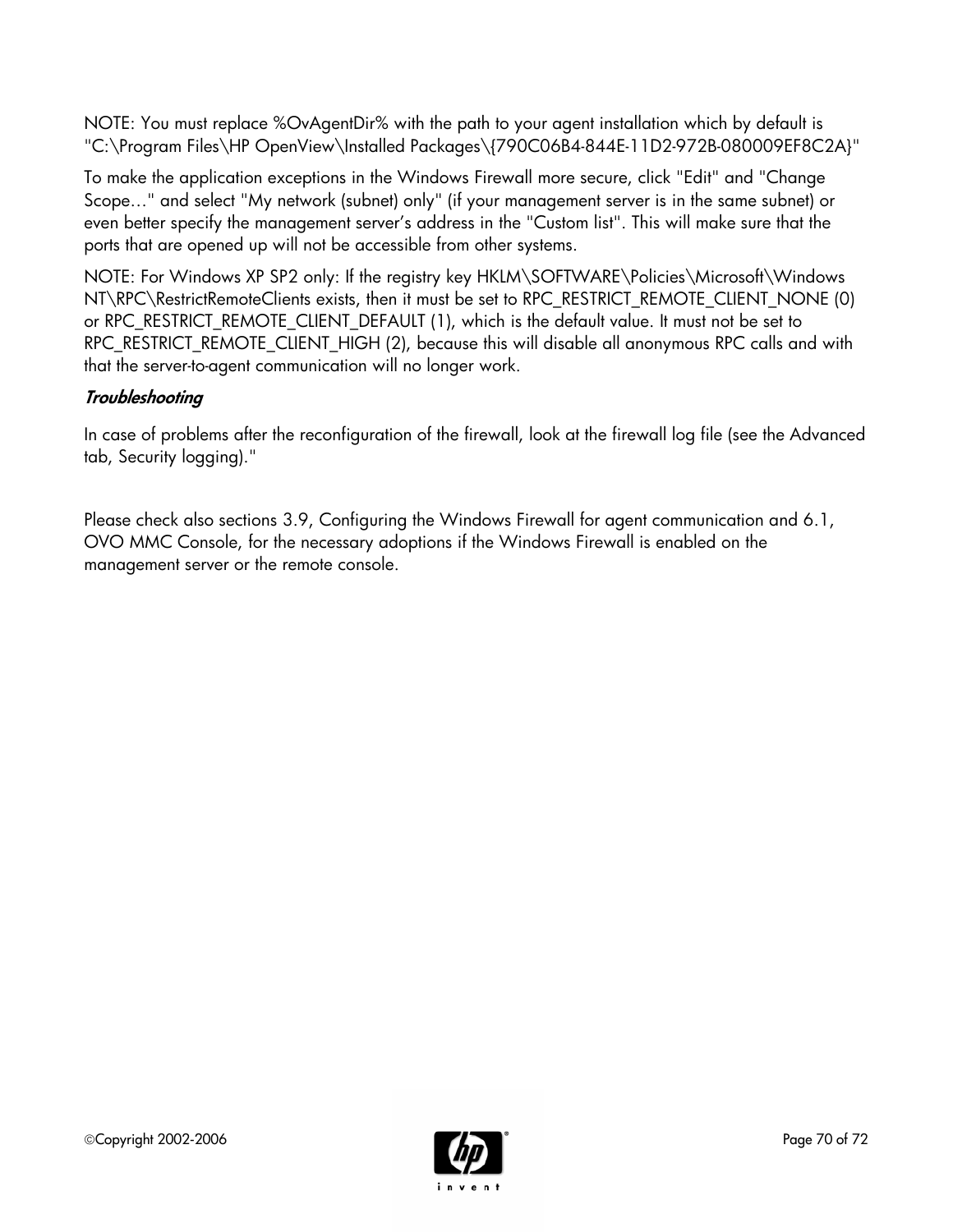